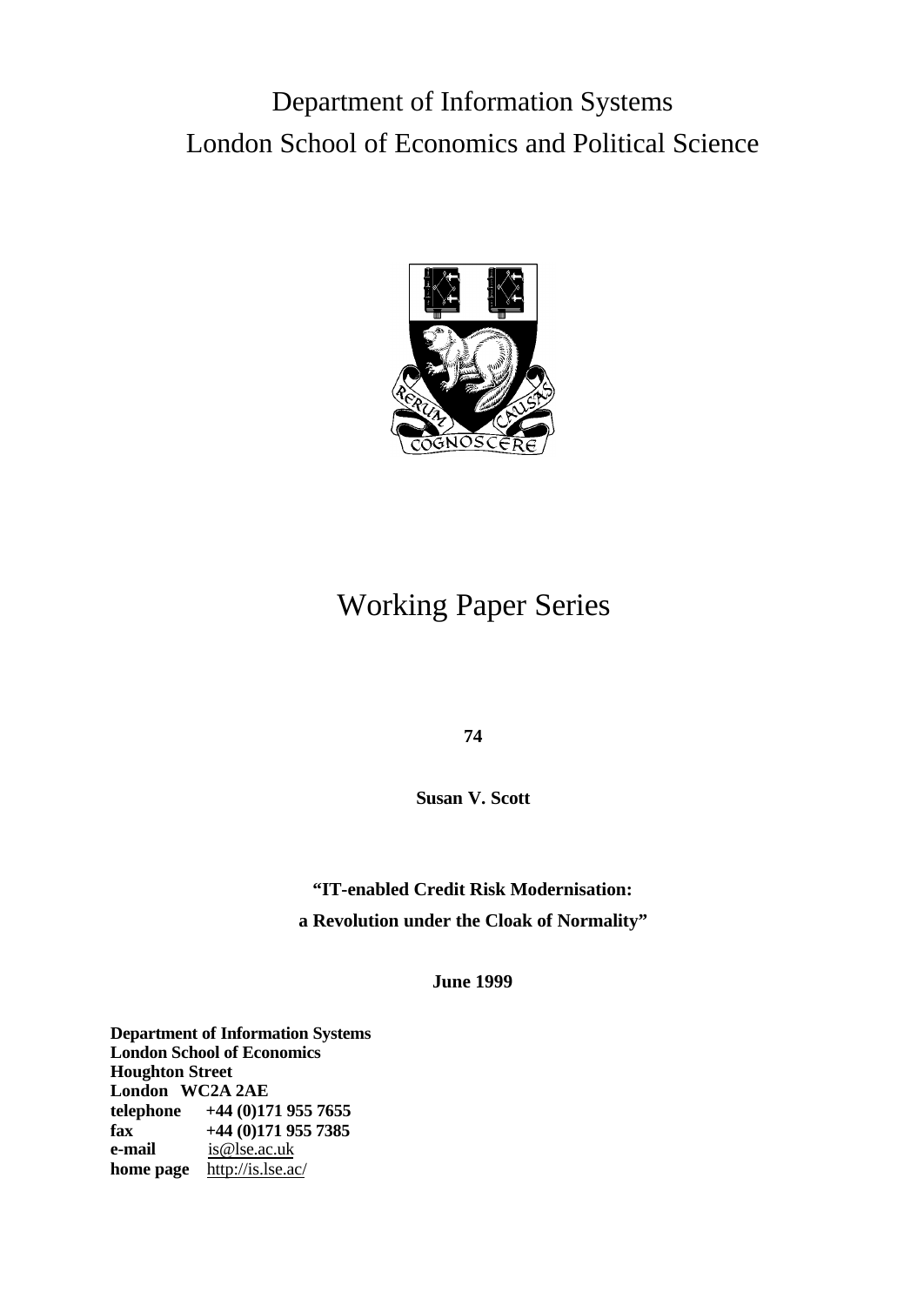#### **IT-ENABLED CREDIT RISK MODERNISATION: A REVOLUTION UNDER THE CLOAK OF NORMALITY**

**Susan V. Scott** Information Systems Department The London School of Economics T: 0171 955 6185 E-Mail: S.V. Scott@lse.ac.uk

#### **Abstract**

This paper focuses on IT-enabled credit risk modernization in commercial retail banking. The empirical material is based upon a longitudinal case study conducted during 1993-1996 using an interpretive approach. It documents the introduction of a leading-edge computer-based decision support system into middle market corporate lending processes in a major UK retail bank. An analysis is constructed against the backcloth of contemporary social theory with the aim of stimulating debate regarding the ethics and politics of corporate risk positions. It is suggested that changes to the definition, assessment and management of credit risk in a major financial services institution, implemented through the introduction of a new technology and enacted in everyday acts of normal consumption, need debating. The paper concludes by asserting that if we turn aside from our responsibility to challenge the epistemological basis of contemporary risk assessment and management we may find that our social, political and economic landscape has changed without our consent.

*Keywords:* Reflexive modernization, Information systems, Organizational change, Decisions support systems, Credit risk, Financial services, Retail banking, Risk society, Transformation of work, IS and society

> **Submitted to the journal Accounting, Management and Information Technology in June 1999. ã Please do not quote without permission**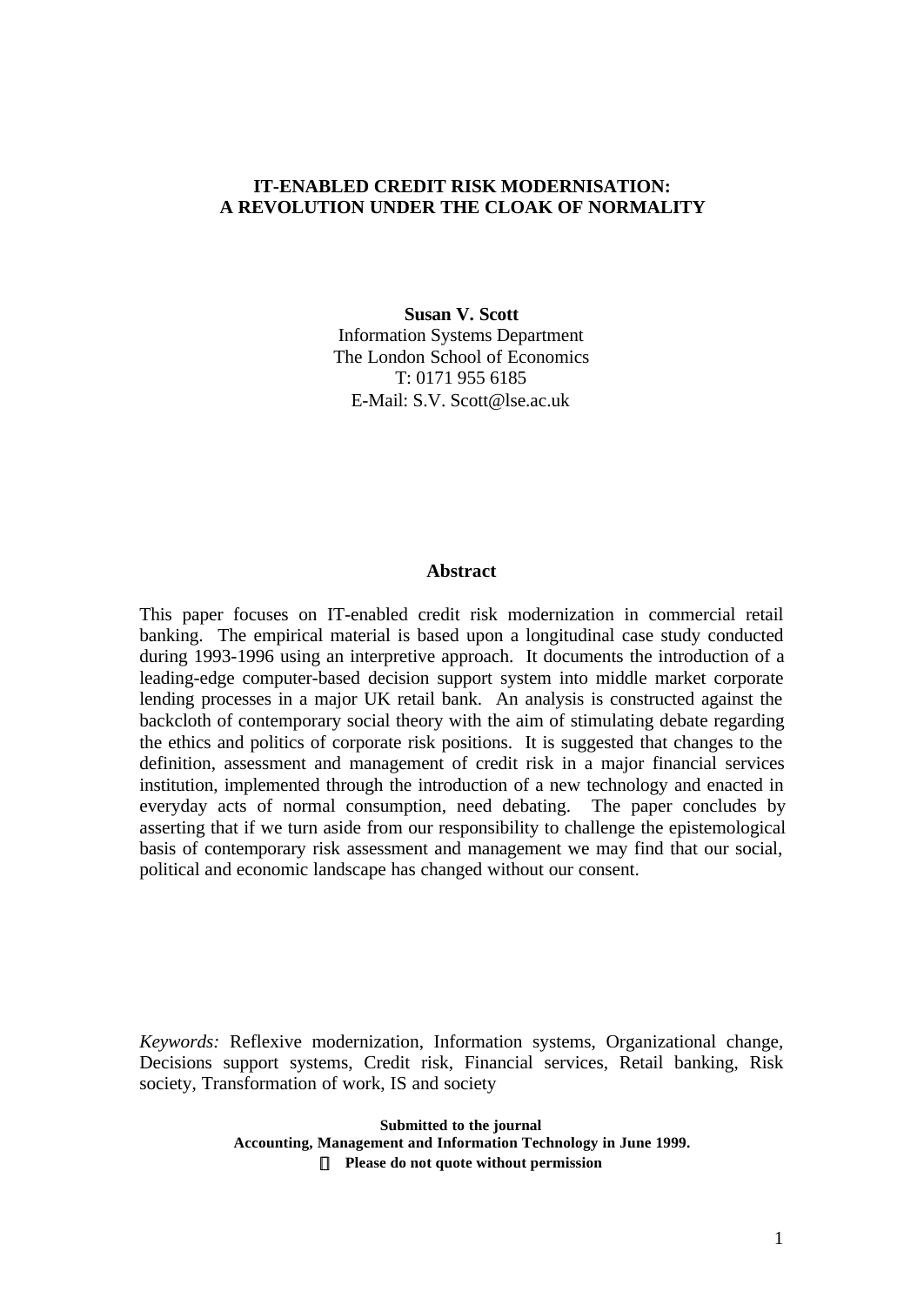#### **IT-ENABLED CREDIT RISK MODERNISATION: A REVOLUTION UNDER THE CLOAK OF NORMALITY**

'The potential for structuring society migrates from the political system into the subpolitical system of scientific, technological and economic modernization. A *revolution under the cloak of normality occurs,* which escapes from possibilities of intervention, but must all the same be justified and enforced against a public that is becoming critical'

Ulrich Beck (1992, p.186)

#### **INTRODUCTION**

In many traditional industries we are witnessing key work practices undergo a farreaching modernisation (Barrett 1999; Inglehart 1997; Pouloudi 1998). It is widely accepted that demand for this stems from 'turbulence in the business environment [which] puts pressure on organizations to be sure they can effectively meet the fundamental changes that are occurring' (Scott Morton 1991). Modernisation, then, is commonly regarded as a process of technological rationalization and change in organisation, which aims to bring institutions into line with contemporary demands. Recent debates in the management and information systems literature have been concerned with the way in which computer-based information technologies *enable* these change processes (Scott Morton 1991; Benjamin and Levinson 1993; Yetton, Johnson et al 1994; Orlikowski 1996; Markus and Benjamin 1997). To enable means 'to give the means or authority to do something', 'to make possible' or in computing parlance 'to make a device operational, to switch on' (Oxford Concise English Dictionary,  $9<sup>th</sup>$  Edition).

The topic of this paper is recent IT-enabled modernisation of financial services, and specifically processes of credit risk assessment. In the past, retail banking has often evoked images of grey suits and, in the UK, intimidating cathedral-like branch offices, run by a control-oriented hierarchy. Despite a traditionally rather dull reputation, it is a particularly important area in which to conduct research into modernization processes. There have been various research efforts which have attempted to identify 'forces for change' in the industry (Kearney 1992; Chetham 1995; Gosling 1996), explore notions of strategic redesign (Maull and Childe 1994; Mentzas 1994; Watkins 1994; Lockett and Holland 1996), changing management practices (Ezzamel, Willmott and Lilley 1994) and the role of technology in the transformation of the industry (Howells and Hine 1993; Brady and Targett 1995; McKenney, Mason et al 1997). A few studies have attempted to locate these changes in broader contexts of social transformation (Knights and Tinker 1997), but overall this literature is rather dominated by projective material (Weatherford 1997) and often lacks empirical grounding.

In this paper, empirical material highlighting some of the complex consequences surrounding the introduction of a leading edge decision support system (DSS) into middle market corporate lending processes within a major UK retail bank is presented for analysis. The major clearing bank in the case study, known for reasons of confidentiality as 'UK Bank', was the first to use DSS to implement contemporary ITenabled approaches to portfolio risk management in the UK retail banking sector. The system chosen by UK Bank, called Lending Advisor, represented a leading edge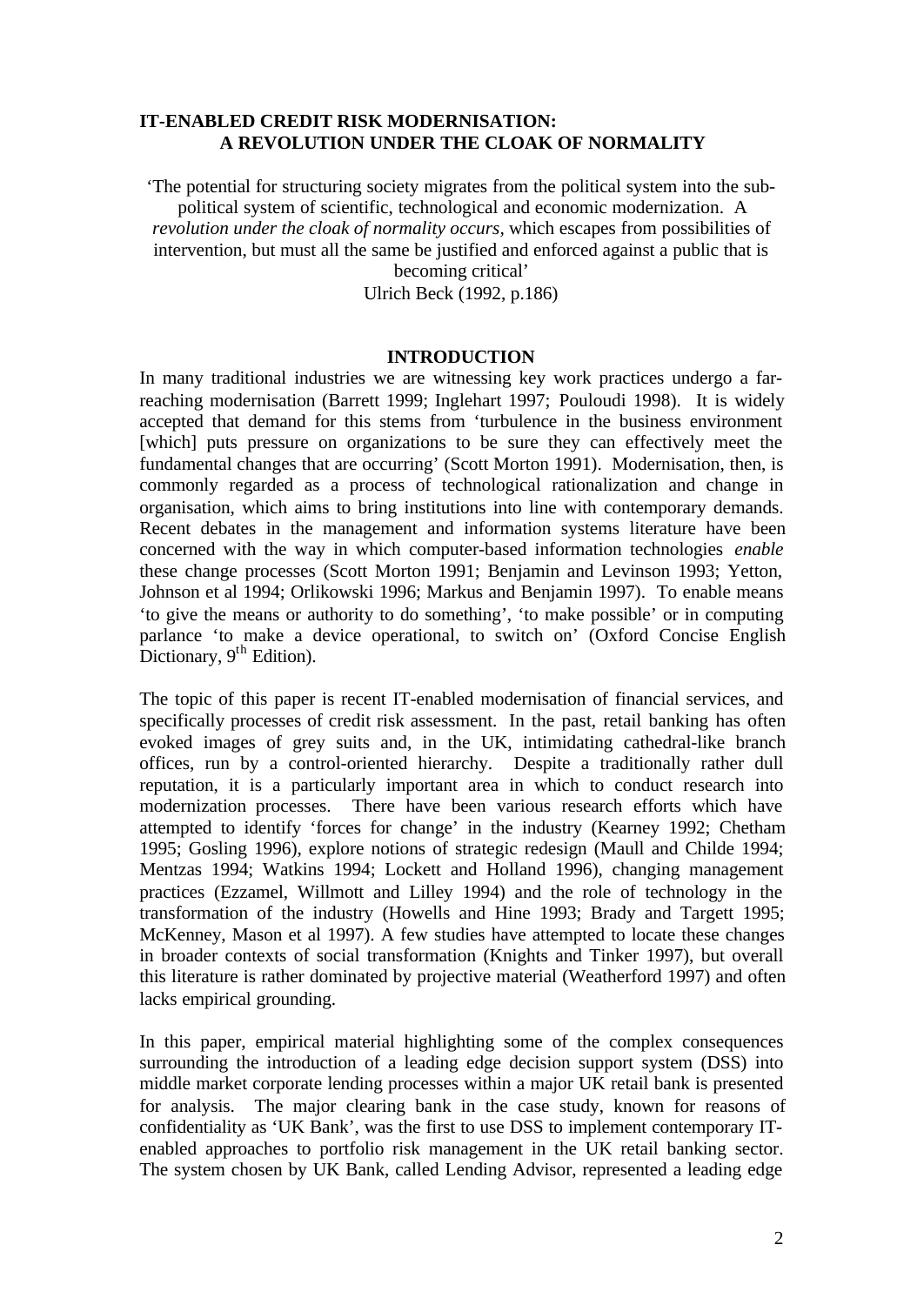technology within UK retail banking and as such evoked considerable interest in the sector. Other major retail banks have since developed similar computer-based DSS for their UK credit risk management divisions. Perhaps understandably at this point in both the development and application of this kind of computer-based technology, literature emerging in this area tends to focus on design issues and 'factors' influencing its successful introduction (Trippi 1990; Mareschal and Brans 1991; Stout and Leberatore 1991; Eckert, O'Connor et al 1993; Watkins and Eliot 1993; Sisko and Zopounidis 1994; Doherty and Pond 1995; Vogtle and Schober 1996; Fuglseth and Gronhaug 1997; Shao 1997).

This paper emphasises the notion that local organizational changes documented in the Lending Advisor case study can be seen as expressions of global trends of societal transformation. These trends are emerging in an uncertain, uneven and complex way. However, an attempt is made here to identify and analyse them in a coherent manner in order to stimulate further debate. The theoretical vehicle that facilitates this critical undertaking is the risk society perspective (Beck 1992) and the associated concept of reflexive modernisation (Giddens 1990; Beck 1992; Beck, Giddens, Lash 1994).

The hypothesis explored in the paper is that computer-based information systems are enabling major changes in work and work life, and that a shift in this primary axis of industrial society is a key part of the transformation of that society. It is proposed that a categorical shift in the dynamic relationship between the individual and society is taking place at many levels. Furthermore, in the stream of choices made by individuals and groups during the period of this transformation, the future is formed. It is therefore critically important to consider the nature of the 'actors' in these processes of transformation and to raise awareness about who, what, where, when and why choices are being offered and key decisions made.

#### *The context of this study*

Over the last 15 years the UK banking sector has experienced deregulation (Morgan and Knights 1997), which has heralded an era of intense competition with new entrants (McGoldrick and Greenland 1992; Orton 1994) using computer-based technologies to offer diverse and flexible product ranges (Steiner and Teixeria 1990; Pawley, Winstone, et al 1991; Moules 1997). This hyper-competition has formed the backcloth for several major mergers and the globalisation of financial services institutions (e.g. Hong Kong Shanghai and Midland; Deutsche Bank and Chase Manhattan; Lloyds and TSB).

While the identity of retail banking has been transforming (Cates 1994; Orton 1994), important aspects of its key role in the economic development process in society have remained. There is still a high degree of dependence upon retail banks to sustain communities by providing the primary methods of money transmission, payment guarantee and other key financial services. They perform the crucial function of circulating capital in society between savers and borrowers which, coupled with their ability to create credit, has made them instrumental in both promoting and directing economic growth (Orton 1994).

In order to fulfil this function retail banks have to assess their client in terms of 'credit worthiness'. Lending money is about holding a certain vision and faith in the future which shapes everyday actions. A customer's proposition is assessed in terms of their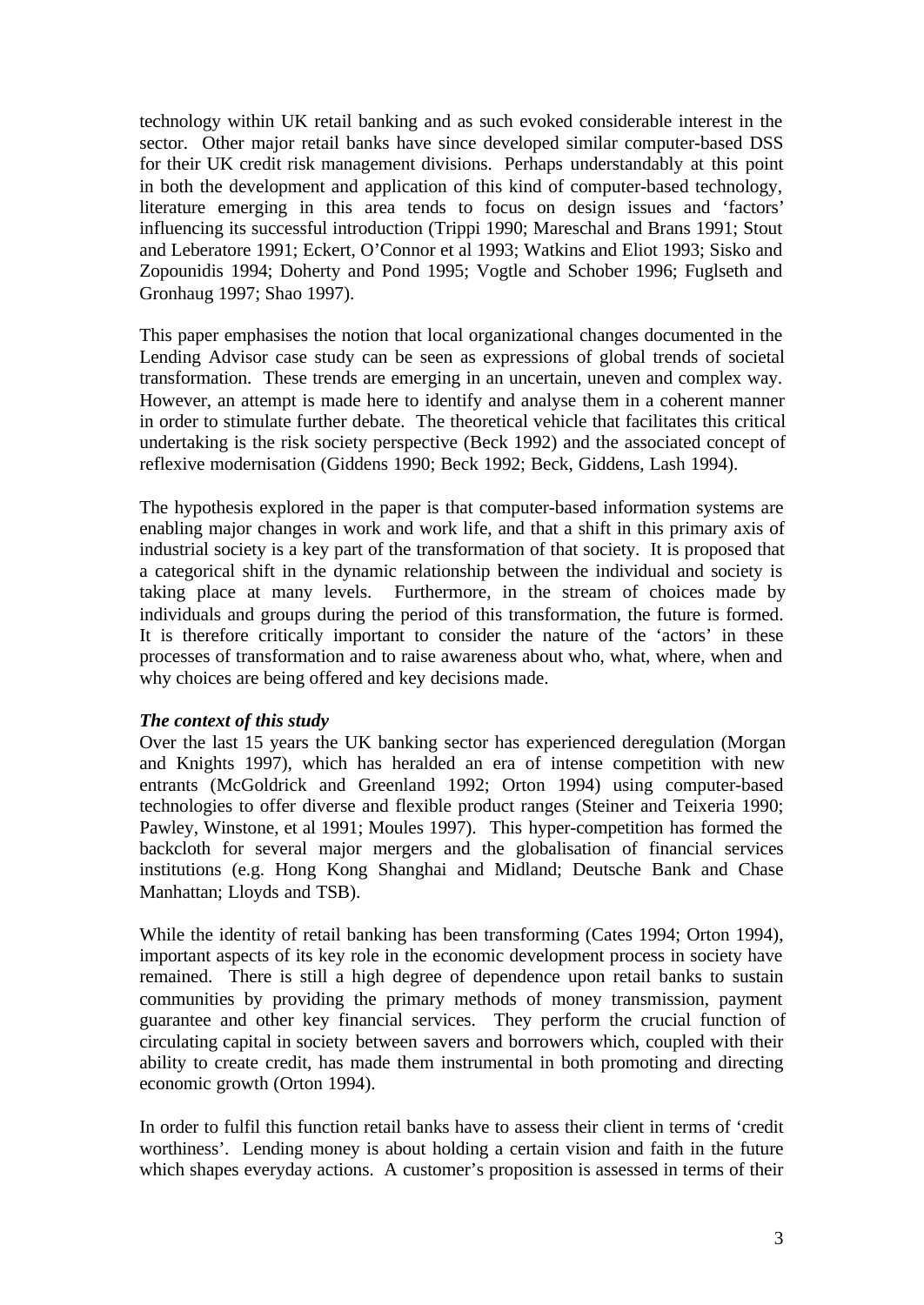current assets, their likely capacity to both service the loan and withstand variations in economic conditions. Propositions vary in terms of riskiness, and most require insurance and evidence of 'security' to support it. The loan manager is, therefore, not just assessing a customer in terms of their current creditworthiness, but is constructing scenarios or projections that colonise the future with various probable outcomes. If a major retail bank changes the way in which credit risk is defined, assessed and managed it leads to changes in the kind of customers that they identify as viable, which can have considerable impact in both the short and long term for a variety of stakeholders (Pouloudi and Whitley 1997). For example, the loans that retail banks make facilitate the growth of small, start-up businesses and are an important as source of capital for economic growth.

A change in the definition, assessment and management of credit risk in a major financial services institution implemented through the introduction of a new technology and enacted in everyday acts of normal consumption, needs debating. The risk society thesis allows us to move from a routine financial concept to an abstraction of risk that perceives risk definitions as a 'position statement' by society. It calls upon us to embrace a 'reflexive learning process', which challenges the epistemological basis of decisions shaping and influencing the future. Beck considers the overlap between processes of modernization and social, biographical risks and insecurities; this is explored through the presentation and analysis of the processes of modernization highlighted in the Lending Advisor case study. The underlying question in Beck's (1992) complex thesis on the shaping of society is - how do we wish to live? The analysis will consider the conditions shaping our perception of these choices and influences upon our decision-making.

The first part of this paper has briefly traced the 'landscape' in which this study locates itself. The following section outlines the methodological approach adopted and describes the use of the Lending Advisor case study. The empirical material is then presented in a substantial section in which the introduction of Lending Advisor and the extensive program of IT-enabled organizational change that accompanied it is documented. The paper then shifts to a lengthy analysis by introducing the reader to the theoretical context of the risk society and reflexive modernization. Having described the main tenets of Ulrich Beck's thesis, the following section presents findings from the LA case in four main sub-sections. The first proposes that we must investigate corporate risk positions for ourselves. The second considers the role of computer-based information systems in enabling modernization processes. The next section considers issues of responsibility, participation and the political governance of corporate risk processes in light of the potential side-effects that they could have for society. Finally, consequences of IT-enabled modernization for the individual and society are considered. The paper is concluded with a brief discussion of the implications arising from the Lending Advisor study.

#### **METHODOLOGY**

The findings in this paper are based upon a research project, which was undertaken using an interpretive approach (Orlikowski and Baroudi 1991; Walsham 1993, 1995). At the heart of the research project was a longitudinal case study conducted between 1993-1996 in UK Bank. The case study began when Lending Adviser (LA) was in its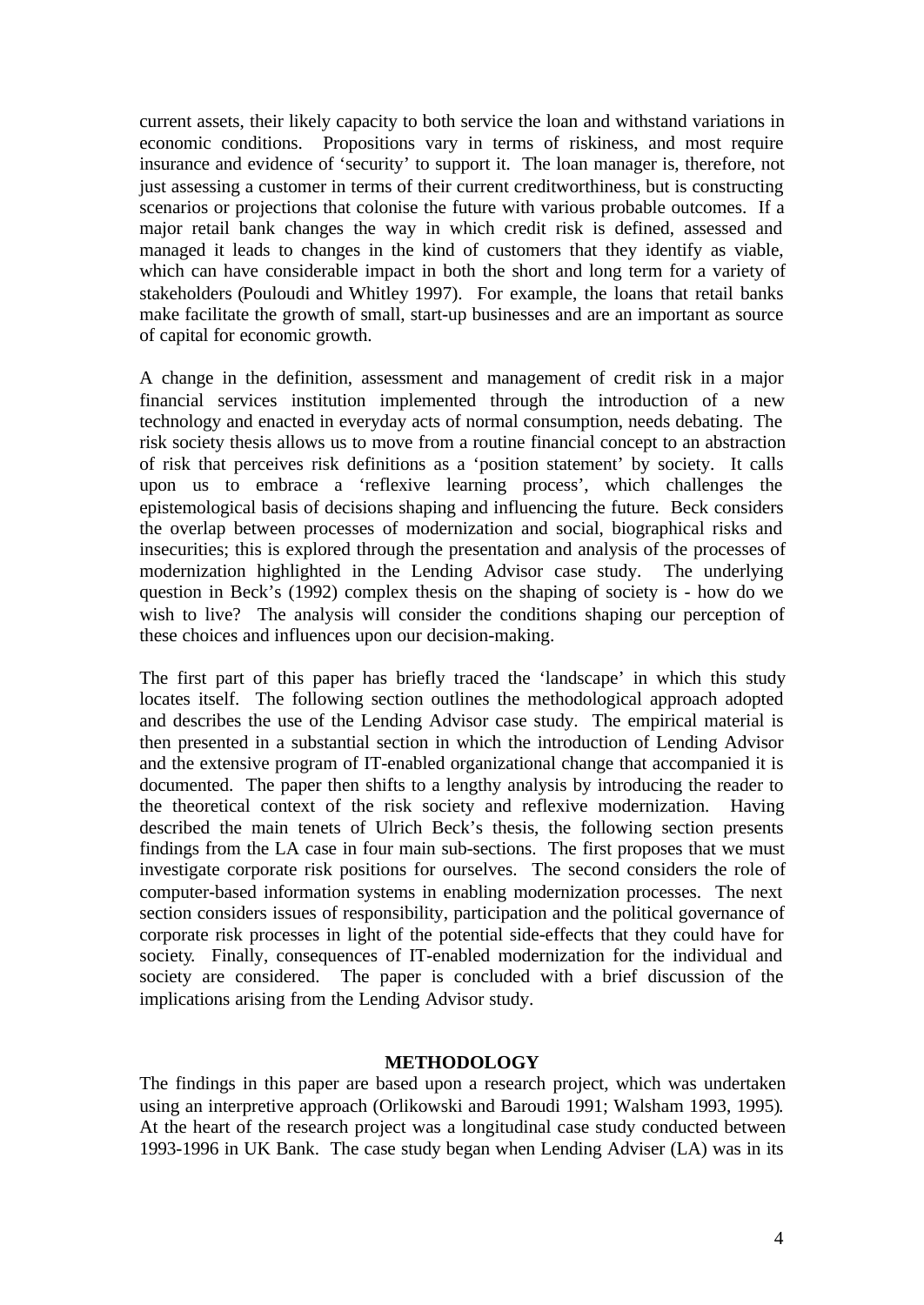pilot stage, and followed the implementation of the system through to 'business-asusual' status.

The primary method for gathering data was extensive in-depth interviews with project stakeholders. The fieldwork involved a total of one hundred and forty formal interviews. The interviews were semi-structured in nature and conducted on-site at the interviewee's premises. A set of basic interview questions was developed which covered a variety of issues. These were tailored for different stakeholders, but an emphasis on their understanding of the LA system and their perception of its role remained the same for each interview. Some mainly technical or factual interviews were tape-recorded; otherwise, out of sensitivity to the high-level of job insecurity and in-house politics, notes were discretely taken. These were written up immediately after the interview.

The bedrock of the empirical work was a study across two regions within UK Bank: London (central) and Cambridge (district). Twenty Lending Advisor users were interviewed in the two regions at the regional offices, UK Bank business centers and in local branches. Their progress with Lending Advisor was studied over a period of eighteen months through a series of follow-up interviews.

#### *Method of analysis*

The method of analysis has centred upon an on-going, phenomenologically iterative process of reflection and deliberation before, during, and after the fieldwork was undertaken which embraced pre-learning. As the data were gathered, they underwent detailed examination, which began during the write-up of the interview notes and continued through successive readings of the data. This reading and re-reading of the data was at the heart of the analysis process. It has been during this rather arduous, meditative 're-visiting of the now the familiar' that issues formed from the constituent fabric of the data. The aim was not to find 'the interviewee/s that gave the answer closest to the truth', but rather to understand the processes and patterns revealed in multiple interpretations.

Having begun to tease out issues, themes and concepts from the data, one has to decide upon a coherent and sensible way of communicating them. The approach chosen in this research study is based upon innovative use of social theory, which situates this paper among a particular community of researcher studying information systems, organizations and management (Boland 1985, 1987, 1989; Willmott and Knights 1982; Lyytinen 1985; Winograd and Flores 1986; Cooper 1989; Poster 1990; Star 1991; Orlikowski and Robey 1991a; Jones and Nandhakumar 1993; Walsham 1993, 1997; Barrett, Sahay and Walsham 1996; Introna 1997). The research design intends the social theory to serve as a 'backcloth' against which the findings are analysed, and for it to form the basis of a narrative, which would connect up logical clusters that emerged in the data. The aim was to highlight the character of their association and discuss the possible implications and insight that had arisen from this analysis. In so doing the author uses the theoretical vehicle to represent the findings in a way that is not just convincing, helpful and insightful for him/herself, but also serves as a medium for communication to a community of authors interested in the broader debates in the area of study.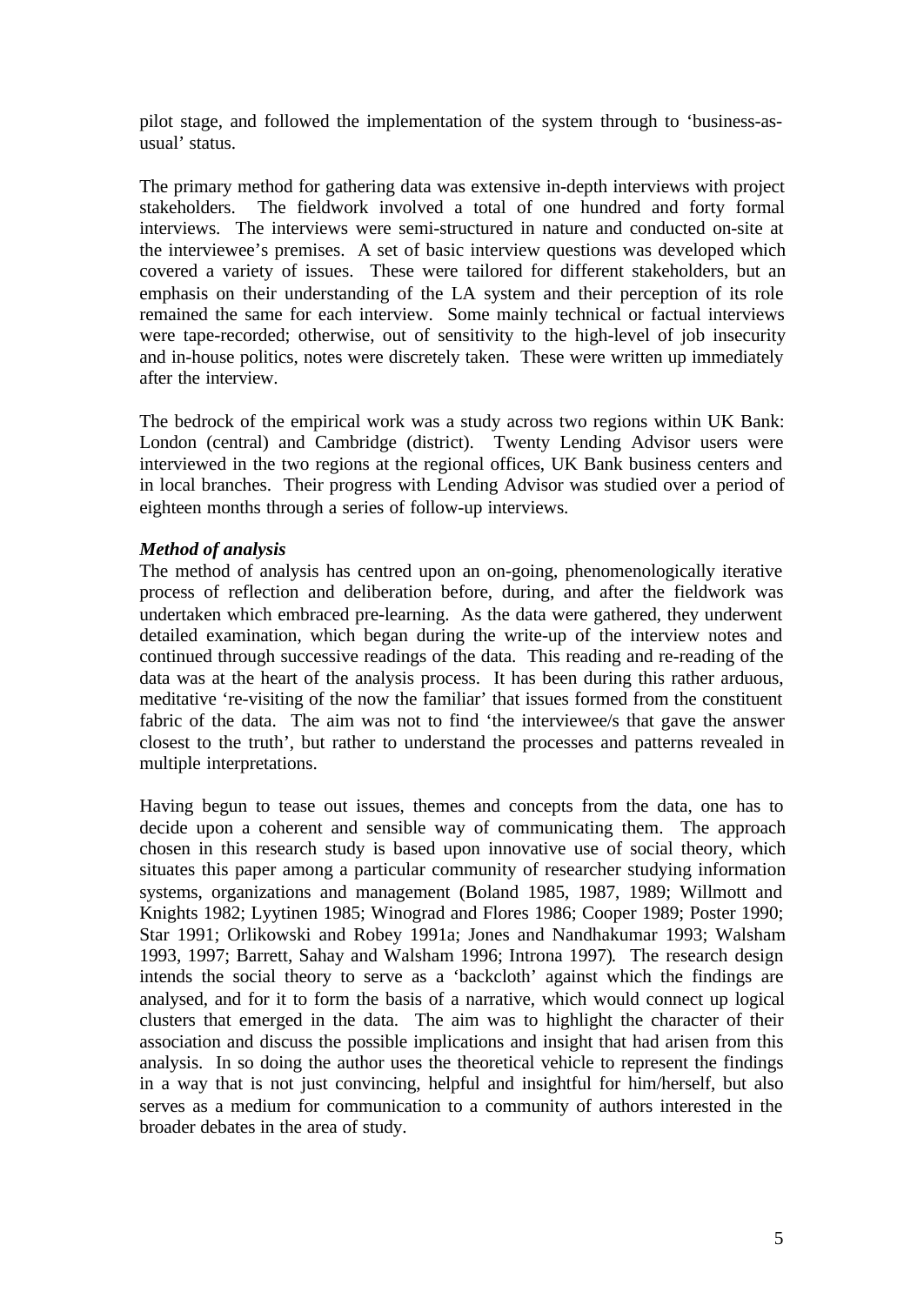The empirical data is used to ground the social theory, to 'test' it although not in the traditional positivist way. The challenge that is set before us as interpretivist researchers is rather: is this social theory a useful model with which to further understand contemporary society, and if so, what are the implications of this for research and practice? How far does an analysis of empirical data in this theoretical context both contribute to our understanding and extend the theory? The status of the findings that are reached through this method of analysis are 'interpretive generalisations' (Walsham 1995). The author is not searching for prescriptions for practice, or to find the 'best social theory' to use in research, rather to construct an analysis that is insightful and informs the actions of the researcher herself, fellow researchers and practitioners.

#### *Using empirical evidence: Presentation of the Lending Advisor case material*

One of the strengths of conducting longitudinal field studies is the way in which the researcher accumulates a depth of knowledge, an absorptive understanding of a subject and context. However, as with all strengths this can also prove a limitation in certain respects, particularly when the analysis process demands that the researcher assume critical distance in order to move from subject and context to analysis of process. Subject and context are integral to the study and intertwined with analysis of process (Pettigrew 1985, 1990), but should be held in check so that they compliment and inform rather than swamp the study. The aim is to communicate the details of a case without fatiguing the reader, which entails balancing overview with insight and taking care not to indulge one's own introverted interest in the micro-world in which the case is situated.

As frustrating as it may be for the author, and regrettable to the reader in search of 'Zuboff-style<sup>'1</sup> illumination, the 'personal voice' of interviewees cannot be given as much space as they deserve in such a short paper. Journal papers present some of the most arduous challenges in this respect due to limitations of space. If the reader is interested in a full-length version of the case study, this is available elsewhere (xxxx 1998).

These qualifications regarding the style and method of empirical data presentation were felt necessary in order to prepare the reader, since what follows is far from a holistic case study in all its length and glory. It is, rather, a necessarily selective, crafted version of the case which serves as background and 'base camp' for the evidence presented in support of the analysis.

l <sup>1</sup> Shoshana Zuboff's seminal work (1988) offers one of the best examples of using empirical material to illuminate a thesis.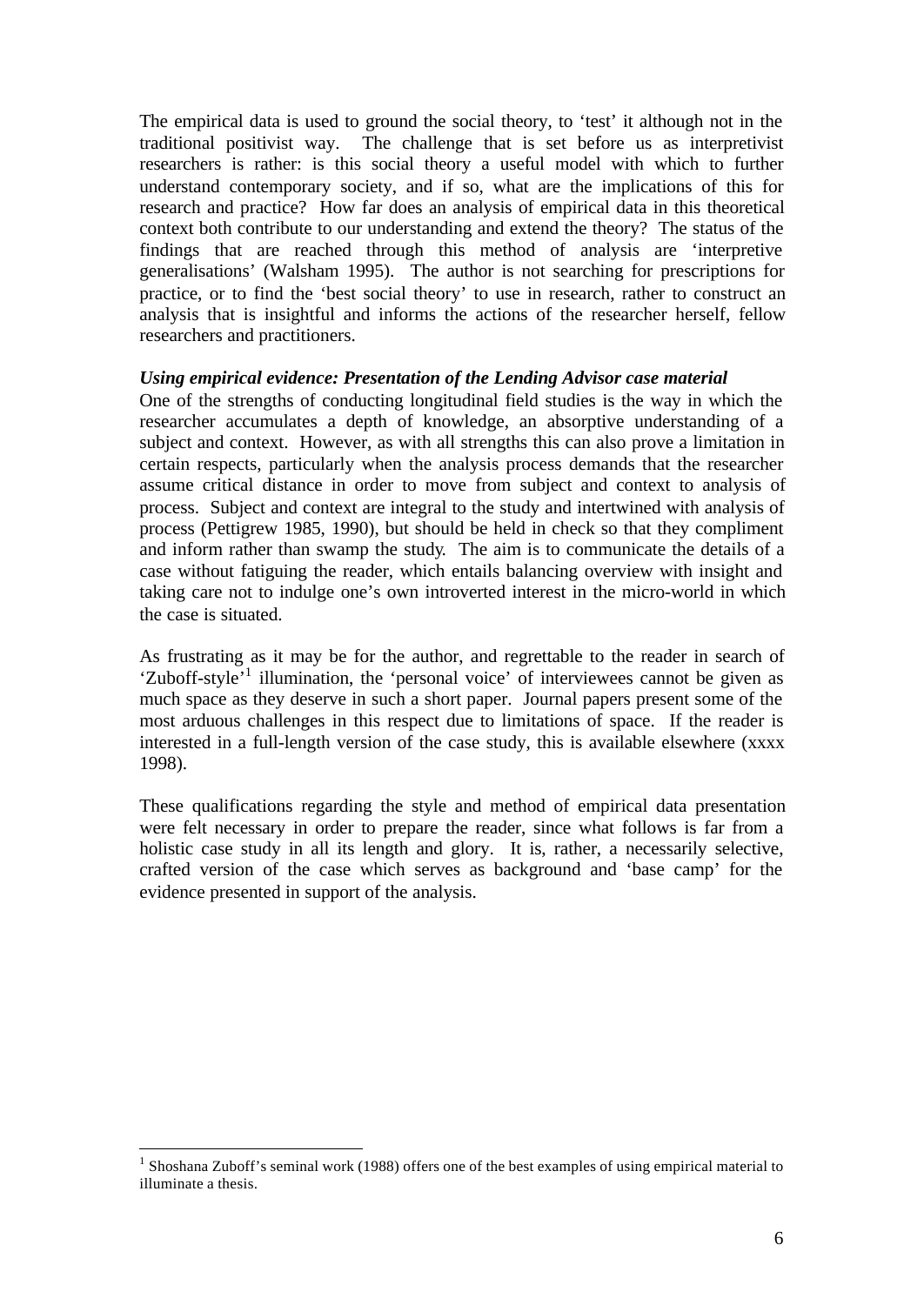#### **EMPIRICAL MATERIAL: THE INTRODUCTION OF LENDING ADVISOR INTO UK BANK**

#### *Background*

The current UK banking system traces its origins back to the early 19th century when joint stock banking was permitted by an Act of Parliament in 1826 (Goldie-Scot 1991). The UK banking sector has traditionally consisted of the following institutions: retail banks, discount houses, British merchant banks, and other British and overseas banks. Competition was restricted and a division between retail banks and building societies was legally enforced by industry demarcation at parliamentary level.

From the mid-1960s to the 1990s, retail banking has been dominated by the 'Big Four': Barclays, National Westminster, Lloyds and Midland; they handle the majority of the UK's cheque and credit clearing. This involves the transfer of funds from one bank to another via balances at the Bank of England, necessary when payments are made between individuals or companies which bank with different banks (Pawley, Winstone et al. 1991). The retail clearing banks cater for corporate and personal loans, saving plans and money transmission. They also provide a range of other income producing services: leasing, unit trusts, credit cards, executor and trustee, investment and tax advice, share dealing and portfolio management, insurance and estate agency (Pawley, Winstone et al. 1991). It is the provision of such a wide range of products, complimented by their well established reputations (Egan & Shipley 1995), that continues to make the Big Four major forces in this market.

The origins of the major retail bank in this study, go back to 1896 when twenty family-owned, private banks amalgamated to form UK Bank. Descendants of those original families continued to play a significant part in the running of UK Bank throughout the succeeding one hundred years. Indeed, it was not until 1988 that a man who was not a member of one of those founding families became Chairman of UK Bank. This was very much an 'old boys network' that owed its culture to a tradition of gentlemanly financial exchange, stretching back to the London coffeehouses of the seventeenth century.

#### *Traditional risk management in UK Bank*

l

Credit risk on corporate loans was assessed through a hierarchy of discretionary limits. A local branch manager would have an upper limit to which he could lend money to any credit-worthy individual or company. If the borrower required a sum above that figure, his request would be passed on to local directors at the local head office. Likewise, each local director had his own discretionary limit, and any request for a sum in excess of that would be discussed by the local board of directors which, again, had a maximum to which it could lend to any individual borrower. Requests for any sum in excess of the local board's discretionary limit would be considered by the 'advances committee'<sup>2</sup>, which was selected from the senior local directors and held regular meetings in the head office in London.

All branches were subject to regular, random inspections by internal UK Bank inspectors, appointed and controlled by the head office in London when, among other

 $2$  'Advance' was the local term used to denote a loan or extension of credit.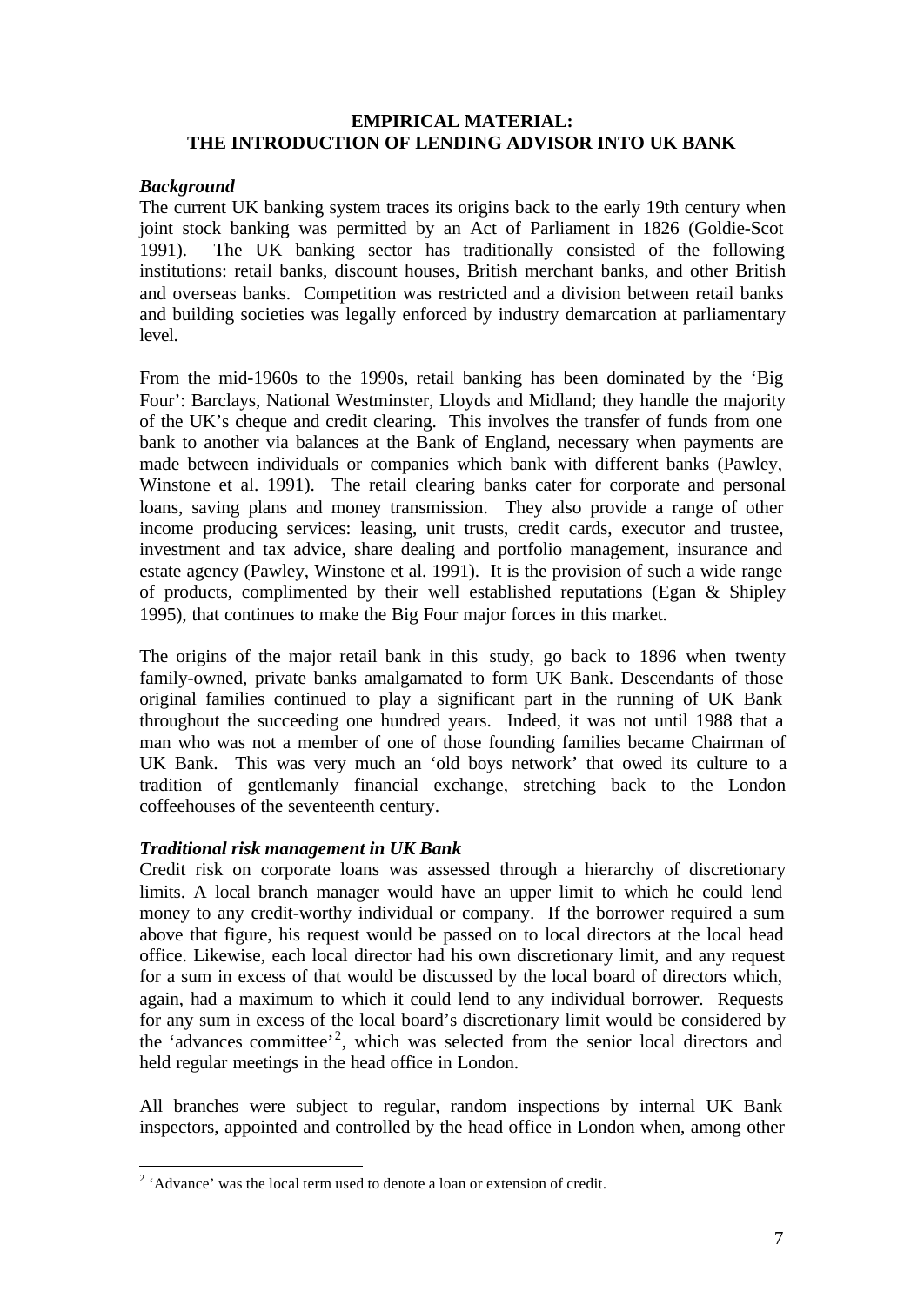matters, all lendings would be reviewed. Copies of the inspection report would be sent to both the local head office and head office in London. Should more than 1% of lendings be considered 'doubtful' at the time of an inspection, the manager would be the subject of a special report. One of the local directors would visit each branch every three months and, on this occasion, all lendings of any significance that were causing difficulty would be discussed with the local branch manager.

Finally, company law required that banks underwent an annual external audit. This marked the final layer of supervision of credit loans made in the regions and preparation for it was carried out by a centralized bank audit office. The audit office would examine loans from the middle market and above with the aim of monitoring the 'connections' (total exposure of an individual or group over various loans), the security upon which the loan was based and how it was being maintained. Since the bank lacked advanced information technologies to break down exposure in terms of sector, they focused their effort on searching for deteriorating accounts. The dullness of these methods as a weapon for slicing through portfolio, combined with the timeframes involved in the formulation, implementation and management of credit policy was a key reason why the bank insisted that managers live in the immediate vicinity of their branch office. The local branch managers were expected to become involved in the community with the aim of familiarizing themselves with the local people and their business markets. If anything started to go wrong with a local company to which UK Bank had made a corporate loan, the manager would hear about it and be in a position to act in a timely way.

In summary then, criteria for credit risk assessment only began to be formalized within UK Bank during the 1970's. Before then, it was partly a matter of local knowledge, partly instinctive and arranged by a network of relationships rooted in notions of 'credit worthiness' in its broadest, almost literary sense. It was managed through traditional relationships of trust that rested upon notions of class, gender, status and hierarchy. More formal and precise risk management methods could be found but these tended to be in highly specialized areas, not at the general branch level. Local knowledge was, therefore, highly valued by UK Bank at this time and an integral part of its risk assessment expertise.

#### *The modernisation of credit risk in UK Bank: The arrival of Lending Advisor*

The motivation behind the introduction of Lending Advisor emerged from significant losses experienced by UK Bank during an economic recession in the early 1990's. A managing director was appointed to review the way that the organization managed risk. A small multi-functional design and development team was formed and they began by focusing on some fundamental questions: what is the basis of our lending expertise? What are the best practices in lending? What is a quality portfolio? The conclusion of the LA design and development team was that a quality portfolio was achieved by the 'rules' that guide the loan assessment process. 'These rules had to be 'flexed' in a timely way in anticipation of the economic cycle and be in line with the overall strategy of the Bank' (director, design and development team, 1996).

At about this same time, developments in database management, artificial intelligence and risk management had combined to produce a new way of approaching the issues being raised by the design and development team. UK Bank's portfolio represented approximately 23% of the UK domestic market. During the course of the millions of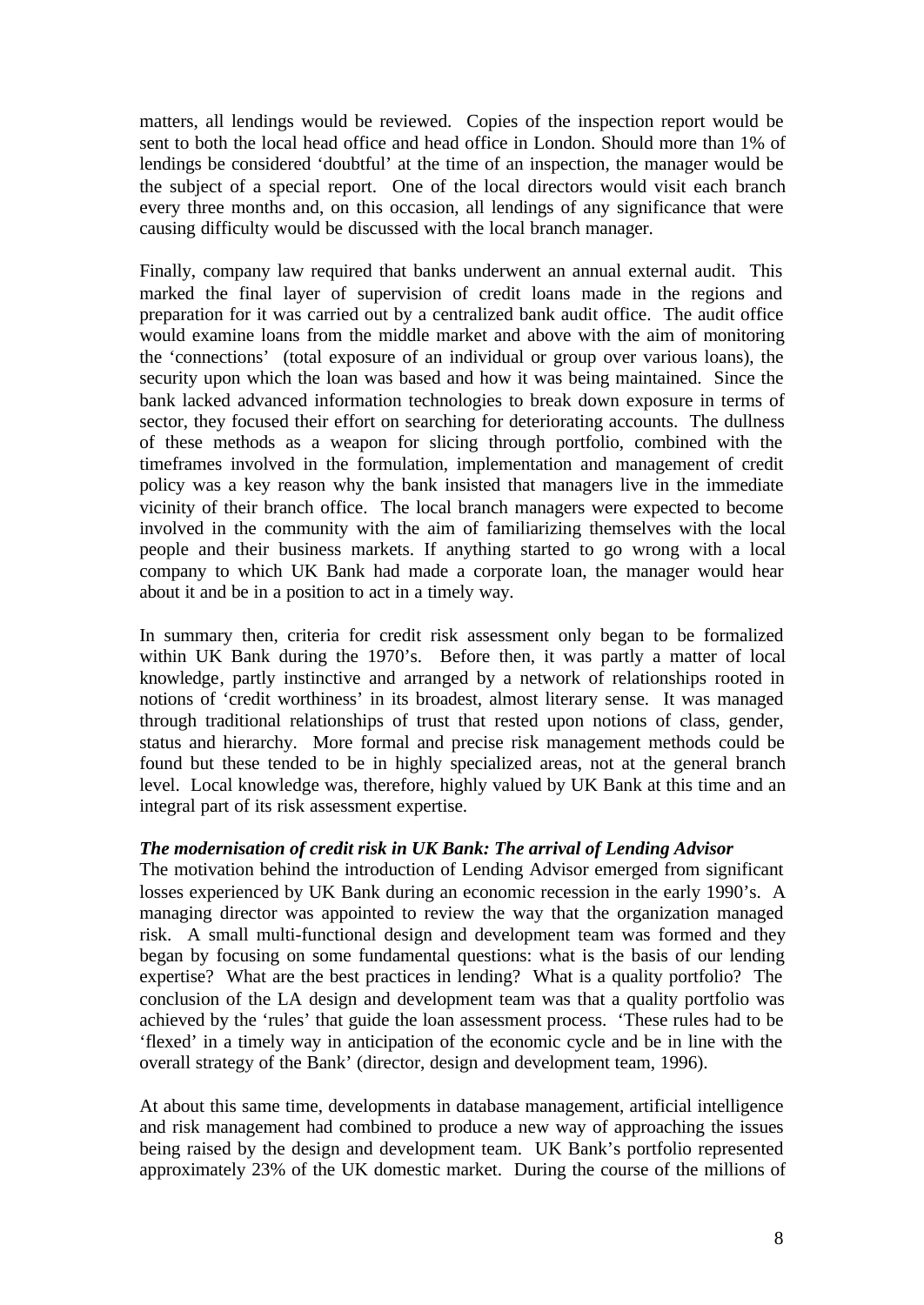transactions that UK Bank processed, they accumulated a massive amount of data on their customers. These data had the potential to tell them a lot both about their customers, their best practices and about the UK economy but it lay redundant in transaction processing mainframes.

During the course of their research, the design and development team went to the USA where the financial services industry, especially the credit card companies, had already begun to try and harness the data on their mainframes through their use of datawarehousing (Inmon 1992) and other decision support systems (for example see Mareschal and Brans 1991; Stout and Leberatore 1991). Developments in computerbased information technologies were being used to realise quantitative approaches to risk management. Although the application of these programmes on a large scale in the financial services was an innovation, the programmes themselves were based upon 200-year-old mathematical theories (Bernstein 1996).

The basis for modern techniques of quantifying risk are discoveries made by Jacob Bernoulli and Abraham de Moivre in the  $18<sup>th</sup>$  century popularly know as the 'law of averages' (Bernstein 1996). Lending Advisor was the 'brain child' of a group of USbased academics who had been involved in artificial intelligence research in the 1980s at Stanford, USA. LA blended well known notions of the 'law of averages' with Thomas Bayes' theorem (1752), which aims to inform decision-making by mathematically blending new information into old in order to understand the probability of events as they unfold. In sum, this is a highly rational, discrete method of conceptualising and quantifying risk that emerged from a pedigree of academic research.

The Lending Advisor software package was extensively customised during the next two years. 'Knowledge engineers' worked with groups of managers in order to rationalise the loan process and identify 'best practice'. There was initial resistance, as most managers regarded lending as 'part art, part science' and felt uncomfortable structuring the process in this quantitative format. However, using the powerful influence of 'figureheads' within the UK Bank hierarchy and 'survival rhetoric', these reservations were over come and LA was implemented on time and within the original budget.

#### *Assessing a credit loan using Lending Advisor*

When Lending Advisor is introduced to the loan process, the manager enters data gathered from the interview and application form into the relevant fields of up to 52 Lending Advisor screens. The user interface display is based on the metaphor of a business form. The Lending Advisor introductory training manual (1995) informs us that the 'principle purpose of Lending Advisor is to provide lenders with an analysis of a borrower's capacity to repay debt out of future cash flows.' The LA assessment is shown in the form of a fuzzy 'meter' or sliding scale, with strong cases appearing on the right of the meter and weak cases on the left (see Figure 1).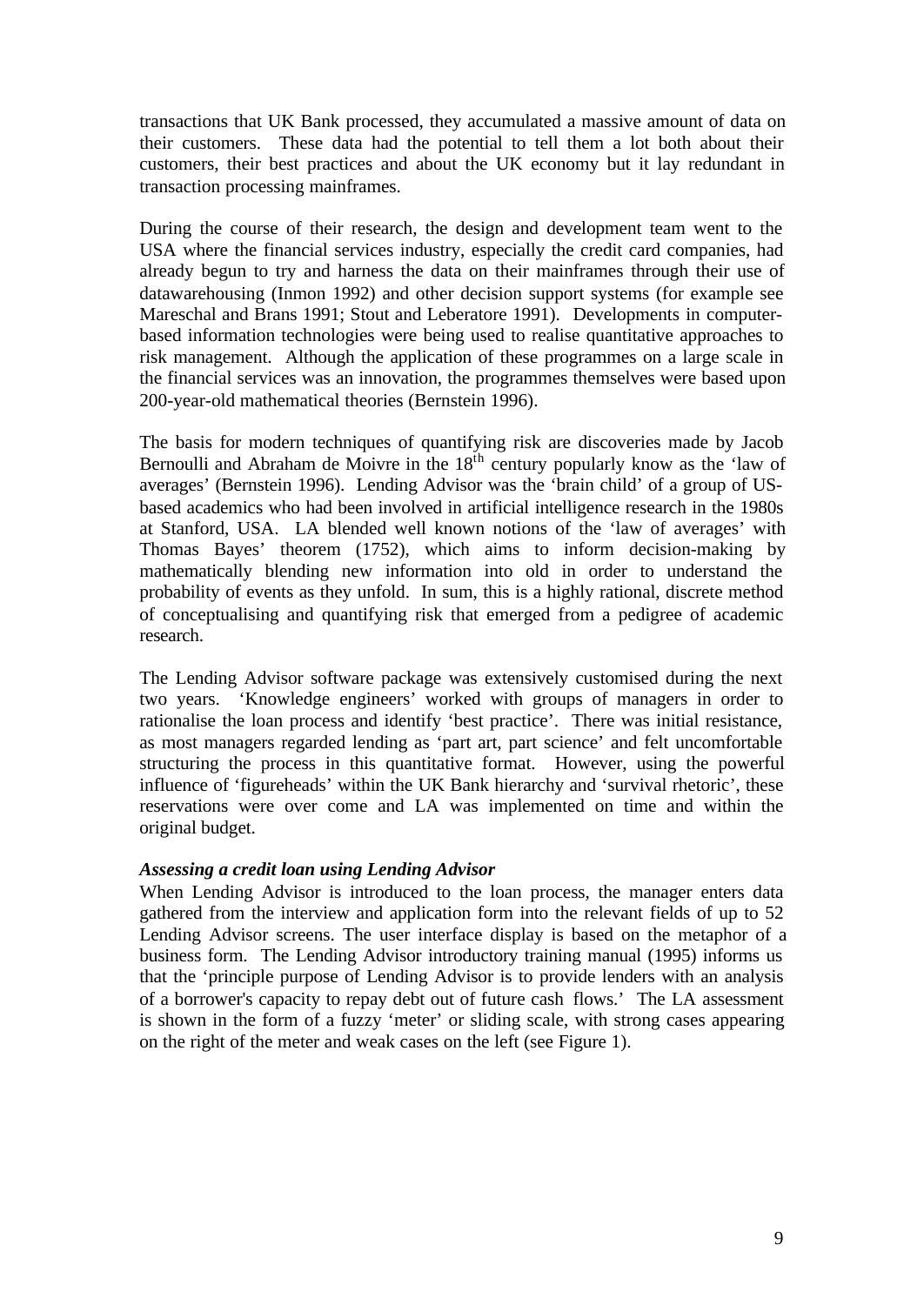# **At least 90% probability At least 50% probability**

#### **Figure 1: Typical Lending Advisor assessment meter**

If the initial Lending Advisor assessment is negative, the loans manager either abandons the application, pursues additional data that might influence the meter further or 'overrides' the meter reading by writing a 'footnote' mitigating why it is negative.

The attraction for the UK Bank design and development team was Lending Advisor's capacity to calculate exposure, impose lending policy, provide central access to data and monitor the decisions made by loans managers. They decided that 'this technology fitted our strategy' (director, design and development team, 1996) and felt they had finally found the means to achieve some of the changes necessary within the domestic risk management function of UK Bank.

In a potent political move, senior management soon appropriated Lending Advisor and it formed the 'bow wave' of a program of public relations and extensive organizational change which fell far beyond the original scope of the project. A process of IT-enabled modernization followed, which took four years to implement and transformed UK Bank. A summary of the main changes that took place is summarised in Table 1. As shown in the table, major changes took place in both the culture and the structure of the organization.

According to the Lending Advisor project manager (1995), the organizational changes focused on creating 'one-stop relationship management'. This involved reducing the bureaucratic hierarchy and using the analysis provided by Lending Advisor to justify raising the loan managers' discretionary lending limits. This translated into a wholesale rationalization accompanied by compulsory redundancies. More mature managers were encouraged to take early retirement and as a consequence a noticeable demographic shift occurred among the loan manager community. Employment contracts were transformed away from the job-for-life paradigm to pluralized, performance-related criteria. The regional network was swept away and local branch managers reorganized into clusters of mobile 'corporate managers'. Training programmes instituted a shift from the 1980's tendency of justifying lending with security (for example, the clients' property) towards an LA-driven historic cash flow analysis. These changes represented a massive culture shift, and for many came as a culture 'shock'.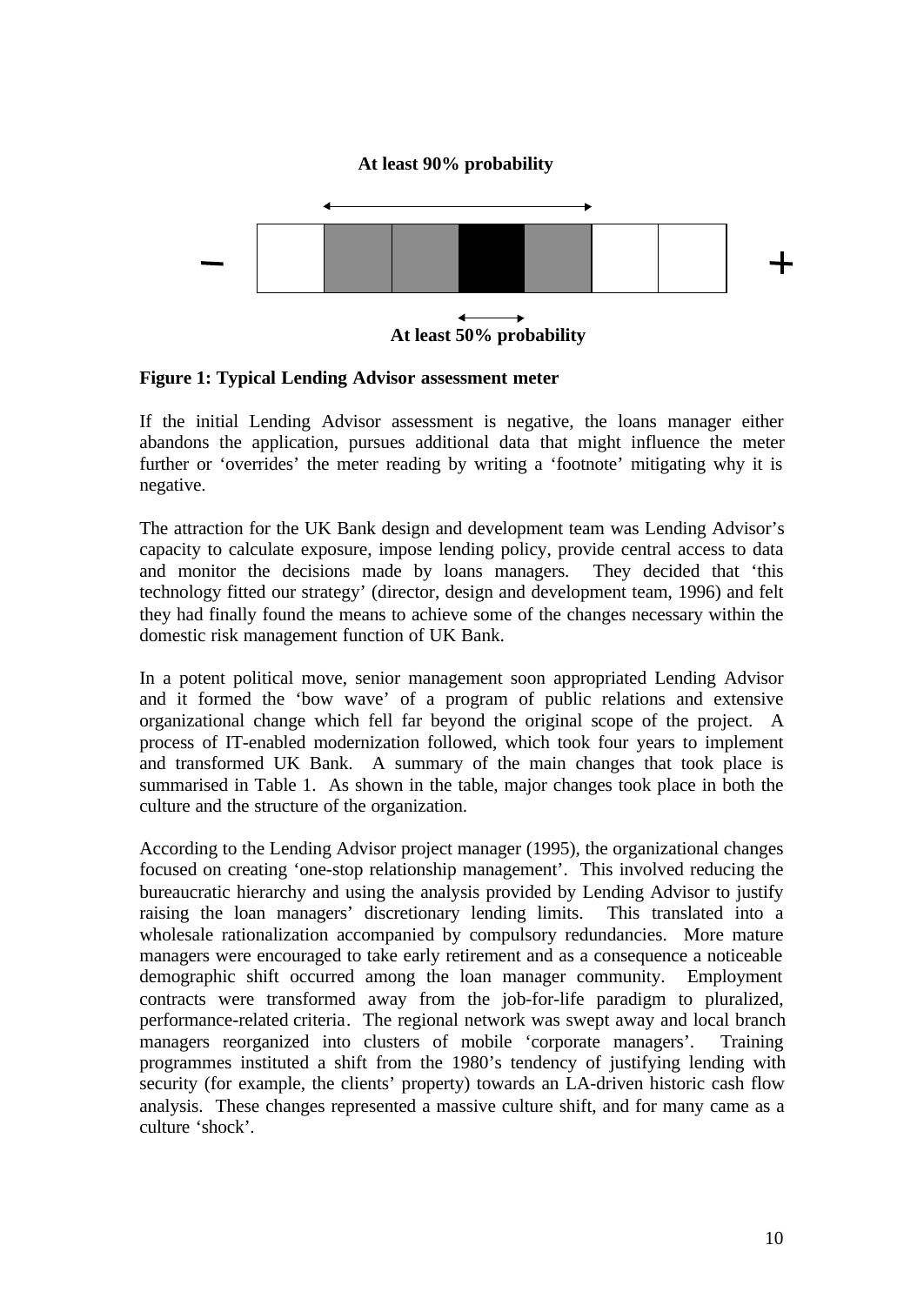| THE TRADITIONAL BANK                         | <b>IT-ENABLED CHANGES</b>                                    |
|----------------------------------------------|--------------------------------------------------------------|
| <b>Hierarchical</b>                          | 3 layers                                                     |
| 17 layers in the traditional risk management | Traditional career ladder swept away Customer gets one-to-   |
| structure                                    | one contact                                                  |
| Formal                                       | Demographic shift: different attitudes.                      |
|                                              | CEO with no prior banking experience brings a 'roll-up-your- |
|                                              | sleeves' culture                                             |
| Job-for-life                                 | Compulsory redundancies                                      |
|                                              | Performance-related pay                                      |
|                                              | Flexible, pluralized contracts                               |
| Focus on the administration of bad debts     | Focus on 'most profitable' accounts, which could be accounts |
|                                              | in credit as well as those who have taken out a loan         |
| <b>Branch managers semi-autonomous</b>       | Lending Advisor enables asynchronous supervision and global  |
|                                              | transparency of loans managers' activities. Loans must meet  |
|                                              | the parameters of bank policy embedded in LA or have robust  |
|                                              | mitigating circumstances accompanying it.<br>Higher          |
|                                              | discretionary limits                                         |
| <b>Local branches/local focus</b>            | Majority of lending is now done through 'business centers'.  |
|                                              | Job title changes from 'branch manager' to 'corporate        |
|                                              | Laptops are issued and geographical areas<br>manager'.       |
|                                              | dissolved.                                                   |
| <b>National network</b>                      | Unprofitable branches in rural areas and degenerate urban    |
|                                              | spaces shut down.                                            |

**Table 1. Main areas transformed by the IT-enabled organizational change**

The next section will briefly outline the way in which the loan managers experienced this transformation and how they coped with the new UK Bank. The purpose of the following sub-section is not to document the loan managers' response to every aspect of the changes that took place around them, but to provide the reader with a flavour of the pressures that they experienced and how they responded to them.

#### *How the loan managers coped with the introduction of Lending Advisor and the changes to worklife that accompanied it*

The way in which managers coped with the introduction of Lending Advisor, and adapted their everyday work practices, seemed to vary from individual to individual, according to the amount of support that they received, and the environment in which they were trying to learn. However, there were certain commonalties in the data centering on the key issues of change management, job insecurity and survival skills.

The Lending Advisor was implemented into a 'green-field site', and there was a significant degree of 'technophobia' among managers. The local application manager in the Cambridge region said that:

'Lending Advisor has taken them all through a range of emotions, from amazement to frustration...I go to install the Lending Advisor system...I've never felt so uncomfortable throwing so much information at so many blank faces so quickly' (1994).

The introduction of Lending Advisor marked the beginning of a stressful phase in the career of most users/managers.

One of the aspects of LA implementation that proved hardest on the managers was that a loan application on Lending Advisor would take them significantly longer than the paper-based 'Form 21' that they had been used to working with. Although trainers at the LA residential course maintained that 'applications should take about 45 minutes', the data collected from the loan managers was very different ranging from 4-5 to 15-20 hours depending upon the complexity of the case. Far from realising a timesaving, loan managers worked longer hours than ever before. The project director said, in June 1995, that managers were 'being sweated harder now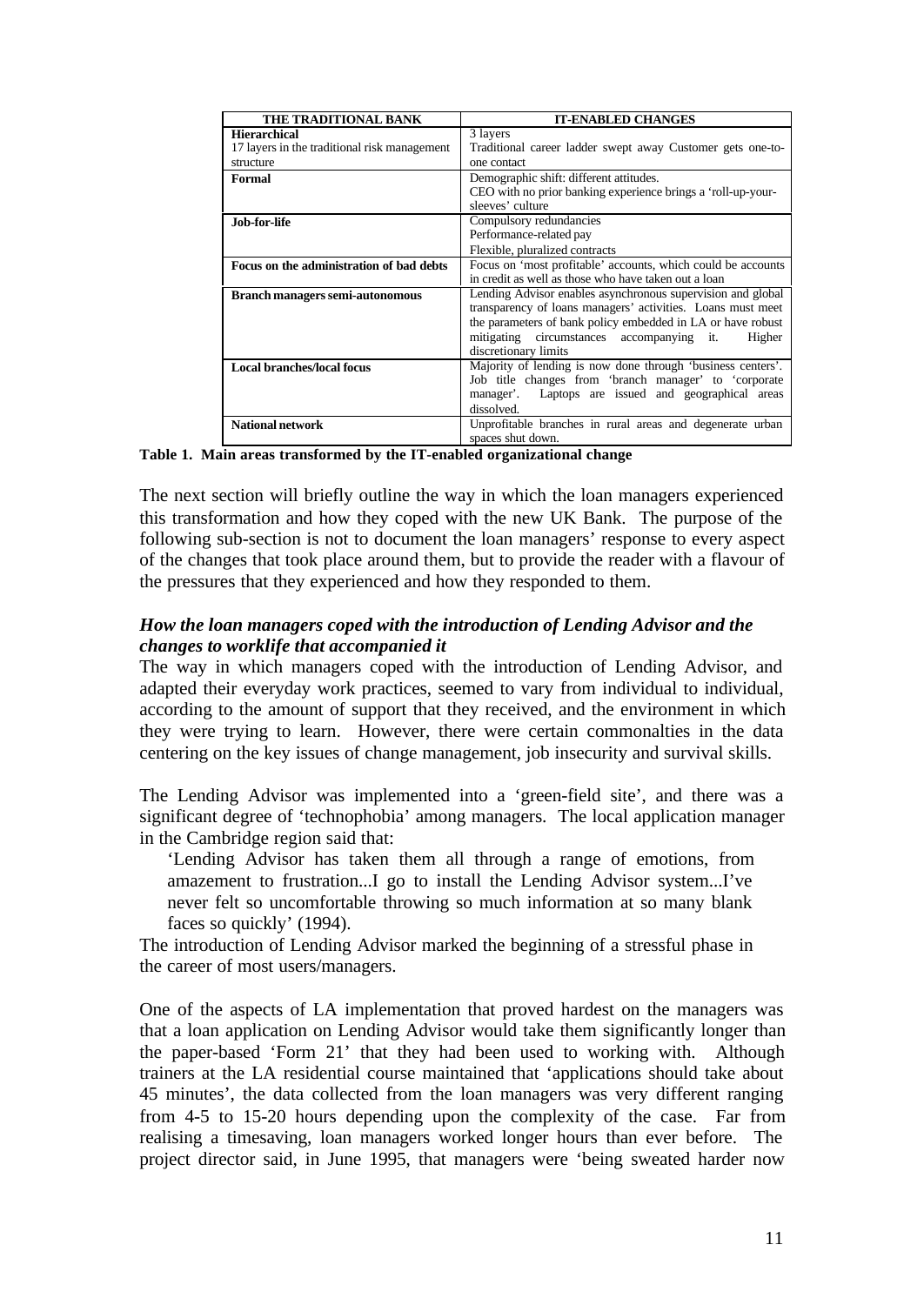than at other times. I know that some of them are currently finding themselves between a rock and a hard place'.

This had a serious impact on users' home lives, particularly if they also had to commute long distances every day to work, as they did in the London central region:

'My wife has put her foot down since our first child was born. I used to be in every weekend, all weekend. Now she is saying that I have to come in at 8am and be out by 6pm. I am not supposed to work weekends either - however, I haven't managed to keep to this yet' (loan manager OL 1995).

This situation was eased to a certain extent with the introduction of laptop computers, but they did not arrive until *four years* after the initial LA implementation and were not available to all loan managers.

Despite these hardships managers were reluctant to indulge in wholesale, overt resistance to the introduction of Lending Advisor during interviews. When asked if LA had changed his job in a positive or negative way, a loan manager replied with the follow comment, which turned out to be a typical response:

'To date it has been negative, but that is because it took so much time during loading, time that should have been spent doing other things, developing business. In the medium term, I am ambivalent. I am not hugely positive, but not really negative either' (loan manager KL 1995).

This owed much to the conditions of dependency in which they found themselves. They were witnessing a major re-organization at regional level across the UK, with the obliteration of several layers of upper-middle management. Branches were clustered in wider geographical groups than ever before and, in a further symbolic bid to uproot UK Bank from its geographical origins, the title of 'branch manager' was changed to corporate manager. One manager interviewed said that he would work with whatever cluster arrangement he was asked to, but adamantly refused to accept a change in title. He would adapt to everything else, so long as branch manager remained at the bottom of his letter paper. Meetings followed at which senior management insisted, and he continued to resist. The issue was never resolved. The managers' overall stress level contributed to a serious heart attack on his local golf course, and was forced into early retirement on health grounds.

The later stages of implementation were characterised by further radical changes in the organization of UK Bank, in particular the introduction of the 'corporate market program'. This involved the re-grading of accounts, which led to re-organization and 'migration' of portfolios between managers. The introduction of new 'business grades' to categorise each loan was enabling UK Bank to realise a revolution in its approach to portfolio management. The business grades formed the basis of a 'peer group' comparison made during the LA analysis, and also identified 'doubtful' accounts for UK Bank's revised 'exit policy'.

Loan managers tend to see many of their client's as unique cases, and often had problems adjusting to the concept of standard categories and the rigid industry codes used in Lending Advisor assessments:

'The [UK Bank industry code] is such a blunt tool. I am troubled by that. At the moment, the classifications are running to catch up with the business.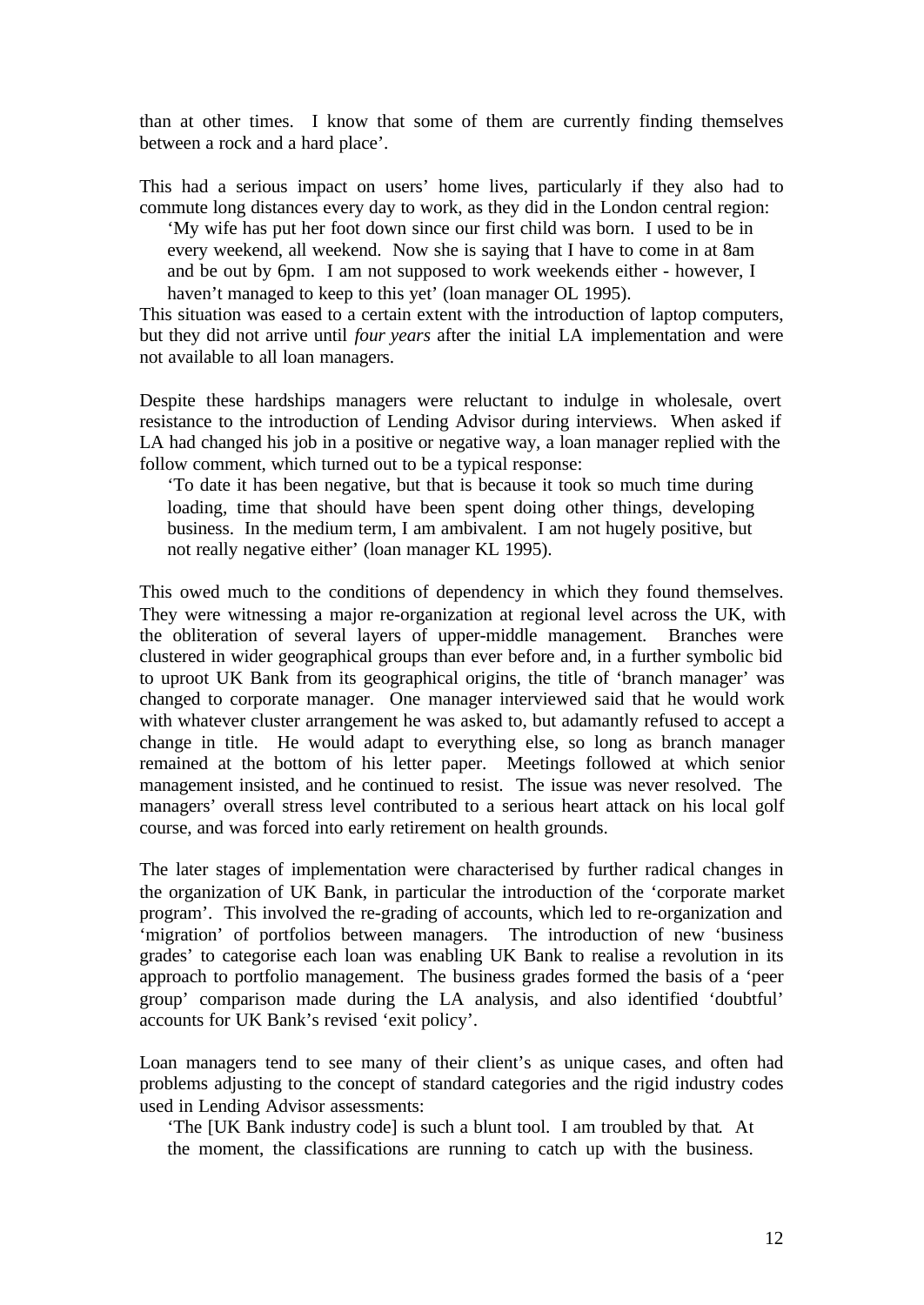...There should be a health warning on these classifications. You don't draw too many conclusions from them' (loan manager PL 1995).

The use of LA industry codes and business grades, combined with the increasing hurdles put before companies seeking credit loans, concerned all the managers in this study.

'The current changes are squeezing the bottom of the portfolio....Lending Advisor has made it hard for [medium sized] businesses to get a loan, but so bloody difficult if you are a small business. It is an information driven system and provides an entry barrier for small businesses' (loan manager OL 1995).

This was the part of the portfolio spectrum that had previously engaged much of the loan managers' time, and been an expression of their judgement and expertise. Knowing which small or failing business to take a gamble on, assessing the subjective data and quality of the people involved required an entrepreneurial artistry that many managers had been proud to display.

Evidence began to emerge of the loan managers' frustration at both the rigid structure imposed by the business grades and industry codes, and the amount of time that it took to address each query raised by LA's system of alerts:

'Some have seen it almost as an arcade game seeing if they can move the meters up by playing with the figures. They are manipulating it, not using it. There have been cases where if a manager gets an alert, he will manipulate the figures until it is back in the acceptable zone, rather than have to go through the process of explaining it to head office. It maybe that the customer is a good marketer, but due to the current conditions in the recession is not showing up well on the meters. Rather than go through the process of explaining this fact, they will 'play with it' until it is marked as reasonable. We are trying to manage this response to the system' (local application manager, 1994).

For the majority, however, the redefinition of credit risk policy and implementation necessitated a shift in the kind of skills that they needed to display in order to be a loan manager in the new UK Bank. The key difference between credit risk assessment before and after Lending Advisor centred on understanding what constituted a risk and why a loan defaulted.

With the introduction of Lending Advisor, the ratio between subjective (local, character-based, intuitive judgement) and objective (scientific-rational, rule-based) criteria for risk assessment shifted in terms of influence. The objective component was increasingly weighted more heavily on LA. Pre-LA there was a belief that if a loan was secured (for example by property) it reduced the risk of default. In practice what it actually meant was that the bank secured the *possibility* of recovering the outstanding debt if the loan defaulted. Post-World War II Britain had experienced a boom in home ownership and property prices had soared. Loan managers in the south of Britain had relaxed into the routine of securing loans with property, rather than challenging the capital structure and assets of a company.

Early versions of Lending Advisor did not even have a 'security' screen as it was devised as a predominantly cash-driven, quantitative method of risk assessment. LA assessment corralled both customer and loans manager through 52 screens, forcing the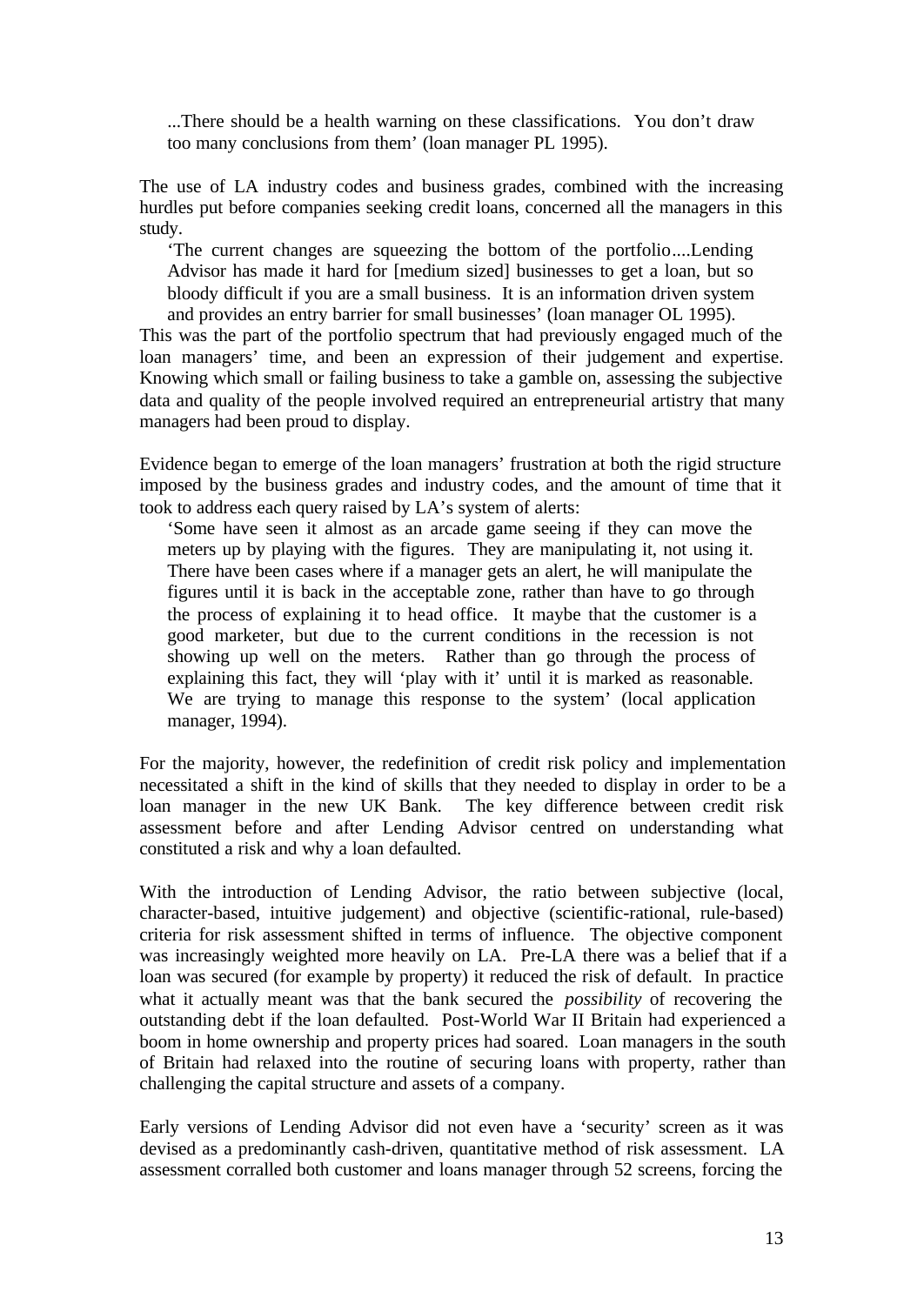customer to produce more cash flow data in the form of management accounts than ever before. For some managers this shift in emphasis proved hard.

'Some managers are weak at credit. The training and LA use showed this and raised some training and skills issues that they weren't expecting…Some problems have arisen because Lending Advisor is a cash-driven model. The manager using it therefore has to understand cash flow' (project director, 1995).

The project director (1995) maintained that he had identified a 'north-south divide in this respect'. He attributed this to the

'…predominance of tradable services vs. manufacturing industries in the south east of England. The basic approach to manufacturing is a longer term one that involves having assets to back loans. You need to have that experience. In the south of England they don't have those skills. Loans were mostly supported by property. They dealt with the services industries, and had experienced a mainly Tory government'.

All loan managers would have had to examine this dimension of risk assessment, however the degree to which they did so would vary according to their experience.

In order to effectively use LA, many loan managers now had to go back and learn basic skills of cash flow analysis. Customers and their advisors (usually accountants) also had to change their skill sets and support their loan application with robust statistical evidence of their management controls (including balance sheet summaries, margin statistics, expenses and stock turnover). As a consequence of LA assessment, accounts that might have looked 'healthy', and indeed be associated with a family that had banked with a branch for generations, may now look awkward and in risk of default. The shift to LA-style risk assessment also created a significant hurdle for certain kinds of unorthodox companies, for example, 'one-off' media or film production companies with no history. Other areas challenged by LA assessment are agriculture, due to its irregular seasonal cash flow yet demanding capital intensity, and rather ironically in light of its role in the 1992 losses for UK Bank, property, which has high development costs representing a long term investment in an uncertain market.

A further, quite different concern rests with the possibility that the combination of Lending Advisor and new performance related pay schemes would generate risk aversion among loan managers. The intervention of Lending Advisor into the manager's risk assessment has altered the stakes. It has altered the terms and scope of the risk interpreted by the manager. More of the entrepreneurial risk involved in making a loan that does not conform to Lending Advisor's parameters is assumed by the manager in a shift that could prove to have high consequences not only for UK Bank, but for the nation's economy and the way modernity is being shaped.

#### **ANALYSIS OF THE LENDING ADVISOR CASE**

#### *Introduction*

In this section the Lending Advisor case study material, presented above, is analysed. Social theory is used to support this analysis in a way that highlights the connection between local events within the organization under study, and broader debates concerning the transformation of society. The analysis is divided up into two sections, the first of which describes the theoretical context in which the analysis will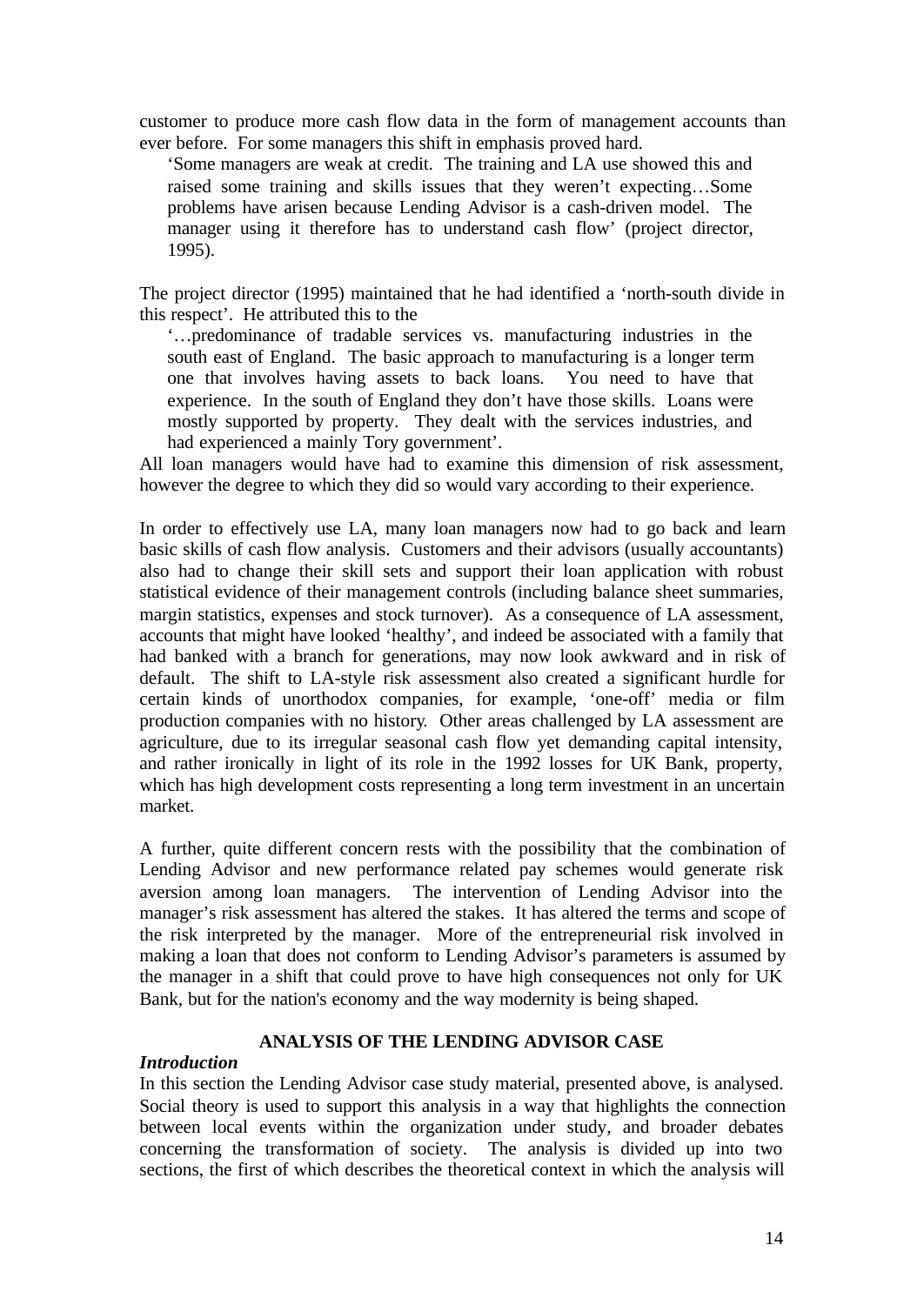be conducted: the risk society and reflexive modernization. The second substantial section uses conceptual links drawn from the risk society thesis to communicate findings inferred from the empirical material. The aim of the analysis is to initiate and explore a line of debate concerning the nature of IT-enabled modernization in credit risk processes.

#### THEORETICAL CONTEXT: THE RISK SOCIETY AND REFLEXIVE MODERNIZATION

This section will attempt to outline the concepts of reflexive modernization and the risk society which form the theoretical backdrop for the analysis that follows. Ulrich Beck developed the idea of reflexive modernization in his 1992 book, *The Risk Society* (1992). He is part of a community of social scientists who share a common belief that 'we are witnessing not the end, but the *beginning* of modernity – that is, of a modernity *beyond* its classical industrial design' (Beck 1992 p.10; See also Giddens 1990; Beck, Giddens and Lash 1994). What motivates proponents of reflexive modernization is a shared conviction that traditional research categories have stagnated and do not focus on the dynamic shifts taking place in society (Wynne and Lash in Beck 1992). Beck's work has had a profound impact on many academics, and the risk society thesis represents a breakthrough in a long-running debate between modernity versus post-modernity. The concept of reflexive modernization is not presented as a new orthodoxy, but as a stimulus to 'political will', and should be engaged with at an 'oblique, interpretive and very critical distance' (Lash 1994 p.198).

For Beck (1992), human development consists of three phases: pre-modernity, simple modernity (industrial society) and reflexive modernity (risk society). The very success of industrial society in harnessing techno-economic innovation, establishing welfare states and democratic freedoms, will according to Beck (1992), bring about its transformation. Our efforts at modernization in western societies have brought us many complex systems: for example, advanced nuclear capability, genetic modification, reproductive technology and sophisticated computerization. These developments have introduced new dimensions of risk that transcend time and space. Undesired side-effects remain latent, following silently in the wake of 'progress' until an event occurs which moves them from the hypothetical to the menacing. For example the computer generated mayhem of Black Monday on the global financial markets, the appropriation of nuclear arms by unstable governments, or the arrival of 'Dolly' the cloned sheep. We are faced by a future that 'looks less like the past than ever before and has in some basic ways become very threatening' (Beck 1994 p.vii).

Reflexive modernization is a phase of 'active critique' when modernization means not just automation and rationalization, but a stage characterized by *confrontation.* This has particularly intensified around issues relating to the rules and resources of society, and has involved the interrogation of social forms. For example, Beck focuses on the ecology debate (1992, 1995) and Giddens' has written extensively on life narratives, intimacy and love relationships (1990, 1991, 1994). The stimulus for these efforts has been the observation of acute personal and collective vulnerability, and the breakdown of traditional protective institutions (for example parliament, trade unions, marriage, family) in the face of growing social, political and economic risks. Beck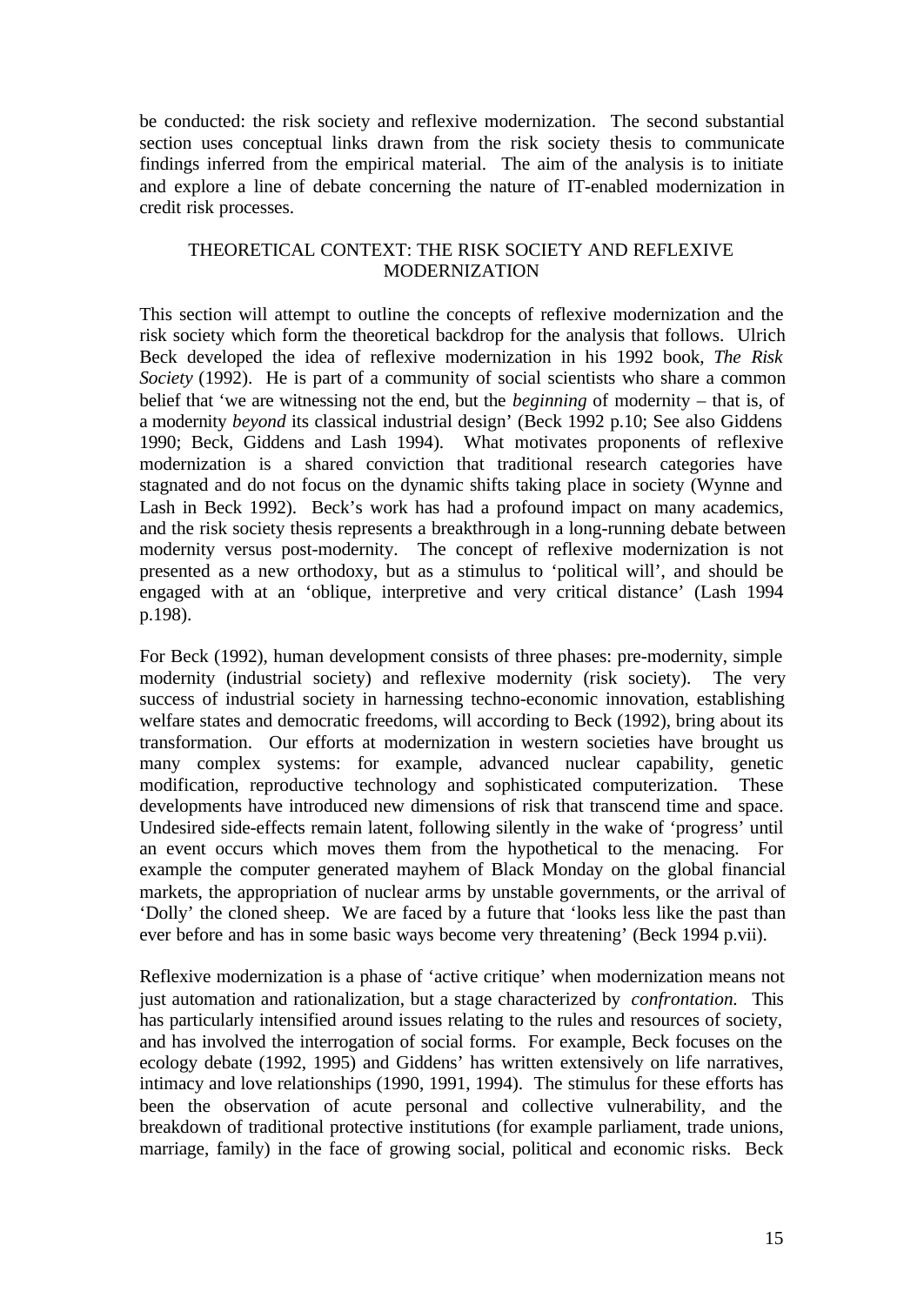explores this in *The Risk Society,* and organizes the thesis around three main themes: individualization, redistribution of wealth and risk, and the destandardization of labor.

#### *Individualisation*

Looking back in history, one can see that feudal roles and traditions were superseded by those of industrial society, namely the nuclear family and wage labour. Beck (1992) argues that the welfare state dissolves dependencies, relations and institutions by providing a standard of living that releases people from the traditional commitments and consciousness of class stratification, family and gender. Emphasis has been put on individuals to sustain and advance themselves by entering the labour market. This process of individualisation progressively releases agents from traditional structural constraints.

In the emerging post-traditional environment, individuals have more freedom to choose how to live their life within society, for example what job to try for, whether to marry, if and when to have children, how to arrange child-care, where to live. Previous generations within western societies had the answers to these questions predetermined by gender or class. Although choices in contemporary society have become 'obligatory' (Giddens 1994 p.76), they are constrained by power relations and will refract back upon decisions made elsewhere.

The key to understanding reflexive modernization is to make the shift from seeing the redefinition of industrial society traditions as an 'out there' phenomenon, and to begin to see them as 'concerns of the everyday' (Giddens 1994). The risk society is emerging in the context of globalization (Robertson 1992, Albrow 1996), and in order to develop a sense of the contemporary 'personal political' we need to recognize an intensification of the link between the local and the global (Barrett and Heracleous 1999). The way in which we appropriate and interpret the world, our everyday choices and the conditions that shape them will have far reaching consequences in the risk society.

#### *Redistribution of the production of wealth and risk*

The second key theme in Beck's reflexive modernisation thesis is the belief that the industrial and scientific developments that have taken place in modern society have put wealth production above risk production. Beck defines the concept of risk in a particular way in order to make his thesis. 'Risk may be defined as a systematic way of dealing with hazards and insecurities induced and introduced by modernisation itself' (Beck 1992). He suggests that we now face a set of risks and hazards to our existence that have never been faced before, and which will dominate the next period of our history. The distinctive quality of these risks is that they are no longer bounded by time and space, for example the Chernobyl atomic accident. The phrase that he constructed to communicate the transformation in risk is: poverty is hierarchic, smog is democratic (Beck 1992). Beck asserts that a transformation in our logic is necessary '...while in classical industrial society the 'logic' of wealth production dominates the 'logic' of risk production, in the risk society this relationship is reversed (Beck 1992).

If we are going to learn to live in a risk society, we have to move on from the belief that science is infallible and embrace the critique of science and technology - a critique of progress itself (Beck 1992 p.160). Instead of denying reports of risks, scientists and those who use the products of techno-scientific effort should accept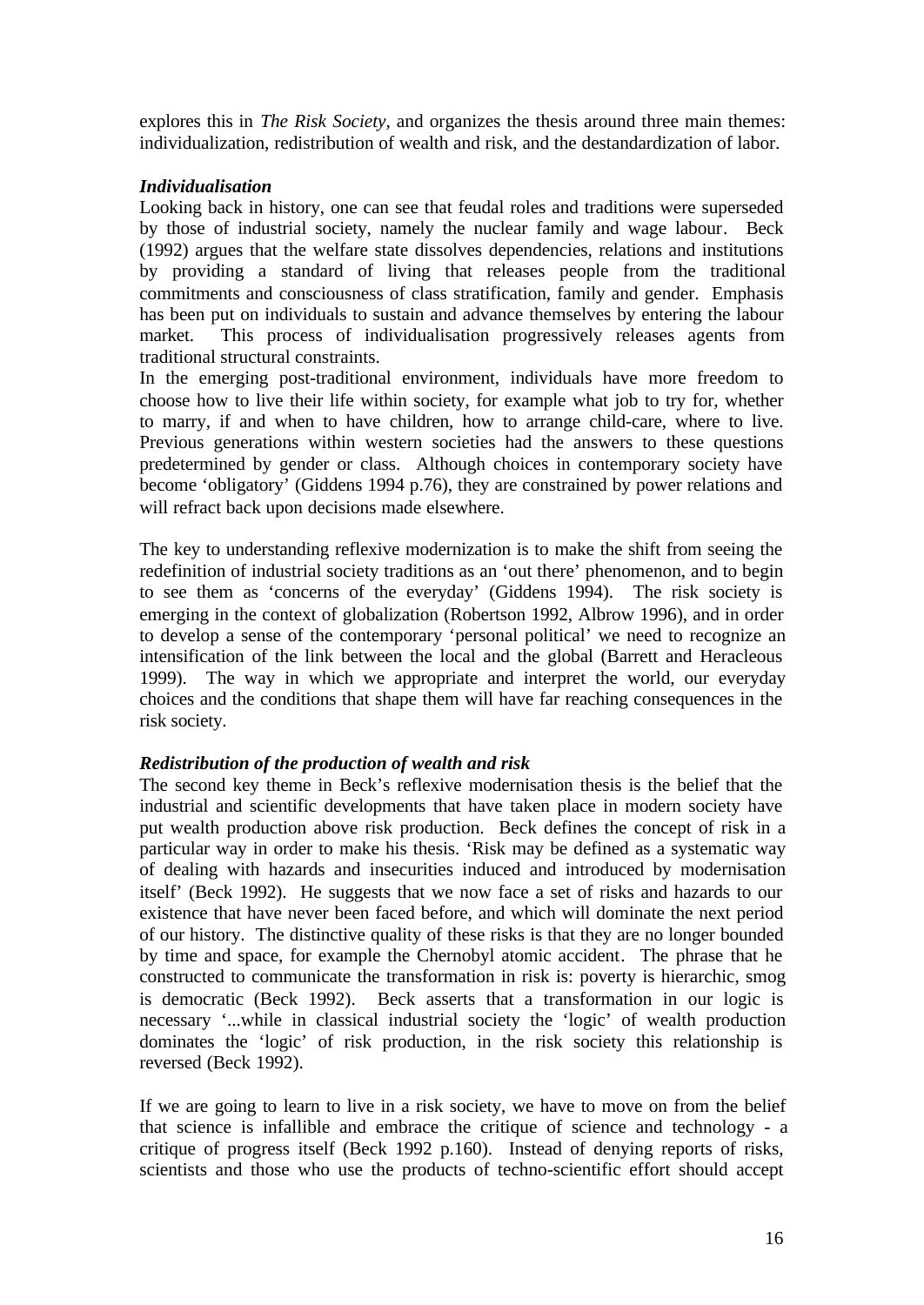them as 'empirical challenges', and work towards constructing a managed response. Rather than rejecting science, Beck emphasises that we are more dependent upon experts now than ever. However, he calls for a cross-discipline approach that embraces ethics and public debate to replace the stainless steel modernist position of non-responsibility adopted by the majority of the scientific community to date.

#### *Destandardisation of labour*

The third aspect of reflexive modernization is the destandardization of labor. Industrial society has traditionally been conceived of, and organized around, an employment system centered on the concepts of 'firm', 'job', 'career' and 'wage labor'. Beck (1992) maintains that information technologies and new forms of organizational rationalization are dissolving the standard spatial and temporal assumptions about work. Computer-based information and communication technologies enable many work processes to be independent of geography, and allow organizations to construct more flexible working arrangements. These innovations are not, however, leading back towards the traditional goal of full employment. Instead, Beck argues, they are serving to generalize underemployment, pluralize contractual relations and change the visible character of work previously recognizable by offices in dedicated buildings with associated 'front stage' paraphernalia. So occupation, like the family, has lost many of its former assurances and protective functions (Beck 1992).

Beck's (1992) notion of the destandardization of labour helps us to make sense of some of the events taking place within contemporary corporations, and relate them to broader processes of social transformation. He suggests that we are currently witnessing a process that he refers to as *second rationalization*. For Beck (1992), an expression of the 'first' rationalization was Frederick Taylor's philosophy of scientific management. The second rationalization is different in that it is a reflexive rationalization, in which seemingly stable organizational boundaries within and between divisions, sectors and so on, become malleable (Beck 1992). As a consequence, we are presented with choices about the kind of future that we want to shape, for example opportunities to change company policy regarding the governance of the workplace and its dynamic with the community in which it is situated.

#### *Reconceptualizing modernization processes*

The majority of research into the modernization of industry tends to be myopic in focus and narrow in scope, regarding modernization as a process of technological rationalization and change in organisation. The purpose of this paper is to adopt Beck's broader understanding of modernization in order to extend the focus of analysis and identify emerging trends, which are often overlooked by more traditional approaches. According to Beck (1992), modernization means:

'…surges of technological rationalization and changes in work and organization, but beyond that it includes much more: the changes in societal characteristics and normal biographies, changes of lifestyle and forms of love, change in the structures of power and influence, in the forms of political repression and participation, in views of reality and in norms of knowledge. (Beck 1992)

The distinctive way in which scholars of reflexive modernization have conceptualized societal change is interesting and insightful. However, like any theoretical model it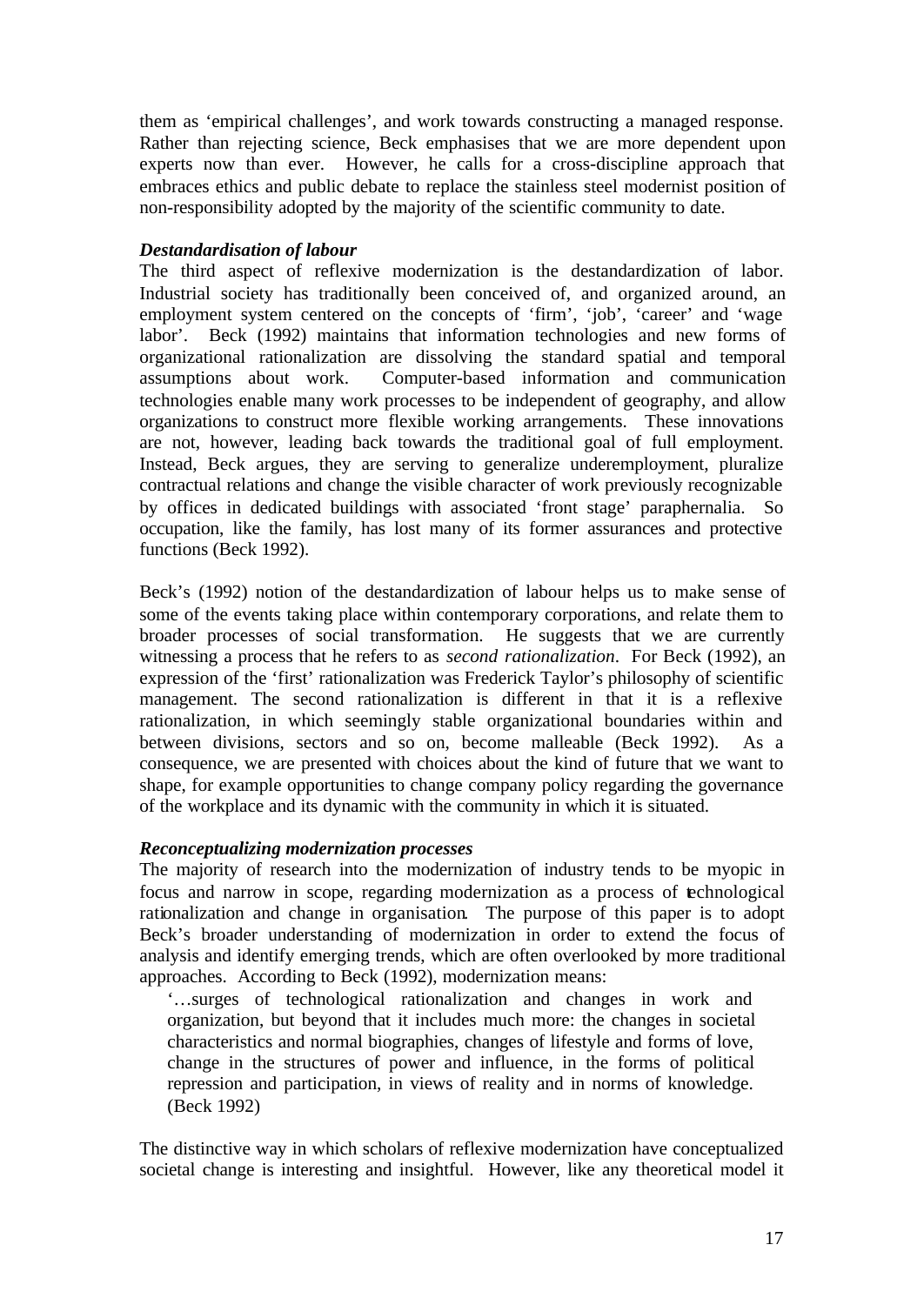has limitations. The work of Beck and Giddens has remained, for the most part, at the level of macro social theory. Although they ascribe a key role to information and communication technologies, they lack an understanding of its nature or in-depth case studies which illuminate their claim. It is hoped that the analysis that follows both extends and contributes to the literature on reflexive modernization by grounding it with empirical material.

The particular value of the risk society thesis is that, in a context of widespread uncertainty as we spin in the face of 'black boxed' decision-making processes about key issues of societal development, it supports and encourages us to engage in what Beck calls 'justified critique'. One has two choices: to sit back on the 'runaway train' of societal transformation and wait for destruction, or try to understand and influence the direction that it is going to take.

#### AN ANALYSIS OF THE FINDINGS FROM THE LENDING ADVISOR CASE STUDY

#### *Introduction*

This section analyses the Lending Advisor case study against the backcloth of reflexive modernization and the risk society thesis. The findings presented explore how the theory of reflexive modernization may be manifesting in practice and raises a number of social, political and economic issues for further debate. It is divided into four sub-sections. The first pursues Beck's (1992) suggestion that we must challenge the epistemological basis of decisions shaping and influencing the future by investigating corporate risk positions for ourselves. The second sub-section aims to raise awareness about the role of computer-based information systems in enabling modernization processes. Attention is drawn to the particular management demands made by strategies of computer-mediated work processes in the context of globalization. The third sub-section considers issues of responsibility, participation and politics of unforeseen side-effects generated by IT-enabled modernization of credit risk processes. The fourth sub-section concludes by reflecting upon the way that individuals choose to appropriate, interpret and survive IT-enabled processes of modernization processes in corporations like UK Bank. It is suggested that a transformation of work and work life means a transformation of society, which demands a redefinition of our approach to both research and practice.

#### *Investigating corporate risk positions for ourselves*

It was suggested in the introduction that lending money is about holding a certain vision and faith in the future which shapes everyday actions. Risk is not an object, but a way of perceiving potential positives and negatives in a situation, a choice about what is important and what can be scoped out when making a decision. When sanctioning a loan, the loan manager is not just assessing a customer in terms of their current creditworthiness, but simultaneously constructing scenarios or projections that colonize the future with various probable outcomes. As Bernstein suggests, 'the ability to define what may happen in the future and to choose among alternatives lies at the heart of contemporary society' (Bernstein 1996 p.2). If a major financial services institution changes the way in which credit risk is defined, assessed and managed it leads to changes in the kind of customers that they identify as viable, which can have considerable impact in both the short and long term for a variety of stakeholders. The premise of this paper has been that the implementation of this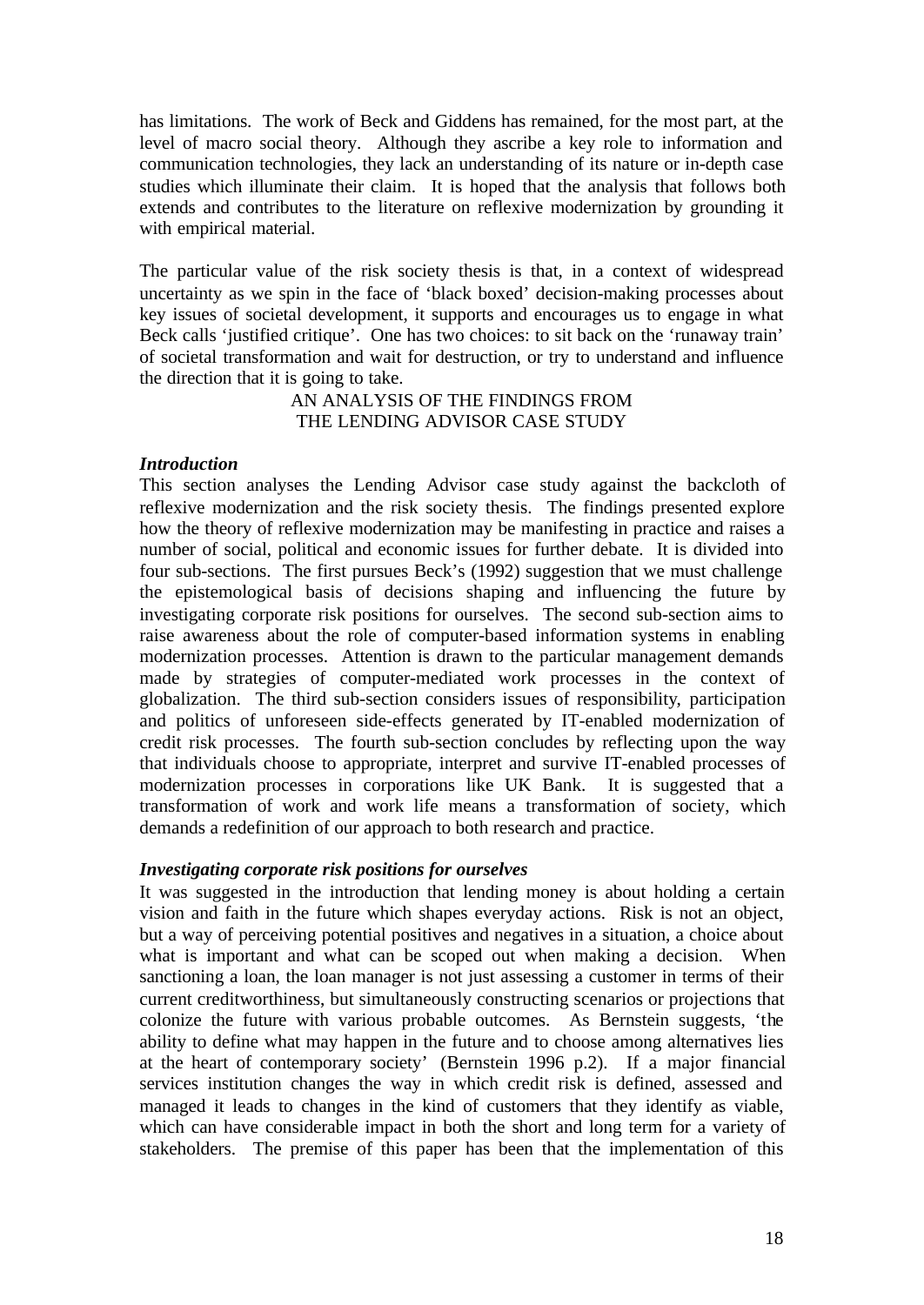redefinition through the introduction of a new computer-based technology and enacted in everyday acts of normal consumption, needs debating.

The risk society thesis is particularly supportive of such an effort, with Beck encouraging researchers to 'engage in controversial and alternative discussions on the risks of certain steps and plans' (Beck 1992 p.253) drawing upon all the interdisciplinary resources that they can. In making this point, he appropriates Popper's well-known assertion that 'criticism means progress' (Beck 1992, p.234). For Beck:

'The concept of risk is like a probe which permits us over and over again to investigate the entire construction plan, as well as every individual speck of cement in the structure of civilisation for potentials of self-endangerment' (Beck 1992 p.176).

Despite any protest from corporations like UK Bank that a change to their corporate policy is an *internal matter*, the work of Beck provides powerful rhetorical fodder with which to take a strong theoretical stance claiming legitimate cause to challenge their activities. It is, therefore, proposed that from this perspective risk definitions can be understood as a 'position statement' by society, effectively statements about how we want to live. As Charles Perrow put it:

'Ultimately, the issue is not risk, but power; the power to impose risks on the many for the benefit of the few'

(Perrow 1984 p.306)

The risk society thesis calls upon us to embrace a 'reflexive learning process', which challenges the epistemological basis of decisions shaping and influencing the future. It prompts us to consider what the conditions underpinning risk positions are, what social situational questions arise from them, and how these relate to forms of knowledge held by people other than the technological or economic elite.

'This reflexive learning process…[means] negotiation between different epistemologies and subcultural forms, amongst different discourses; and as such it [entails] the development of the social or moral identities of the actors involved.' (Wynne and Lash in Beck 1992 p.2)

The anxiety generated when the basis of legitimate knowledge creation, and therefore the source of support for decision-making, is questioned is a key part of the risk society thesis. Furthermore, it gets to the heart of the issue in credit risk assessment and, in so doing identifies the epistemological tension that characterizes the Lending Advisor case. This is the debate between those who maintain that better decisions are made using a quantitative approach, and those who believe that subjective methods need to be taken into account.

'This is a controversy that has never been resolved. The issue boils down to one's view about the extent to which the past determines the future. We cannot quantify the future, because it is an unknown, but we have learned how to use numbers to scrutinize what happened in the past. But to what degree should we rely on the patterns of the past to tell us what the future will be like? Which matters more when facing a risk, the facts as we see them or our subjective belief in what lies hidden in the void of time? Is risk management a science or an art?'

(Bernstein 1996, p.6)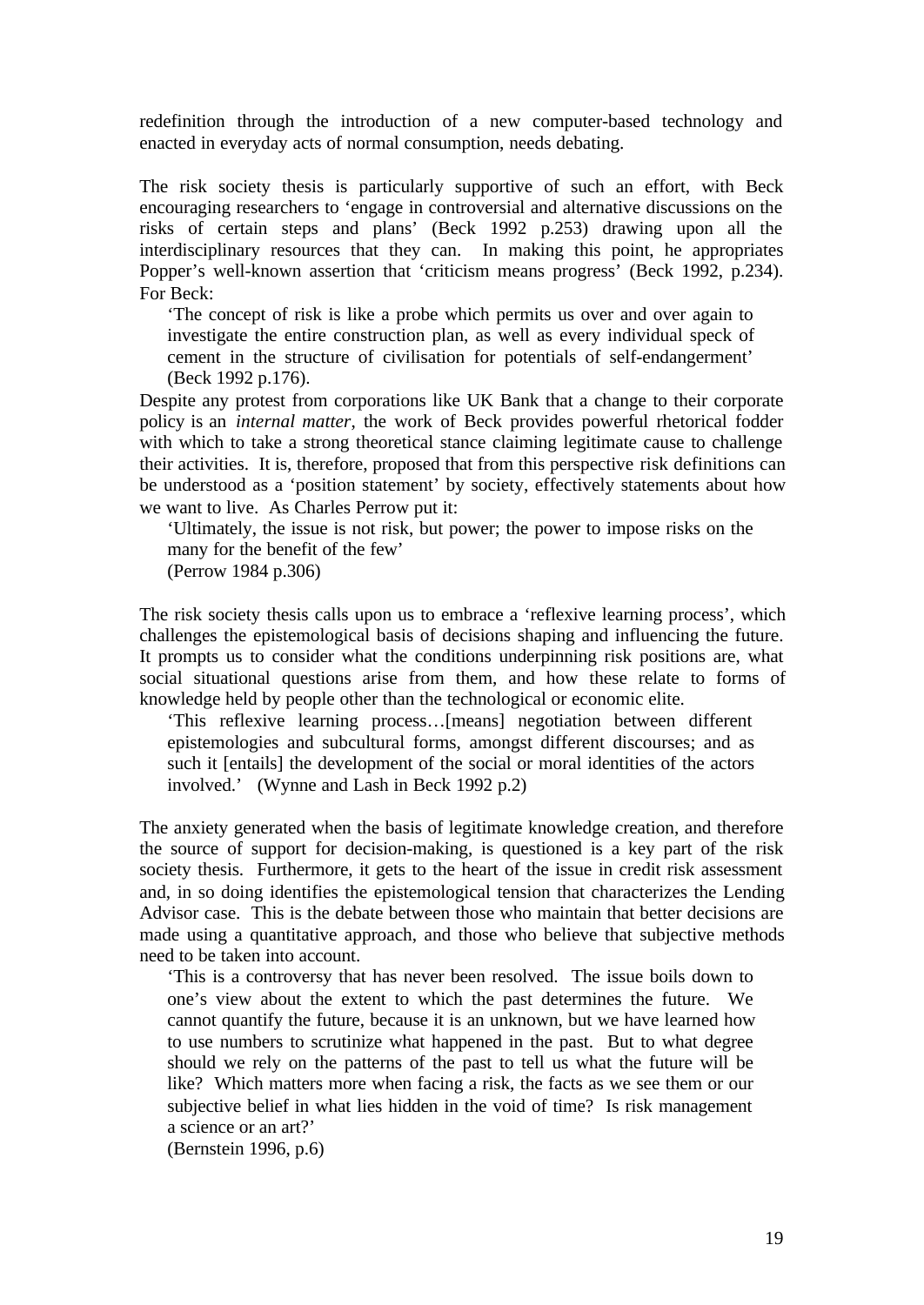The basis of risk management tools, like Lending Advisor, are economic and statistical theories whose aim is to bring risk under control by identifying patterns in financial data. The assessment produced by LA represents a *partial* view of the data input, and therefore a partial understanding of the customer and their proposal. Before its introduction the way in which risk was weighed up in UK Bank was almost personal; despite a general training each loan manager had his or her own idiosyncrasies, priorities and beliefs which weighed-in when they undertook assessment of credit loan applications. Lending Advisor's introduction was not only designed to influence decisions by presenting an assessment of a loan's likelihood to default based upon historic data, but also impose a standardization of credit risk assessment.

Every definition of risk creates winners and losers, therefore a major shift in methods of risk assessment and management within an institution should draw our attention. The method embedded in LA evokes particular concern since intangibles, like the impact on community, tend to be scoped out of this kind of scientific-rational risk assessment process. The attention of this analysis is not just on institutional reflexivity, but also on 'reflexive community' and the consequences of its marginalization and suppression in the current definitions and management of risk<sup>3</sup>. This is illuminated by interview data from loan managers who were either concerned about LA's impact upon small and/or weak businesses or working in areas with concentrations of unorthodox or irregular forms of business, for example media as well as certain kinds of research and development, agriculture and property.

The purpose here is not to suggest that computer-based technologies, like Lending Advisor, are *bad* and should not be used, but rather to emphasize the particular demands of managing such technologies in society. Perrow (1984 p.342) suggests in the conclusion to his book, *Normal Accidents: Living with high-risk technologies*, that the consequences of a method of risk assessment reflect the quality of the organization and the way in which it is managed. A major concern in the Lending Advisor case is that the epistemological shift, which occurred alongside its implementation, redefined UK Bank's management priorities.

For example, for LA to be used effectively it has to be positioned vis-a-vis human expertise with great care. Lending Advisor is, as one of its users wisely said, 'a piece of interpretive software', which has the potential to augment and support human expertise. However, in the second round of interviews, many managers felt that lending was becoming more meter-oriented and that their expertise, and particularly their *experience* counted for less and less. Compulsory redundancies and early retirements continued unabated, and by the close of the period of study, all the loan managers over fifty years of age interviewed for this study had left UK Bank.

'When you talk to analysts at regional level, they discuss cases more in terms of meters and [UK Bank] business grades, nowadays' (user/manager LL 1996; user/manager RL 1996)

Evidence from the case study reveals that many senior figures within the organization had been seduced by Lending Advisor's particular brand of credit assessment.

l

 $3$  The work of Scott Lash (1993, 1994) and Brian Wynne (1996) are particularly insightful on this point.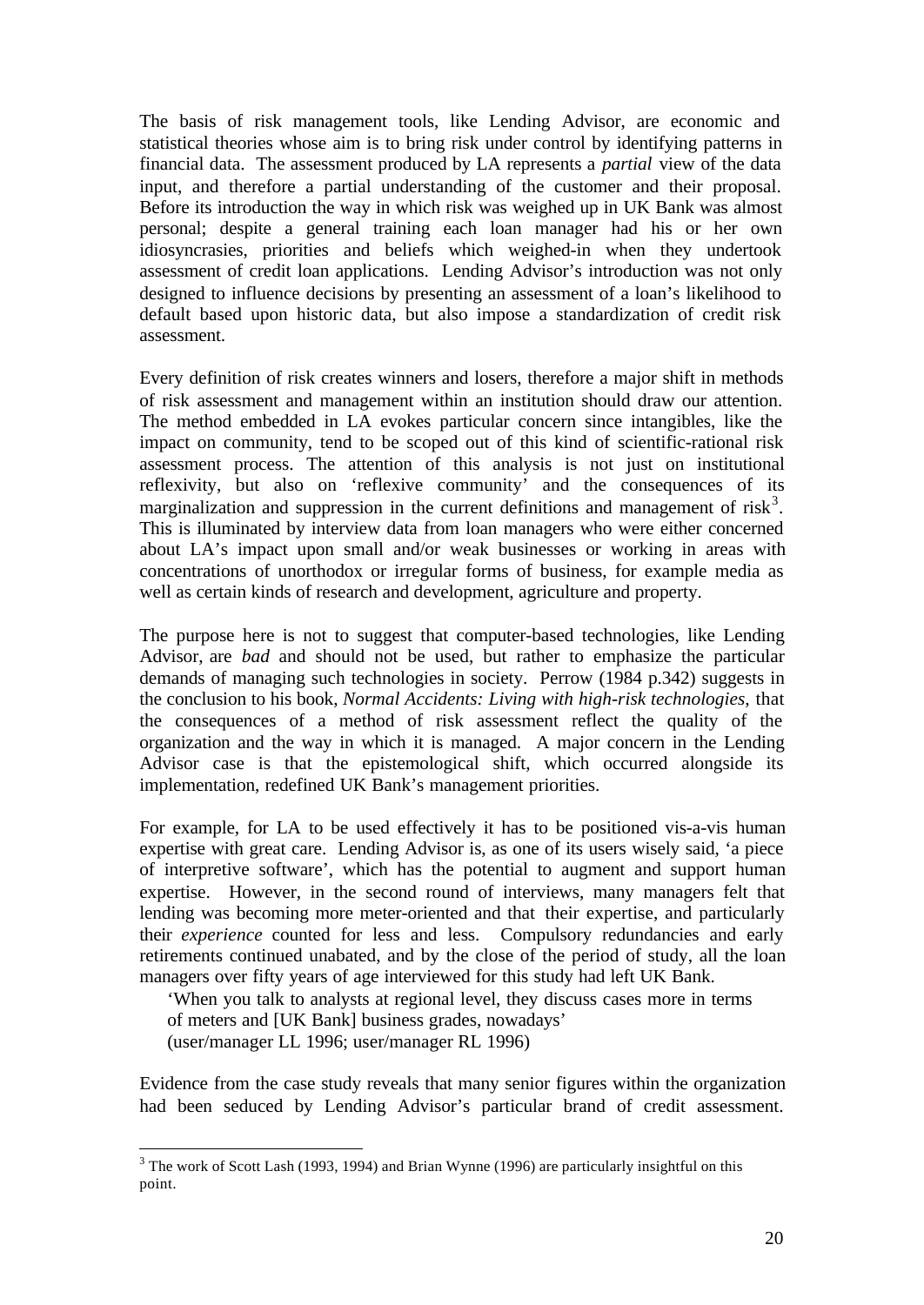'Automated credit rating is more effective than the judgement of Bank staff – and certainly cheaper' (CEO UK Bank,  $4^{\text{th}}$  June 1995)<sup>4</sup>

Knowledge of local conditions had been institutionally re-prioritized, and many of those who had aspired to the identity and lifestyle of a traditional local branch manager found their expected career trajectory wiped out by organizational changes. With the emphasis now placed upon the value of LA assessments, the timely entrepreneurial artistry of the loan manager with its basis in situated, local lay expertise seems itself…at risk.

The commercial hubris with which computer-based information systems, like LA, are heralded into organizations promises senior managers a 'dream of perfect control, which can heal egos wounded by their need for certainty' (Zuboff 1988). The concern is that in the shadow of this dream, and in the light of the demographic shift taking place within UK Bank, loan managers may lose the experience of critical judgment that would allow them to 'know better than, to question, to say no' (Zuboff 1988). In other words, as a generation of 'LA-first' lenders ascends, UK Bank may lose the embodied, situated knowledge that allows loan managers to respond, rather than simply react. Lending Advisor brought many positives benefits: organizational memory, central access to data, e-mail, 'what-if' projection facilities. Notwithstanding, it is suggested that it will be the quality of the management of expertise within UK Bank that will prove crucial to the longevity of the corporation. The need for changing management practices will be an important part of the next sub-section, which discusses the role of IT in enabling modernization of key work processes.

#### *The role of computer-based information systems in enabling the modernization of industry*

In the previous sub-section it was proposed that corporations have choices about the kind of risk definition and method they decide to implement, and a discussion about the consequences of deciding to implement the approach embedded in Lending Advisor's was initiated. In the following sub-section, the paper goes on to suggest that the choice of medium to enable modernization processes, such as these, shapes the way in which those processes emerge<sup>5</sup>. Despite widespread belief that introducing computer-based information systems are the way to cope with turbulence in the business ecology (Ives and Learmouth 1984; Scott Morton 1991), few people have an in-depth understanding of their nature, even the senior managers who decide to introduce them.

Beck (1992) ascribes 'micro-electronics' a key role in fuelling the transformation of society, but does not provide further insight. Analysis of empirical material, like the Lending Advisor case, can provide depth to current understanding, and extend research by illustrating how macro theories, like the risk society, may be manifesting

l

<sup>&</sup>lt;sup>4</sup> His parting comment to me, as he left the reception after his public lecture at xxxxxxxxxxx in 1997, was that 'We had to bring in Lending Advisor, because bank managers fall in love with their customers'.

 $<sup>5</sup>$  Monteiro and Hanseth's (1996) work on the introduction of information systems standards is an</sup> insightful expression of this notion of social shaping, which of course has its roots in the work of Bijker, Hughes and Pinch (1986). For a recent discussion, see Williams and Edge (1996).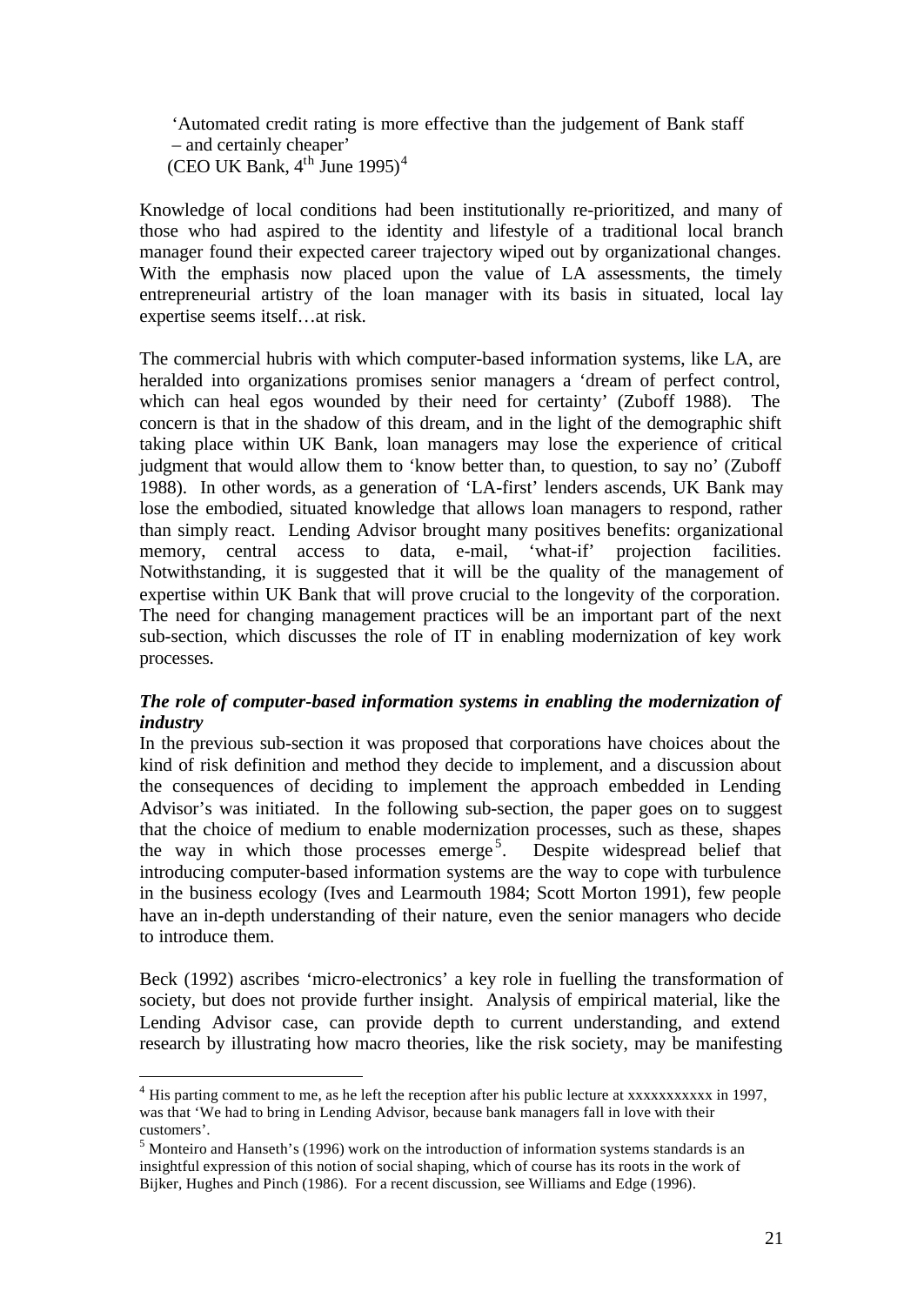in practice. This is important because of the distinctive capacity for IT to both *enable and constrain* modernization processes (Orlikowski 1991a, 1993, 1996), or indeed sustain the status quo which places particular demands upon management at every level within the corporation. It is suggested that this situation is further complicated by the context of emerging globalization (Albrow 1996) in which IT-enabled organizational change takes place.

The foundation of any attempt to discuss the distinctive nature of computer-based information systems has to be the evocation of Zuboff's seminal (1988) work. In her book 'In The Age of the Smart Machine', she suggests that computer-based information systems don't just automate, they *informate*. Even though Zuboff's term is now widely used in information systems research, it is worth quoting her recent description of it for further consideration in relation to the LA case:

'…even when technologies are applied to automate, they simultaneously set into motion an entirely unique set of reflexive processes, translating newly automated activities into data and information for wide-ranging display. Information technologies symbolically render processes, objects, behaviors, and events so that they can be seen, known, and shared in a new way. In other words, these technologies codify and illuminate interior detail, creating transparency where there was opacity, an explicit public text where there was once fragmentation, privacy, and intuition.'

(Zuboff 1996, p.15)

The Lending Advisor case is manifest with examples with which to explicate this 'rich insight' (Walsham 1995). One of the attractions of the Lending Advisor software for senior management was its capacity for creating transparency in order to increase monitoring and control of loan managers. A computer-based executive information system was built, driven by the LA database, which allowed management to 'drill down' through the data to monitor lending activities. Although loan managers were accustomed to regular supervision and inspection of their accounts, Lending Advisor provided a physical reminder of the new 'panoptic' methods in use. As the local application manager (LAM) for the Cambridge region noted:

'LA marks the first time that technology has arrived on the desk of the branch managers. One manager referred to it as the "malevolent blue and yellow eye sitting on the desk staring at me".<sup>6</sup>

(local application manager, 1994)

l

This resonates with the risk society thesis which suggests that, with the emergence of the *transparent organization*, the place of orders and obedience is being taken by the electronically monitored self-coordination of functional elements under presumed and much more strictly enforceable principles of efficiency (Beck 1992 p.218).

Lending Advisor has forced into public view a codification of the 'interior detail' of local lending processes. As illustrated by the section on traditional credit risk assessment processes within UK Bank, many loan decisions used to be based upon scanty fragments of customer and economic data. So long as the level of defaults remained acceptable, lending was regarded as almost a private and personal matter within the local branch managers' discretionary limit. Credit loans were often

 $6$  The Lending Advisor information system displays a bright blue and yellow LA logo over the computer screen when active.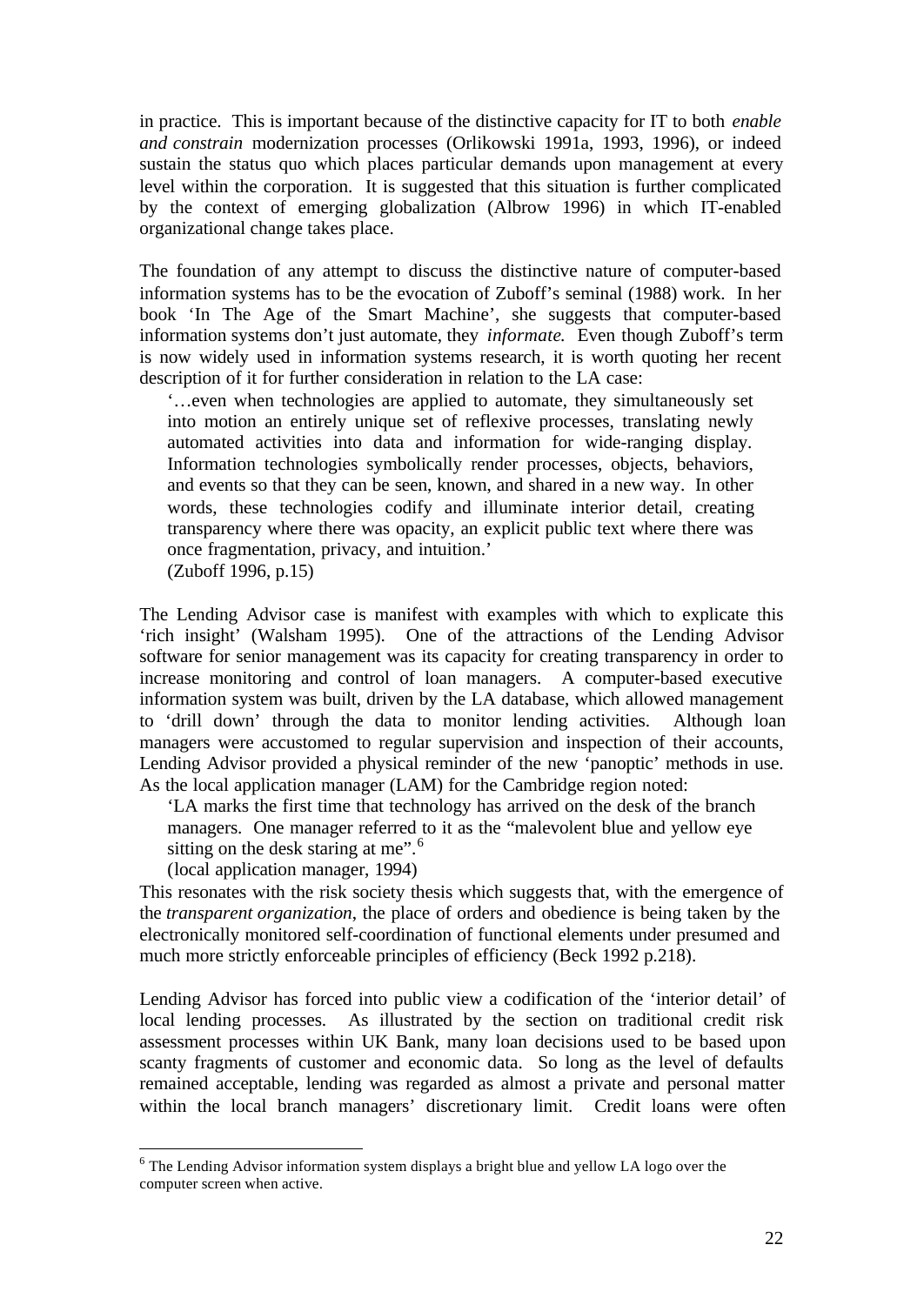sanctioned on the basis of intuition, the quality of the customer relationship and a few high level statistics. Lending Advisor now forces loan managers to be explicit about the strengths and weaknesses of the application, populating 52 screens with detailed customer data. If the loan manager does not populate a screen, or ignores an aspect of bank policy, LA flags this and the loan manager has to provide mitigating circumstances.

As discussed in the previous section, the challenge set before those who use, supervise and manage Lending Advisor will be to promote its potential to augment human expertise in order to counterbalance the apathetic, decontextualized calculations underlying it. The increased capacity to monitor and manage UK Bank's portfolio is enabled by an exacting and transparent discipline, which could systematically inhibit intuitive risk-taking. LA generates a valuable organizational memory within its database, a resource that UK Bank hope will form the basis for information products and services in the future, however it also has the potential to engender a demanding sense of faceless 'data-overload' to harry both loan managers and clients.

This situation is further complicated by the context of emerging globalization (Albrow 1996) in which IT-enabled organizational change takes place. The social theorist Anthony Giddens (1991) has referred to IT as modernity's 'own media', bound up in the development and expansion of modern institutions. It is proposed that the distinctive nature of IT as a medium for modernization processes converges with globalizing tendencies and intensifies them. Whilst an extensive discussion of IT and globalization cannot be presented here, a brief insight into one of the most important aspects of it will be afforded, in order to emphasize its complexity and significance<sup>7</sup>. The aspect selected for further discussion is a key characteristic of the emerging global age: the intensification of dynamic relationships between the local and the global (Albrow 1996; Borja and Castells 1997).

It should be stressed that processes of globalization are emerging in an uneven, sometimes problematic way and its very definition is contested (Robertson 1992 p.182). Having sounded this note of caution, it is proposed that computer-based information systems focus our attention on a fairly identifiable dynamic because of their recognized capacity to reorganize data across time and space. Information systems generate what Castells refers to as 'electronic flows', that mould and shape the economy through relations between units that are far away from each other in terms of space (Castells 1996; Borja and Castells 1997).

In rationalizing credit assessment processes and providing a central repository for data, Lending Advisor facilitates their selective resurrection and reconstitution at another time, in another place, for use by any manager within UK Bank. Lending Advisor frees UK Bank from the constraints associated with traditional risk management where data was held in local, paper-based data morgues. The global transparency and central database established by LA means that the results of the decisions made by loans managers are no longer bounded by time and space. Lending Advisor accumulates data associated with specific local decisions as historic

l <sup>7</sup> See Barrett and Heracleous 1999 for a more comprehensive discussion of IT and globalization.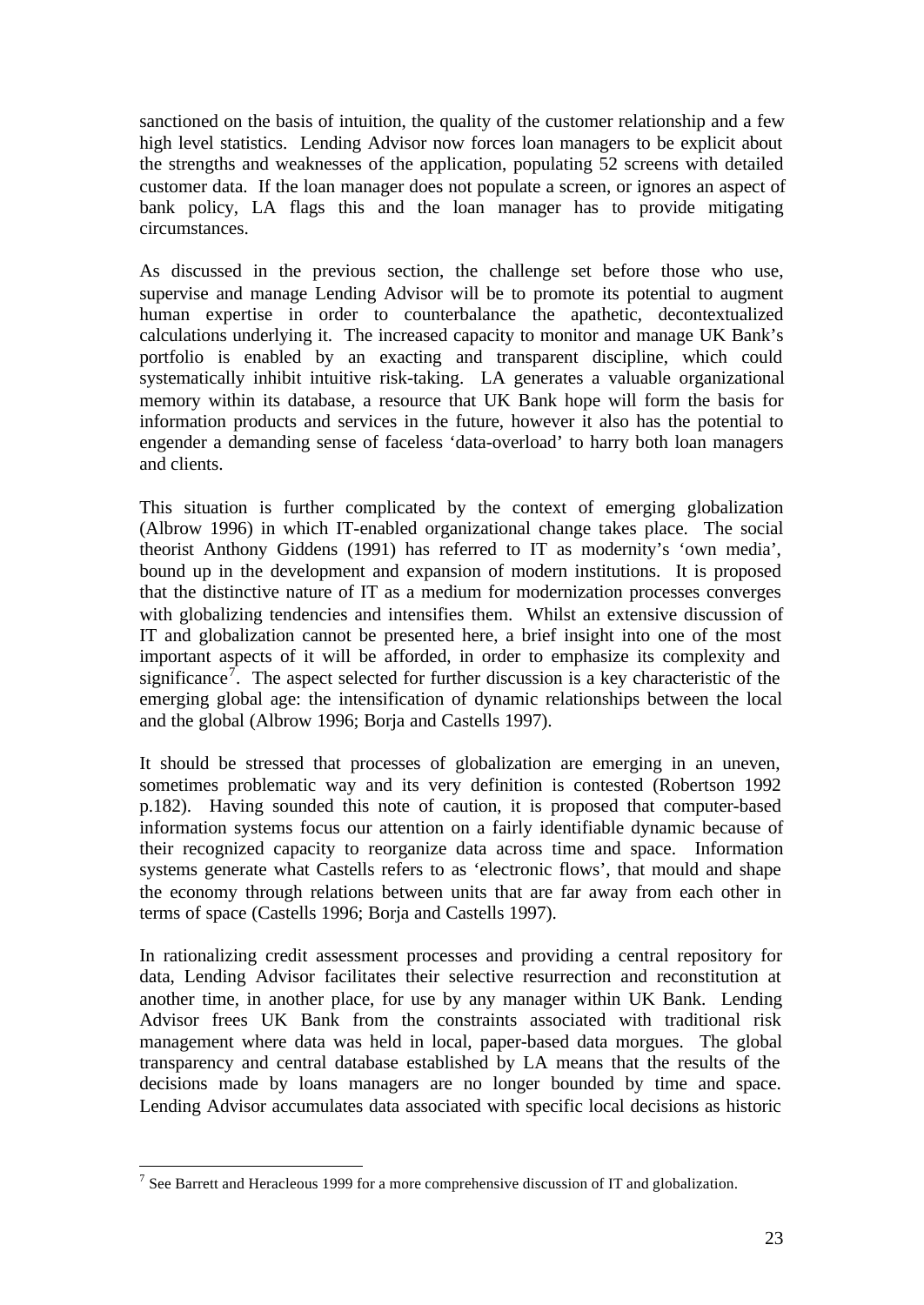data, and uses it as the basis for its assessment of other loans, which influences the future lending behavior of managers and informs national bank lending policy.

Whilst this may play an important role in protecting UK Bank shareholders from major losses in the future and provide the loan managers with a further means of risk assessment, there may also be less desirable implications. In making the shift to the 'glocal' (Robertson 1992 p.186), it might be forgotten that this is a realm of patterned space, of structured data, not *information*. A further caution to managers, then, comes from another seminal piece of information systems research, this time by Richard Boland (1987), which is updated and illuminated by data from the LA case.

Evidence from the Lending Advisor case shows that, contrary to the prejudice of the design and development team, mature managers were actually more effective LA users because they could *interpret* the data and relate its assessment to their own experience. In contrast, trainers became frustrated with younger managers who were quick to pick up the necessary computer skills, but not as skilled in interrogating the data that LA presented to them. How then do we understand UK Bank's decision to retire or 'fire' the majority of its managers over 50 years old? It is suggested that this reflects a basic and frighteningly persistent miscomprehension about the difference between data and information.

As Boland (1987) suggests, a human agents' capacity to appropriate data is part of the distinctive way a person has come to understand the world. An encounter with data changes the knowledge, beliefs, values or behavior of a person. Computer-based information systems can store, process and manipulate data, rendering it observable on a computer screen, whereas information is a skilled human accomplishment. If managers confuse this basic difference and construct strategies around the notion that information can be unproblematic, predefined, and pre-packaged by a computer, they will exacerbate the possibility that the introduction of Lending Advisor will have negative consequences.

The speed and scope with which information systems, like Lending Advisor, are being taken up by financial institutions lends some urgency to this debate because as Beck says, along with the growing capacity of technical options [Zwekrationalitat] grows the incalculability of their consequences (Beck 1992 p.22)*.* It is the governance and management of these potentially high-risk consequences that will concern us in the next sub-section

#### *Who, what, when, where and why? The stork doesn't bring consequences - they are made*

In the preceding sub-sections, the social construction of corporate risk positions and approaches to the management of information systems used to enact them have been discussed. It has been asserted that there are multiple possible responses to the dilemmas of modernization, and that there is no inevitable outcome to the use of new technologies like Lending Advisor. In this sub-section, the notion that our societies are being 'shaped by a stream of choices' (Giddens 1991; Beck 1992) made by individuals and groups during its transformation will be examined further. Whilst the intensification of links between the local/global are again emphasized, it will be suggested that laying bare certain aspects of local agency is not straightforward. If we are to take seriously the notion that, as Geertz says, the local becomes both the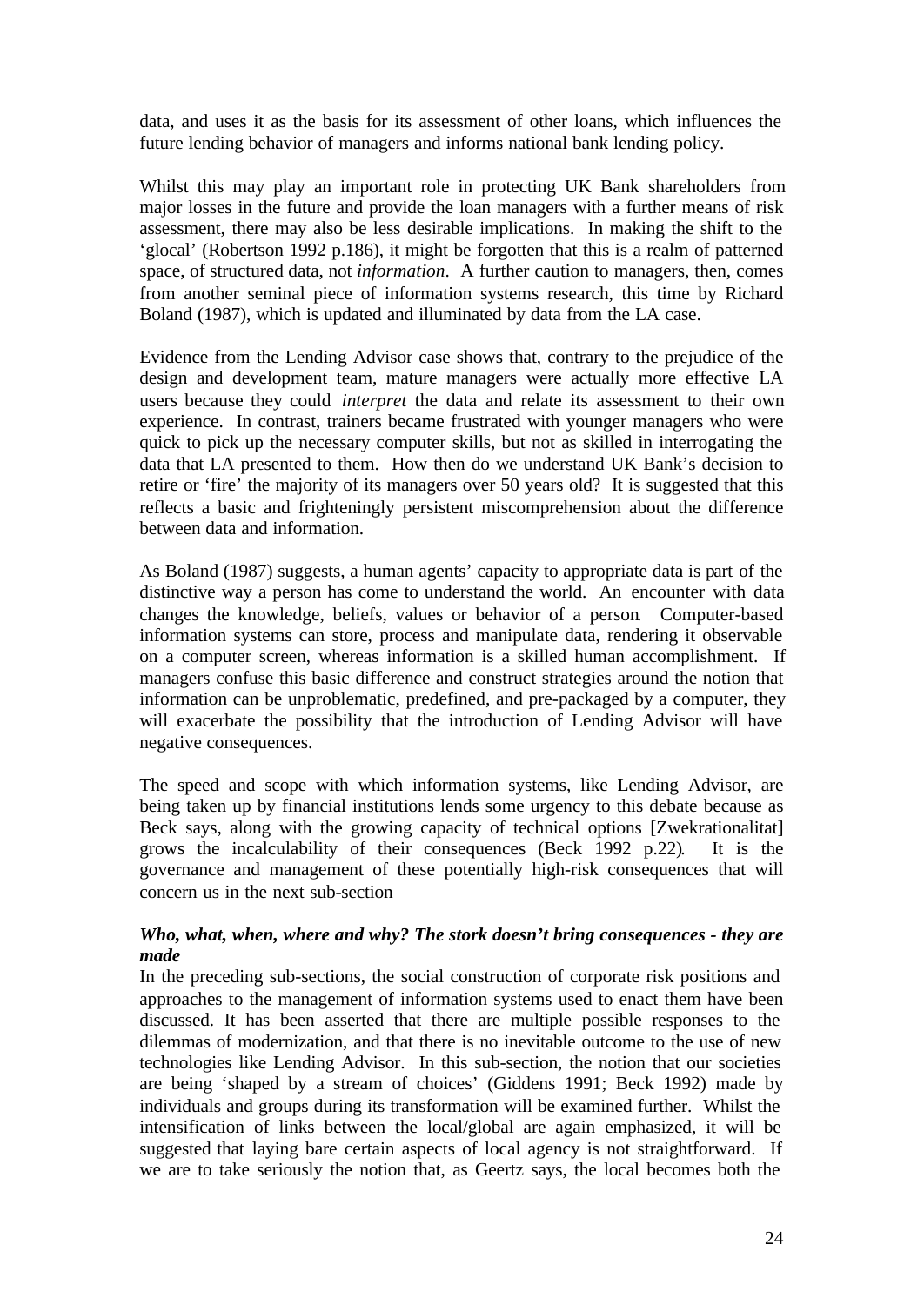'models of' and 'models for' the global we need to explore the possibility that some key decision-making processes are being 'cloaked' from view with potentially problematic consequences for responsibility and participation in societies.

Considering the potential social and economic risks associated with IT-enabled risk modernization, the limited general knowledge about who, what, when, where and why new technologies like Lending Advisor are being implemented is concerning. This lack of debate may be partly explained because these are emerging technologies in an industry experiencing tumultuous change, however perhaps there is something deeper here that should disturb an otherwise routinized quiescence to brushes with 'progress'. It is suggested that it is often hard to identify who actually *is* involved in decisionmaking processes surrounding the governance of new systems like Lending Advisor. The reasons for this are complex<sup>8</sup>, but for the purposes of this discussion they will be focused upon two main points. Firstly, using evidence from the Lending Advisor case it will be argued that the implementation of software like LA falls between networks of personal responsibility and interest. Secondly, it is proposed that this reinforces a prevailing corporate interest to establish faceless positions of non-responsibility, particularly when using new technologies to implement risky changes. Finally, the potential consequences of this will be highlighted.

One of the strengths of a longitudinal case study is that the dynamic context of project work emerges. Each time another round of interviews was arranged for the three-year case study, the movement of staff on and off the project was striking. The Lending Advisor case was littered with examples of individuals who were enticed, or made sure they crafted themselves, away by career moves. For example, the former LA project director (1996) joked that the 'key was to move on before you actually had to use the system yourself'. The team member working on 'expert user input' (1995) declared that ' I only chose to work on the LA project so that I could come into contact with high level people who could help my career. I'll only be here eighteen months'.

The revolution of human resources on projects like Lending Advisor means that, among other things, responsibility is regularly diffused. This flaccidity makes project definitions easy prey for the shifting interests of dynamic political networks. It may also help understand emergence of the unexpected on some projects (Mintzberg 1994; Mintzberg and Waters 1985; Orlikowki 1996; Orlikowski and Tyre 1993) and contribute to a phenomenon that has evoked recent interest, the 'drifting' (Ciborra 1991; Ciborra and Jelassi 1994; Yetton, Johnson and Craig 1994) of corporate strategy. The most important point for the purposes of this paper is that project abdications, however brought about, come with a certain sense of *absolution* for project legacies. Positions of non-responsibility for the consequences of IT-enabled modernization are constructed; thus, 'systems come into being in which perceivable *rulers* are becoming a rarity' (Beck 1992 p.218).

It is suggested that a growing tendency to use the term 'IT*-enabled'*, in both research (Scott Morton 1991; Yetton, Johnson and Craig 1994; Markus and Benjamin 1997)

l

 $8$  Beck (1992) would assert that this is a symptom of the rise of corporate 'sub-politics', a complex concept with profound implications for the role of science in society, the nature of participation in political systems, and ethics of corporations. Since this is a difficult concept to fully engage with, for clarity it will be selectively appropriated here. It can be found in Chapter 8 of Beck (1992).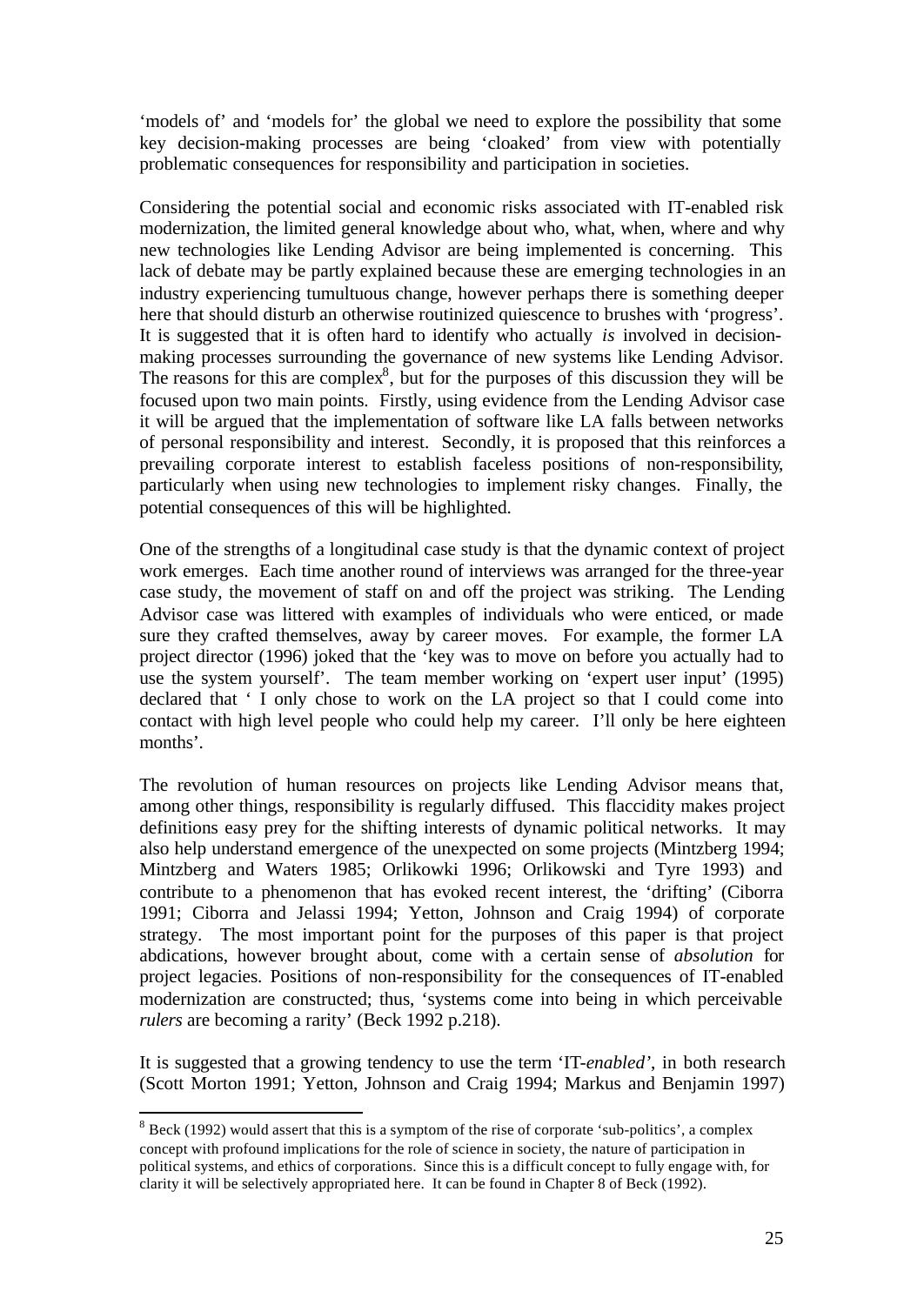and practice, raises further concerns in this respect. The variety of terms used to describe the role of technology in change processes reflects a broader debate among researchers about agency and technology (Smith and Marx 1994). An expression of this is the use of terms like 'IT-induced', (Venkatraman 1991), 'computer-mediated' (Herring 1996), 'computerization' (Kling 1996), 'actor' and 'actant' (Latour 1987, 1999; Walsham 1997); all of which imply subtly different ways of conceptualizing agency and technology. One remarkable aspect of the literature is that, despite the potential academic implications, authors rarely define terms like 'IT-enabled'. Indeed, recent research efforts have questioned whether we have adequate resources to understand the 'essential characteristics' of technology, and to assess its relationship to our work and organizations (Grint and Woolgar 1997).

As noted at the beginning of the paper, 'to enable' means 'to give the means or authority to do something', 'to make possible' or in computing parlance 'to make a device operational, to switch on' (Oxford Concise English Dictionary,  $9^h$  Edition). For the most part, usage of this term is probably chosen to emphasise that without a specific technological innovation, certain kinds of organizational change could not take place. To an extent this makes sense of many situations, for example, it is clear that the introduction of Lending Advisor provided the *means* to make the modernization of credit risk processes within UK Bank *possible*. However, it is suggested that there is a fine line between IT providing the means, and using the implementation of IT to provide the *authority* for a course of action. The implications of this ambiguity in the term 'enable' should be considered carefully.

One of the most extensive, and widely read, pieces of literature that chooses to present IT as an 'enabler' is Scott Morton's (1991) edited book *The Corporation of the 1990s*. In the chapter by McKersie and Walton (1991) evidence is presented from multiple, empirically-based research projects to illustrate the role of IT implementation in various organizations. They describe three different ways in which technology has been used to 'enable' organizational transformation. Firstly, they discuss examples of employees pulling a technology into organizations, secondly they present cases where senior management use IT to enable 'strategic alignment', and, lastly, they examine instances where new technology has been used as a catalyst for organizational change (McKersie and Walton 1991, p.253).

Evidence from the LA case often resonates closely with McKersie and Walton's (1991) last grouping, where technology is used as an agent for 'unfreezing the status quo', marking a 'significant emotional event' (McKersie and Walton 1991, p.254) within UK Bank. Reluctant to bear responsibility for the 'blood on the floor' (McKersie and Walton 1991) necessary to implement a program of extensive organizational change, senior management used Lending Advisor as their foil. After the initial implementation, when LA was taken out of the hands of those who had originally constructed the 'vision' of LA within UK Bank, further extensive change was given authority by the necessity to ensure the technological and social 'fit'.

Corporations maintain that IT-enabled modernization is an *internal matter*, and that the consequences for society are not part of their mandate. Being *in business,* at the end of the millennium, seems to imply writing a 'blank check to progress' (Beck 1992 p.203) and responding to any challenges to corporate governance by decrying the times we live in. This is reflected in the words of the UK Bank CEO: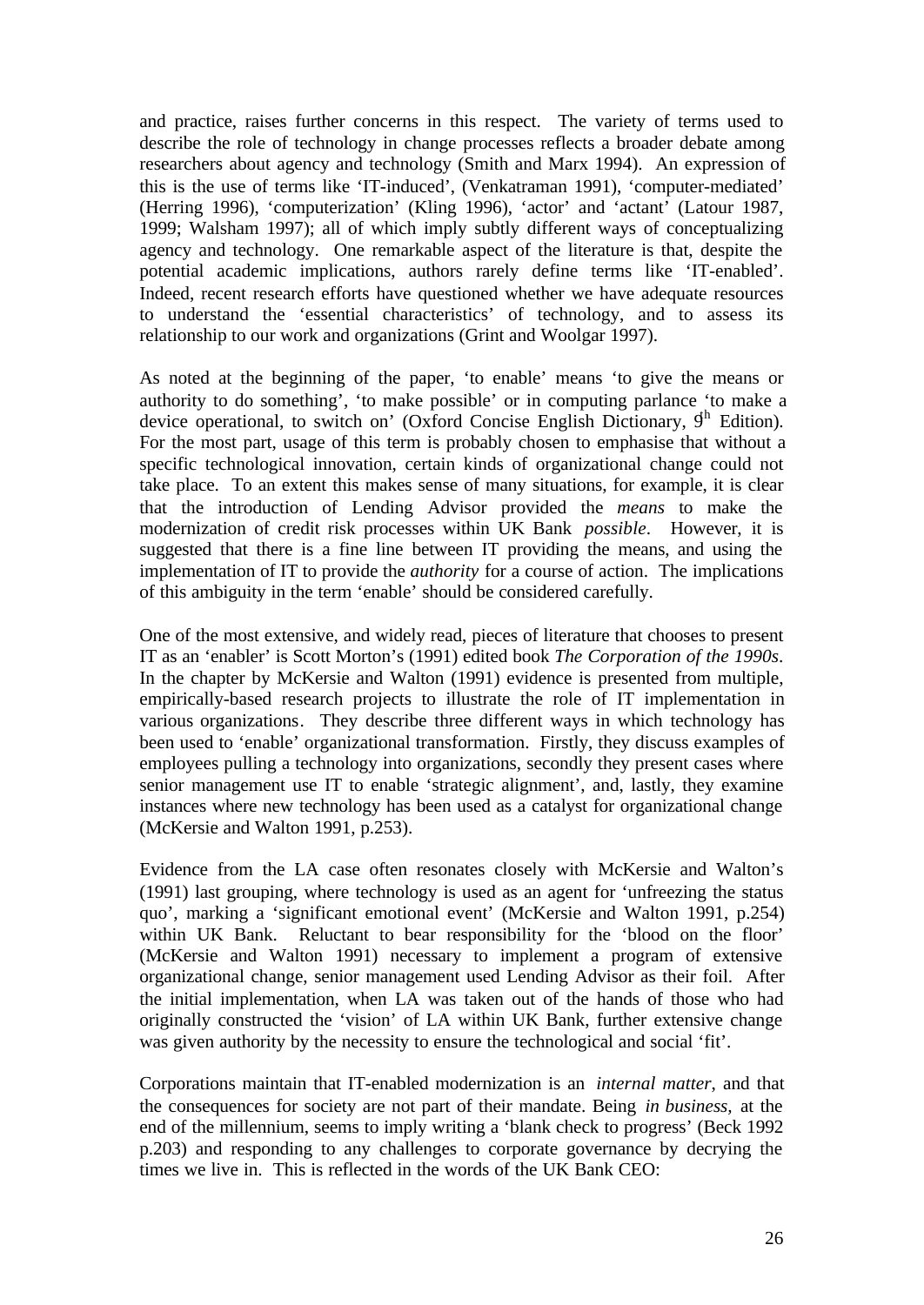'It does not fall to every generation, in every corporation, to do good in society' (Public lecture at XXXX 1997)

In rushing to modernize, using the 'justifying cloak of techno-economic progress' (Beck 1992 p.184), it seems the political consequences related to the direction of societal change are not the responsibility of those who generate them. We may have established the principle of the 'polluter pays' in ecological domains, but are prepared to allow techno-economic progress to become 'the continuous changing of society without a program or a vote' (Beck 1992 p.214).

The local changes documented in the LA case study have potentially significant side effects for both individuals and societies. Not only has Lending Advisor been used to enable major changes in work and work life within UK Bank, it is also regarded as a leading edge computer-based information system that has established an industry trend towards automated credit lending processes. The events at UK Bank brought about a categorical shift in the dynamic relationship between individuals and their ecology at many levels. The next sub-section looks at the implications of IT-enabled credit risk modernization for the individual and society.

#### *Consequences of IT-enabled modernization for the individual and society*

It has been proposed that computer-based information systems are deeply implicated in the processes that comprise and reshape corporations and with them the institution of work, work relationships, work life - key characteristics of industrial society. Issues of responsibility, participation and politics have been discussed with regard to the governance of these influential changes. This sub-section focuses upon the response of the individual to IT-enabled processes of modernization, and the new challenges that they face in their work lives as a consequence. A key aspect of the line of argument presented in this paper, supported by the risk society thesis, is that a transformation in work and work life means a transformation in society and this will be considered further here.

The experience of work and work life in contemporary western society is a complex one in which the individual finds themselves forced to make decisions which plot their own course through a stream of the unexpected. On one level they find themselves with greater independence and opportunities; for example new technologies like Lending Advisor supported the introduction of higher personal discretionary limits for loan managers, and swept away the somewhat repressive, nepotistic old family networks to make way for a meritocracy. Loan managers were liberated from local geographical boundaries, and (eventually) supplied with laptops to support a shift away from their role as 'local branch manager' in the community, towards the notion of mobile 'corporate manager'. However, such changes were inextricably intertwined with the imposition of harsh cost-reductions, uncertainty in career trajectory, challenges to expertise and the loss of social status.

These were stressful years for the loan managers whose secure, traditional 'job-forlife' career was transformed into a far riskier life-position. In the days of paper-based credit loans, managers cherished their reputation and polished their ability for presenting credit applications that would be sanctioned, without comment, from regional risk analysts. In what was perceived as a 'big bang' implementation, loan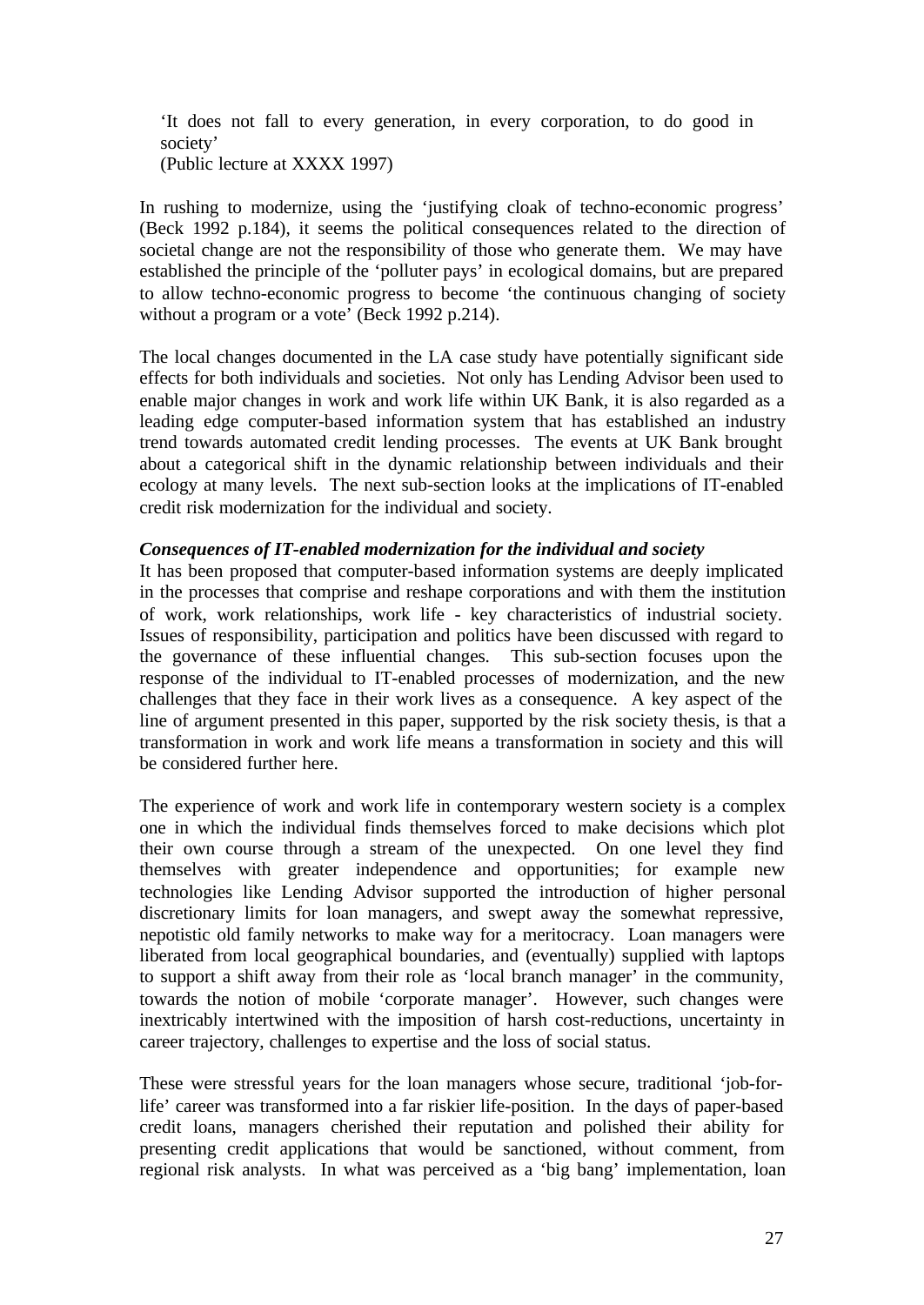managers were suddenly sat in front of a computer-based information system that the majority of them did not understand. Many of them, particularly in the early stages of implementation, felt they no longer knew how to do an integral part of their job. One loan manager (1995) said, 'When I was told that there were 52 screens on the system during the training week, I felt like they had put me in front of a maze. I mean… I felt as if they were saying, "Now find your way out"'.

Before Lending Advisor and the organizational changes that accompanied it, local bank managers were noted for their loyalty to their company and there was a sense of trust between the employer and employee. However, researchers have noted that as modernization advances, most forms of social activity – collective and individual – take place in contexts that are increasingly stripped of traditional mechanisms of support (Thompson 1996; see also Heelas, Lash et al 1996). Occupation, like the institution of family, has lost many of its former assurances and protective functions (Beck 1992 p.140).

Loan managers found themselves in a declining job market, experiencing an organizational 'climate of attrition' (Hallier and James 1997). Realizing their new personal and professional risk position, many individuals have been forced to redefine their 'psychological contract' with their employer (Hallier and James 1997). This can be both liberating and immensely stressful, demanding creative thinking and risktaking with an uncertain outcome. The success of the labor market in liberating us from traditional gender or class fates means that we are now more susceptible to institutional changes (Beck 1992), such as those within UK Bank.

'In the individualized society the individual must therefore learn, on pain of permanent disadvantage, to conceive of himself or herself as the center of action, as the planning office with respect to his/her own biography, abilities, orientations, relationships and so on'.

(Beck 1992, p.135)

Individuals have to shift their focus from 'job' to 'career', but not career in the sense of progressing up an institutionally pre-determined hierarchical ladder judged by 'time served'. Rather, this is a set of decisions concerning the next steps to take when faced with many sets of paths that traverse a potentially risky terrain. In effect, individuals and groups now have to pursue their own 'organizational foreign policy' (Beck 1992 p.217). Contemporary conditions demand that individuals engage in a constant monitoring of the changing corporate ecology, and be prepared to adapt their skill set in order to avoid slipping to the 'other side' of the internal job market (Giddens 1991; Beck 1992). For example the loan managers had to make a critical shift from the 1980's tendency of justifying lending with security (for example, the clients' property), towards an LA-driven historic cash flow analysis.

Individuals pursue a negotiated future in which the interconnectivity between changes in institutional policy and the structuring of private lives is all too clear. For example, the policy decisions to provide day-care facilities at work places or, in the case of Lending Advisor, the provision of laptops can have a direct impact on the way that families organize their interaction. The long hours involved in LA use disrupted family life and caused tensions, for example, one manager had not seen his fivemonth-old daughter put to bed since the week she was born.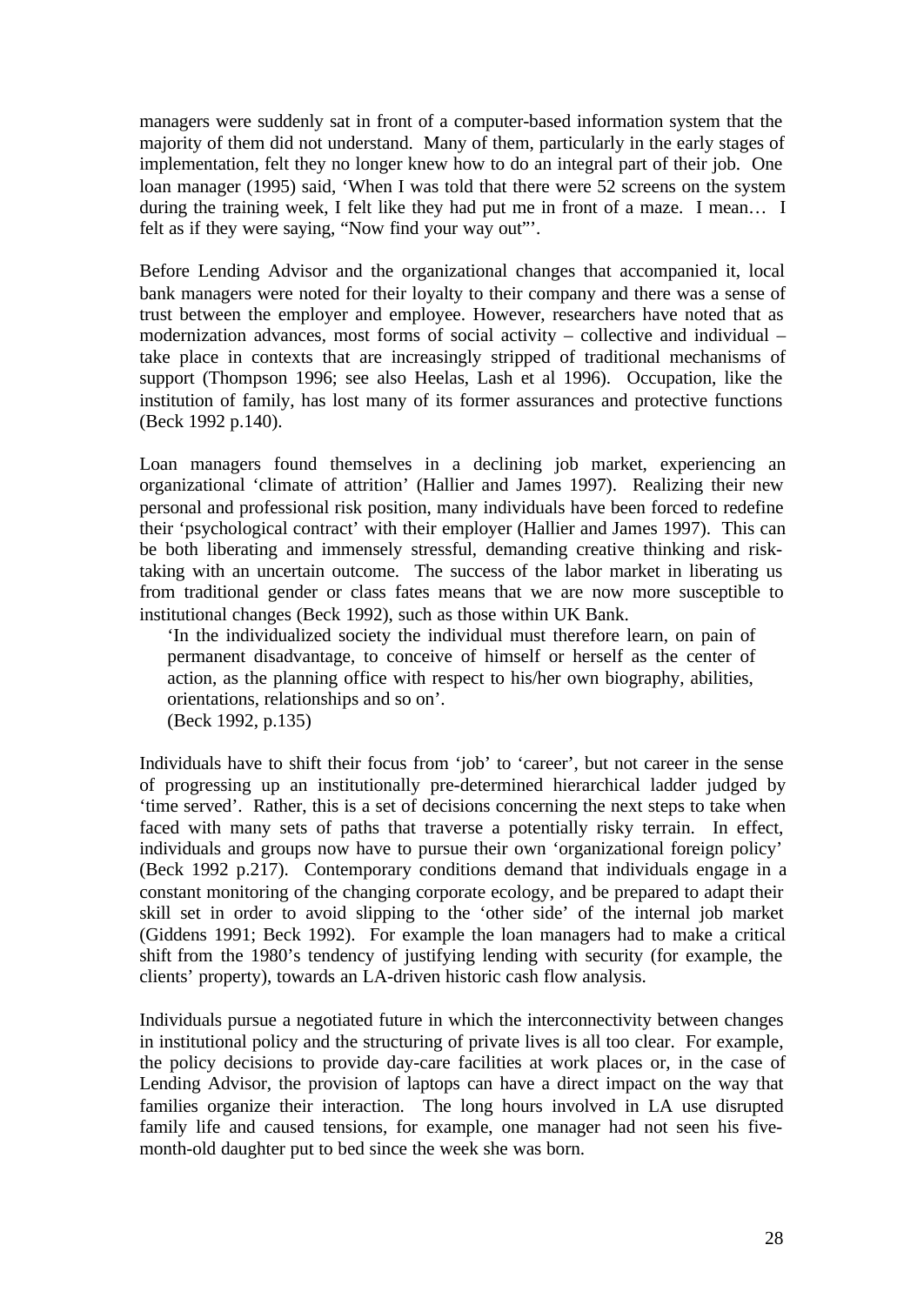Personal adjustments to institutional change not only happen at the level of family and relationships, they also challenge self-identity. Traditional occupations, such as those within UK retail banking, provided guiding social norms as to appropriate behavior and expectations. During the course of the LA fieldwork important issues relating to the shifting status and identity of work practices emerged. For example, in the midst of large-scale re-organization and redundancies it was curious to find that the most persistent and emotive issue raised by middle managers during interviews was *typing*. Indeed, it threatened the implementation of Lending Advisor in one region. Most managers associated keyboard work with clerical status and regarded it as the domain of 'the girls in the back office'; in sum, typing appeared to threaten some managers' sense of masculinity. Another example of the 'personal political' emerged as a side effect of the major re-organization at regional level during which the title of 'local branch manager' was changed to 'corporate manager'. This broke a crucial link between the loan managers and their local community that had provided a further important traditional source of identity.

As mentioned at the beginning of the sub-section, the risk society offers opportunities as well as increased perceptions of risk. Even in situations of dependence, such as the compulsory use of new technologies in key work practices, individuals find ways of making the system work for them. It is suggested that this resonates closely with Giddens' (1991, 1994) notion of local empowerment, which is representative of the optimistic nature of reflexive modernization theory. This was expressed in many ways in the LA case study; for example, some found ways to 'fiddle' the system, playing with the meters 'like an arcade game' until it gave them the assessment that supported their own analysis of a credit application. Loan managers were frequently drafted onto user-groups by the LA project team and used these opportunities to provide personal feedback on the system that might shape future LA development efforts. One of the most effective ways of appropriating LA was when loan managers used their local, lay expertise to present mitigating circumstances that would justify overriding alerts on the LA system. Many loan managers combined this approach with the energetic cultivation of a network of colleagues with whom they could talk to by phone and negotiate the interpretation of LA assessments.

Having noted some of the methods developed by individuals to assert their expertise in the face of apathetic and partial LA assessments, it has to be acknowledged that their responses were bounded by institutional constraints, global decisions made elsewhere by individuals and groups in positions of power. The introduction of performance-related, commission oriented contractual arrangements intensified the personal and professional riskiness involved in circumventing LA. The destandardization of labor contracts represented an added disincentive to take on risky or problematic cases that did not fit neatly into Lending Advisor's categories. A positive result on a loan now has more implications for the organization, but less for the individual. Before Lending Advisor, the success was attributed to the individual. Now Lending Advisor is part of that success.

UK Bank faces the problem of 'positive feedback', whereby 'multiple feedback from a system's own outputs continuously modify, and amplify, elements, processes or sub-systems within itself...[and] carry the actual state away from some 'reference state' that was chosen to identify the system' (Angell and Smithson 1991). The intervention of Lending Advisor into the manager's risk assessment has altered the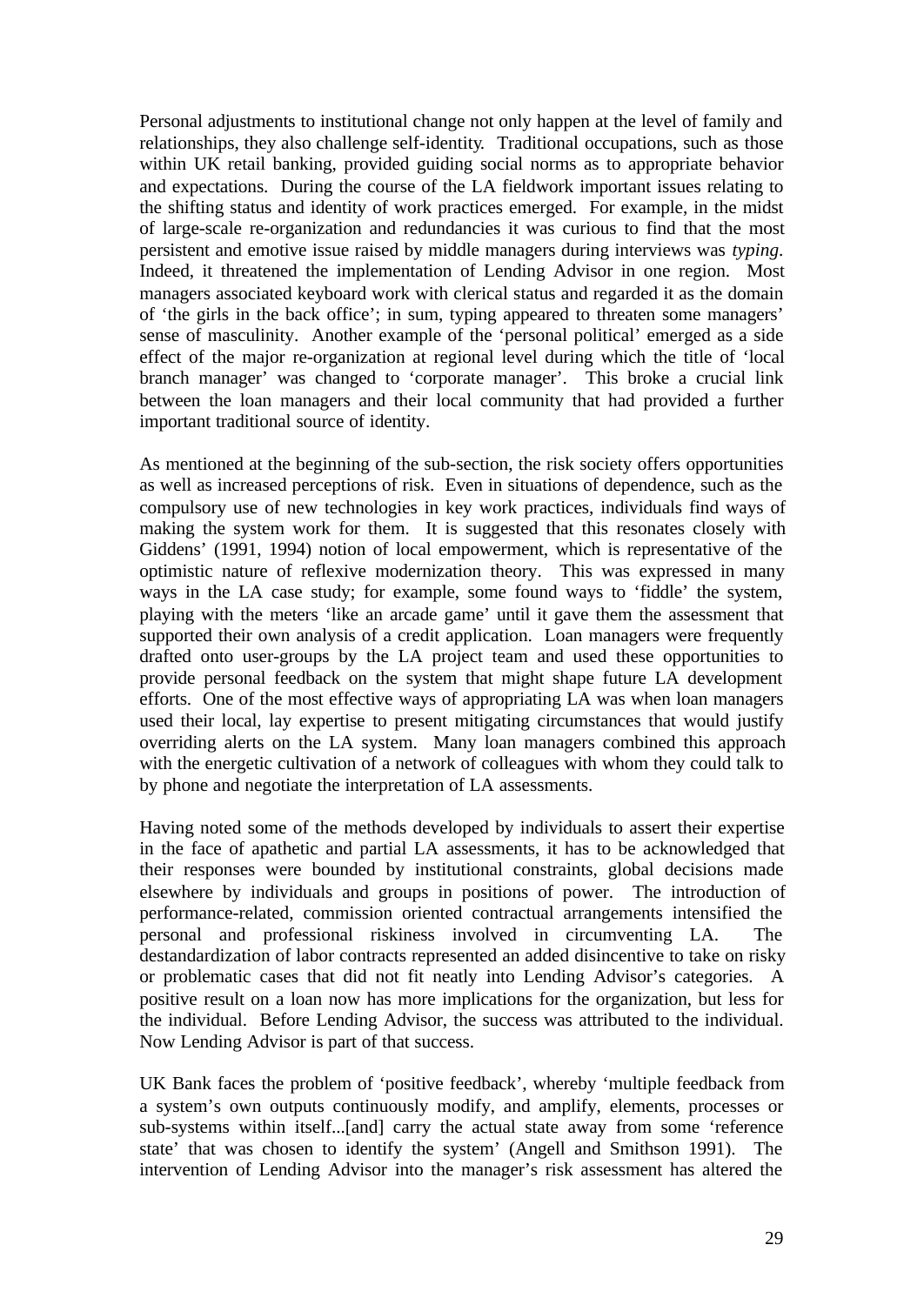terms and scope of the risk interpreted by the manager. It is naïve to presume that managers will approach their lending with a purely rational-calculative risk assessment. Lending is part of the loan managers' 'total experience of the world' (Boland 1987, 1989, 1990, 1991), their response will be situated in a particular life context and represent a thoroughly hermeneutic process (Gadamer 1975). The introduction of Lending Advisor means that if loan managers make loans that do not conform to its parameters they have to decide to take an additional level of entrepreneurial risk, which may adversely impact their pay packet and promotion opportunities. This shift from corporate to personal responsibility could have highrisk consequences (Giddens 1994) not only for UK Bank, but for the nation's economy and the way modernity is being shaped.

The introduction of Lending Advisor may have been catastrophic for individual loan managers who could not cope with the changes that followed in its wake, however it is suggested that individual responses to and appropriation of LA holds no less threat to UK Bank and beyond. Just as institutions shape the 'self' in the risk society, so the 'self' shapes institutions as a consequence of the intensified interconnectivity between local and global. As traditional institutions and ways of being associated with them are redefined, agents are less and less constrained by them (Beck 1992). UK Bank has seriously depleted its community of experienced local lay expertise with a programme of IT-enabled cost-reduction and rationalization. It has compounded by losing sight of its market focus, for example losing the small business niche that it had diligently built up during the 1970s and 1980s. Lending Advisor had the potential to augment the loans process, but at the close of the case study was not being strategically positioned to this effect. Lending Advisor has drifted to the foreground in an organization populated by less experienced (and less expensive) loan managers who must face its potentially disciplining influence and the tendency towards risk aversive lending behaviour against a background of performance related contracts.

#### **IMPLICATIONS: A REVOLUTION UNDER THE CLOAK OF NORMALITY**

This paper has considered the possibility that an IT-enabled shift in corporate risk position might generate 'high-consequence' side-effects as 'stowaways of normal consumption' (Beck 1992; Giddens 1994) embedded within routine decision-making. It is suggested that if we turn aside from our responsibility to challenge the epistemological basis of contemporary risk assessment and management we may find that our social, political and economic landscape has changed without a vote, or a program - without our consent (Beck 1992).

The potential of computer-based intelligent systems to introduce systemic risk to the global financial system has been recognized, even by those who regard themselves as supporters of such technologies. For example, having presented the architects of modern risk management in a heroic light, Peter Bernstein (1996) goes on to say that:

'The science of risk management sometimes creates new risks even as it brings old risks under control…we must be wary of adding to the amount of risk in the system.'

Yet public debate and government counter-measures are lagging sadly behind technological development (Beck 1992). The consequence is that: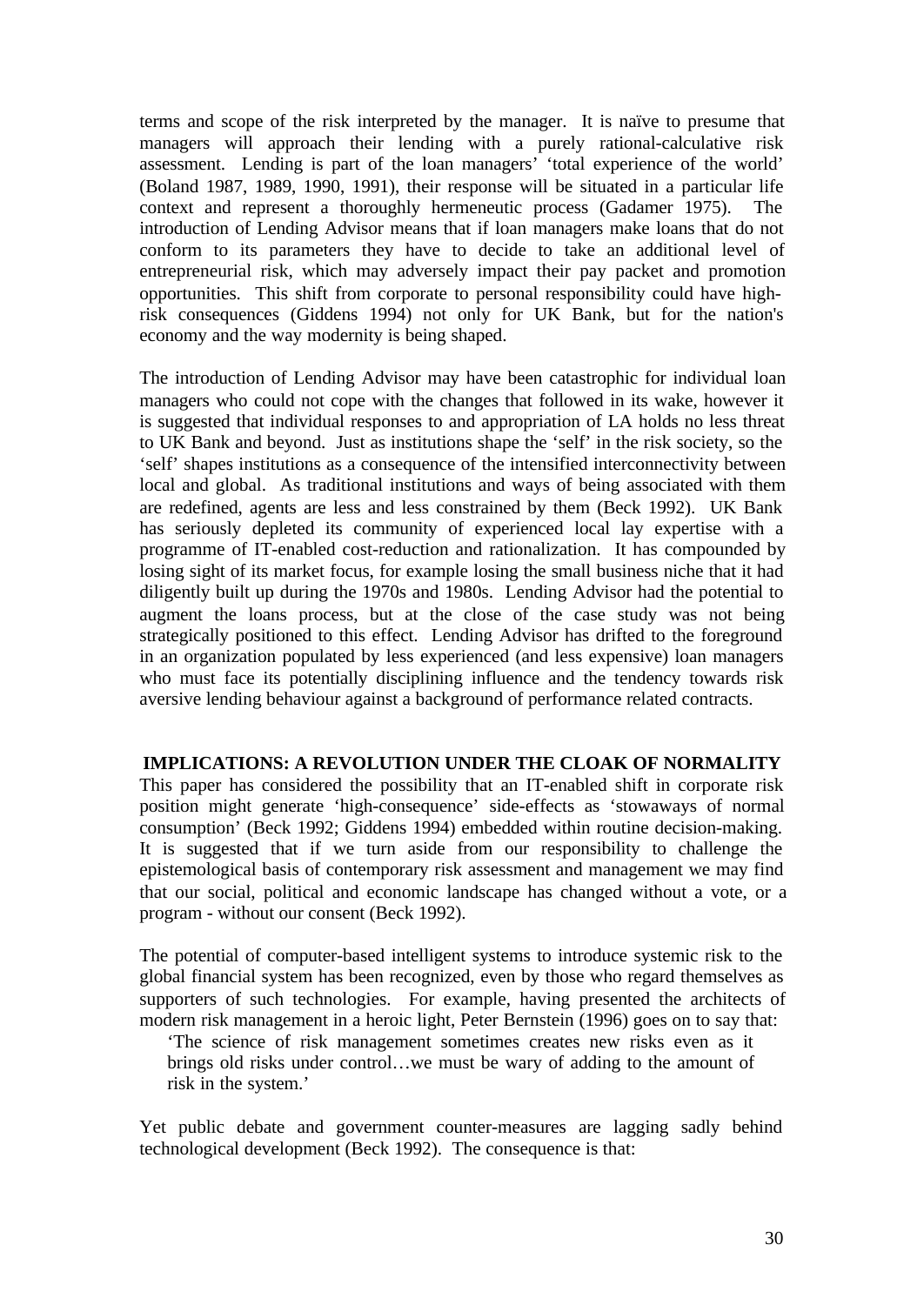'…industrially produced problems of the present, being based on *yesterday's* investment decisions and the technological innovations of *the day before yesterday*, will at best meet with counter-measures *tomorrow*, which will perhaps become effective *the day after tomorrow*' (Jaenicke in Beck 1992)

Discussions about risk bring to the foreground, with some agitation, 'the fissures and gaps between *scientific* and social rationality in dealing the hazardous potential of civilization' (Beck 1992, p.63). The kind of research that needs to be conducted on risk positions needs to look across theoretical academic borders and the divided realms of institutional responsibilities. This is because:

'…the specific potential of 'intelligent' electronics for automation which is only gradually becoming visible, falls through [the] grid in which industrial society and sociology think and conduct research…The characteristic of the impending waves of rationalization, then, is their *boundary-crossing* and *boundary-changing* potential'. (Beck 1992 p.217)

We are currently witnessing changes in societal characteristics that require us to go beyond the 'zombie' categories<sup>9</sup> used in parliaments and media. We depend upon expert researchers and practitioners to 'define agendas and impose boundaries on debates' (Beck 1992 p.41). It is therefore the mindset of experts that we must change, to persuade them to sit down and use the concept of risk and risk positions, as Beck describes them, to consider the various stakeholders in decision-making.

We have become acclimatised to the notion that 'risk belongs to progress as much as a bow-wave belongs to a speeding ship' (Beck 1992, p.45). Indeed, this approach is the fuel driving the emergence of a risk society, as new technologies are introduced that have the potential to generate systemic risks with minimum debate. In most western societies we now have the democratic freedoms to both make choices in our everyday lives, and to participate in policy-making process that will shape choices made elsewhere. It is hoped that this research study has initiated debate about some of the conditions shaping these choices.

l

 $9$  This is an expression used by Ulrich Beck during his public lecture at XXXX in 1999.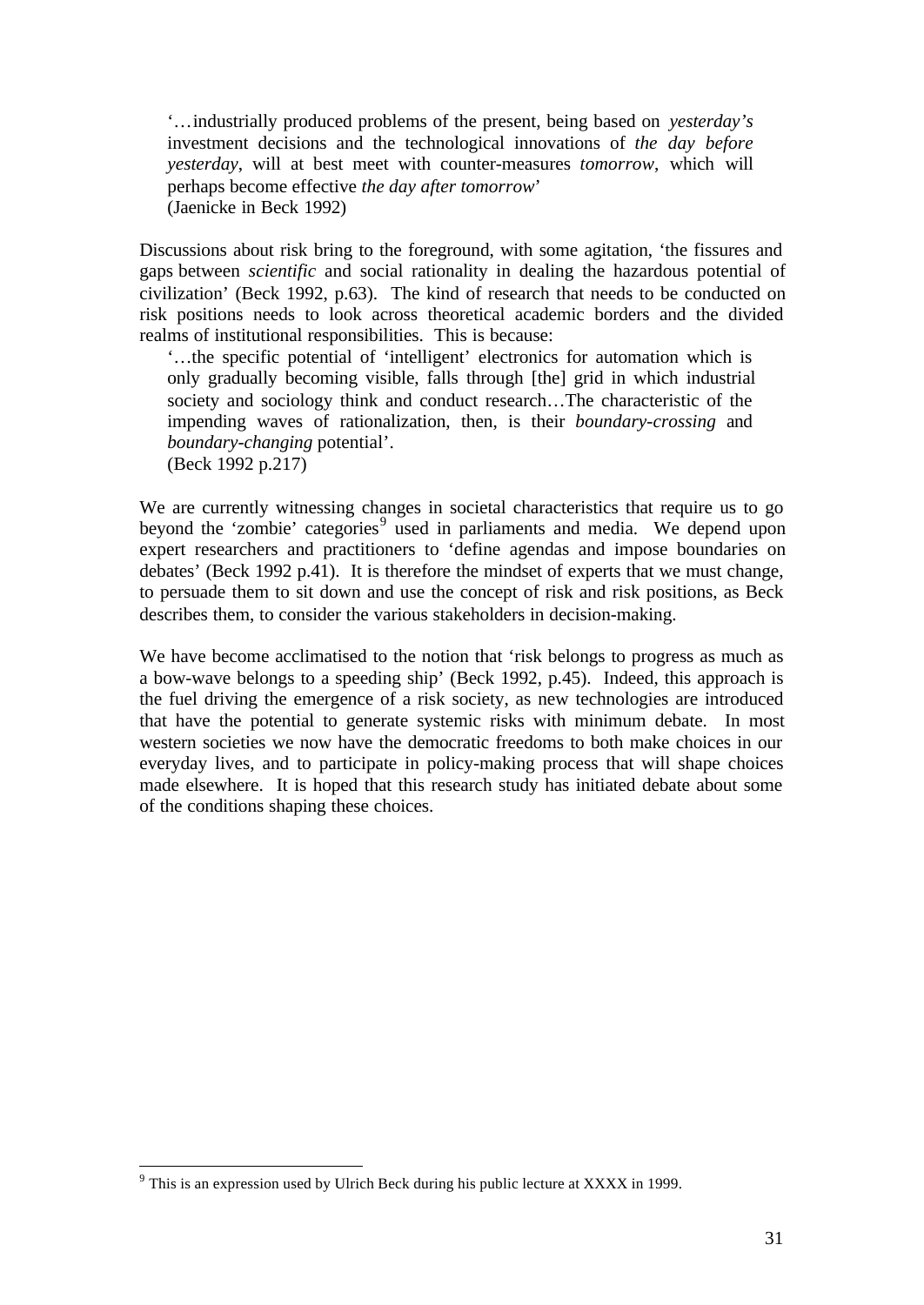#### **REFERENCES**

Albrow, M. (1996). *The Global Age: State and society beyond modernity*. Cambridge, Polity Press.

Angell, I. and S. Smithson (1991). *Information Systems Management: Opportunities and risks*. London, Macmillan.

Barrett, M. I. (1999). 'Challenges of EDI Adoption for Electronic Trading in the London Insurance Market.' *European Journal of Information Systems* **8**(1-15).

Barrett, M., S. Sahay, et al. (1996). '*Understanding IT and Social Transformation: Development and illustration of a conceptual scheme'*. International Conference on Information Systems, Cleveland, Ohio.

Barrett, M. and L. Heracleous (1999). *Understanding Globalization as a Structurational Process in the Context of the London Insurance Market*. Academy of Management, Chicago, USA.

Beck, U. (1992). *The Risk Society: Towards a new modernity*. London, Sage.

Beck, U. (1994). The Reinvention of Politics: Towards a Theory of Reflexive Modernization. *Reflexive Modernization: Politics, tradition and aesthetics in the modern social order*. U. Beck, A. Giddens and S. Lash. Cambridge, Polity**:** 1-56.

Beck, U. (1995). *Ecological Politics in the Age of Risk*. Cambridge, Polity.

Beck, U., A. Giddens, et al., Eds. (1994). *Reflexive Modernization: Politics, tradition and aesthetics in the modern social order*. Cambridge, Polity.

Benjamin, R.I and Levinson, E (1993). 'A Framework for Managing IT-Enabled Change', *Sloan Management Review*, (Summer) pp. 23-33.

Bernstein, P. L. (1996). *Against the Gods: The remarkable story of risk*. Chichester, Wiley.

Bijker, W., T. P. Hughes, et al., Eds. (1987). *The Social Construction of Technological Systems: New directions in the sociology and history of technology*. London, MIT Press.

Boland, R. J. (1985). 'Phenomenology: A preferred approach to research on information Systems'. *Research Methods in Information Systems*. E. Mumford. Amsterdam, North-Holland.

Boland, R. J. (1991). 'Information: A hermeneutic perspective.' *Unpublished working paper*.

Boland, R. J. (1990). '*Information System use as a Hermeneutic Process'*. Proceedings of the IFIP WG 8.2 Conference.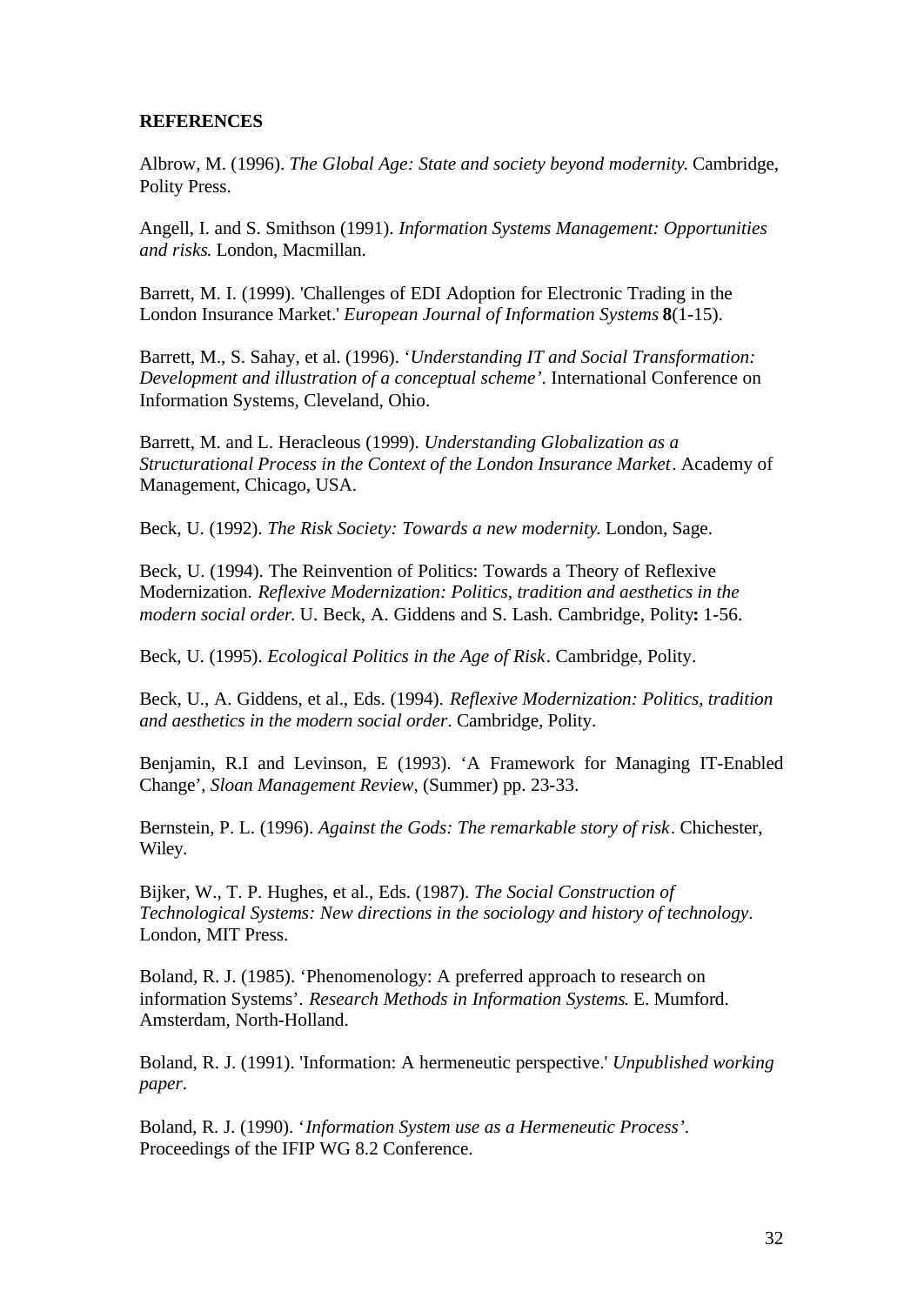Boland, R. J. (1987). 'The in-formation of information systems'. *Critical Issues in Information Systems Research*. R. J. Boland and R. A. Hirschheim. Chichester, John Wiley**:** 363-379.

Boland, R. J. and W. F. Day (1989). 'The experience of system design: A hermeneutic of organizational action.' *Scandinavian Journal of Management* **5**(2): 87-104.

Borja, J. and M. Castells (1997). *Local and Global: Management of cities in the information age*. London, EarthScan Publications Ltd.

Brady, T. and D. Targett (1995). 'Strategic Information Systems in the Banking Sector - Holygrail or Poison Chalice.' *Technology Analysis & Strategic Management* **7**(4): 387-406.

Castells, M. (1996). *The Rise of the Network Society*. Oxford, Blackwells.

Cates, D. C. (1996). 'Managing risk when you're reinventing the bank.' *Banking Journal* **October**: 61-64.

Chetham, J. (1995). *The Future of the UK Financial Services Industry*. London, Pearson Publishing.

Ciborra, C. (1991). '*From Thinking to Tinkering: The Grassroots of Strategic Information Systems'*. Proceedings of the 12th ICIS, New York.

Ciborra, C. and T. Jelassi, Eds. (1994). *Strategic Information Systems: A European Perspective*. London, Wiley.

Cooper, R. (1989). 'Modernism, post-modernism and organizational analysis: The contribution of Jacques Derrida.' *Organization Studies* **10**(4): 479-502.

Doherty, N. and K. Pond (1995). 'An Expert-System Solution to Mortgage Arrears Problems.' *Service Industries Journal* **15**(2): 267-285.

Eckert, J. K., P. M. O'Connor, et al. (1993). 'Computer-assisted real estate appraisal: A California Savings and Loan case study.' *The Appraisal Journal* **61**(4): 524-532.

Egan, C. and D. Shipley (1995). 'Dimensions of customer orientation: An empirical investigation of the UK financial services sector.' *Journal of Marketing Management* **11**: 807-816.

Ezzamel, M., H. Willmott, et al. (1994). 'Changing management practices in financial services.' *Journal of General Management* **20**(1): 22-27.

Fuglseth, A. and K. Gronhaug (1997). 'IT-enabled redesign of complex and dynamic business processes: The case of bank credit evaluation.' *Omega-International Journal of Management Science* **25**(1): 93-106.

Gadamer, H.-G. (1975). *Truth and Method*. London, Sheed & Ward.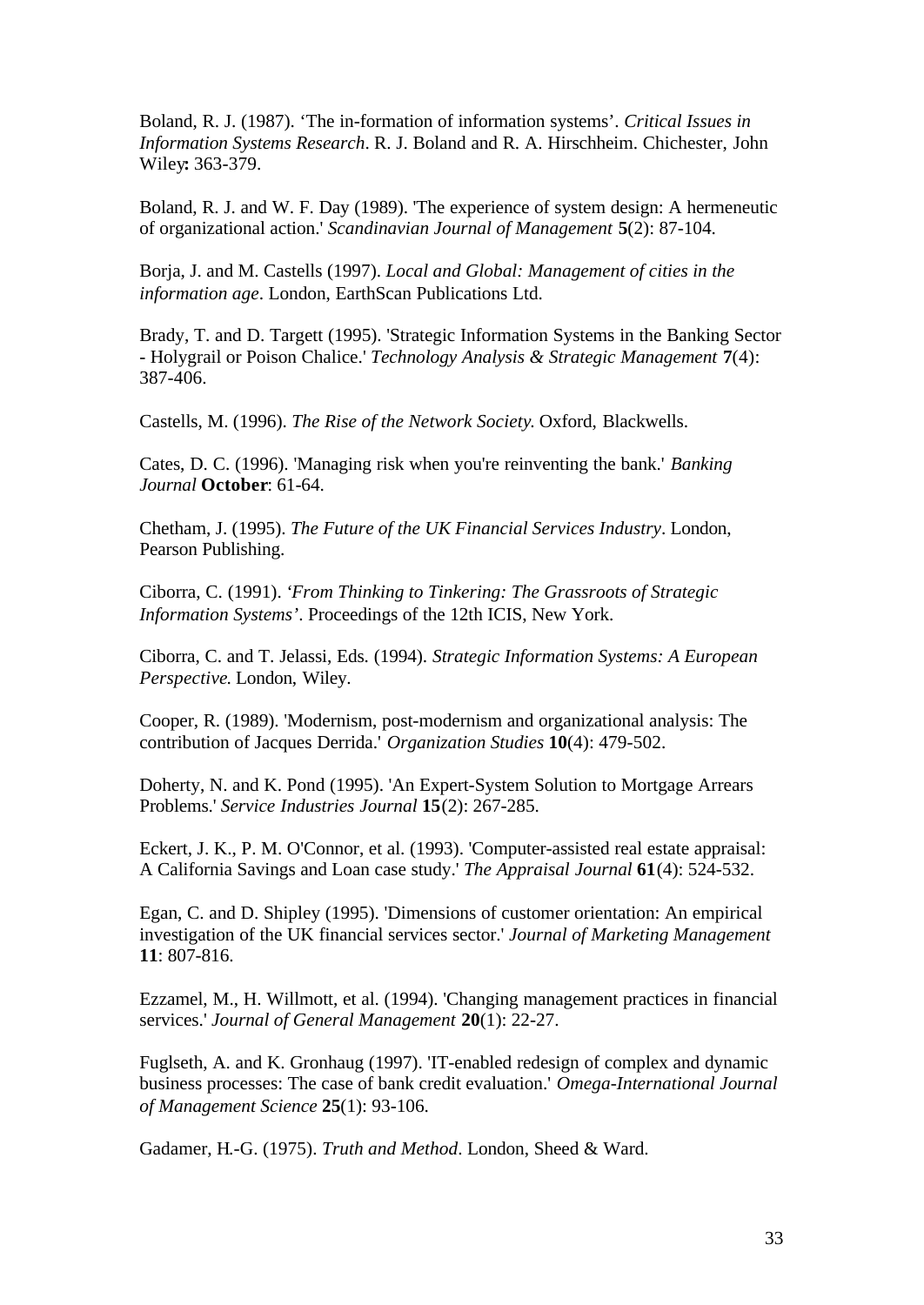Giddens, A. (1990). *The Consequences of Modernity*. Cambridge, Polity.

Giddens, A. (1991). *Modernity and Self-Identity: Self and society in the late modern age*. Cambridge, Polity.

Giddens, A. (1994). 'Living in a Post-Traditional Society'. *Reflexive Modernization: Politics, tradition and aesthetics in the modern social order*. U. Beck, A. Giddens and S. Lash. Cambridge, Polity**:** 56-109.

Goldie-Scot, J. (1991). The Bankers' Almanac Reports. East Grinstead, Sussex, Reed Information Services Ltd.

Gosling, P. (1996). 'Financial Services in the Digital Age: The Future of Banking, Finance and Insurance'. *Work in the Digital Age*. P. Gosling. London, Bowerdean Publishing.

Grint, K. and S. Woolgar (1997). *The Machine at Work: Technology, work and organization*. Cambridge, Polity.

Hallier, J. and P. James (1997). 'Middle managers and the employee psychological contract: agency, protection and advancement.' *Journal of Management Studies* **34**(5): 703-728.

Heelas, P., S. Lash, et al., Eds. (1996). *Detraditionalization*. Oxford, Blackwell.

Herring, S. C. (1996). 'Gender and Democracy in Computer-Mediated Communication'. *Computerization and Controversy: Value conflicts and social choices*. R. Kling. London, Academic Press**:** 476-489.

Howells, J. and J. Hine, Eds. (1993). *Innovative Banking: Competition and the management of a new networks technology*. London, Routledge.

Inglehart, R. (1997). *Modernization and postmodernization : cultural, economic, and political change in 43 societies*. Princeton, N.J., Princeton University Press.

Inmon, B. (1992). *Building the Data Warehouse*. London, QED Publishing Group.

Introna, L. D. (1997). *Management, Information and Power*. Basingstoke and London, Macmillan.

Ives, B. and G. P. Learmonth (1984). 'The information system as competitive weapon.' *Communications of the ACM* **27**(12): 1193-1201.

Jones, M. and J. Nandhakumar (1993). 'Structured Development: A structurational analysis of the development of an executive information system'. In *Human, Organizational and Social Dimensions of Information Systems Development*. D. Avison, J. E. Kendall and J. I. DeGross. Amsterdam, North-Holland**:** 475-496.

Kearney, K. J. (1992). 'Forces For Change in Banking.' *The World of Banking* (Jan-Feb): 18-21.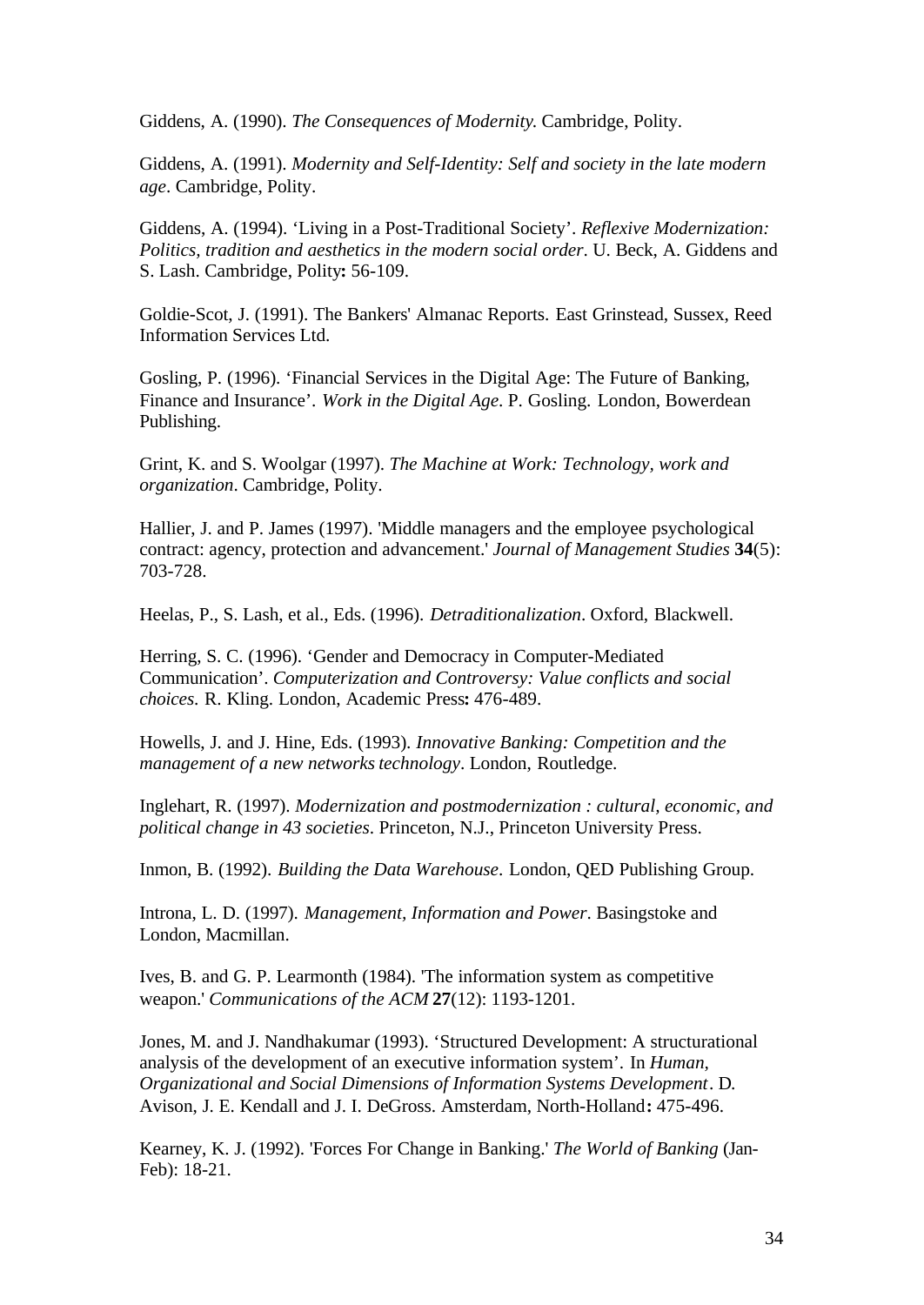Kling, R., Ed. (1996). *Computerization and Controversy: Value conflicts and social choices*. London, Academic Press.

Knights, D. and T. Tinker, Eds. (1997). *Financial Institutions and Social Transformations: International Studies of a Sector*. Basingstoke, Hants, Macmillan Press Ltd.

Latour, B. (1987). *Science in Action: How to follow scientists and engineers through society*. Cambridge, Harvard University Press.

Latour, B. (1999). 'On recalling ANT'. *Actor Network Theory*. J. Law and J. Hassard. Oxford, Blackwells**:** 15-26.

Lash, S. (1993). 'Reflexive modernization: the aesthetic dimension.' *Theory, Culture and Society* **10**(1): 1-24.

Lash, S. (1994) 'Reflexivity and its doubles: Structure, Aesthetics, Community'. In Beck, U., A. Giddens, et al., Eds. *Reflexive Modernization: Politics, tradition and aesthetics in the modern social order*. Cambridge, Polity.

Lockett, A. and C. Holland (1996). 'The Formation of a Virtual Global Bank.' *European Journal of Information Systems* **5**(2): 131-140.

Lyytinen, K. J. (1985). 'Implications of theories of language for information systems.' *MIS Quarterly* **9**(1): 61-74.

McKersie, R. B. and R. E. Walton (1991). 'Organizational Change'. *The Corporation of the 1990's: Information technology and organizational transformation*. M. S. Scott Morton. Oxford, Oxford University Press**:** 244-278.

Mareschal, B. and J. P. Brans (1991). 'Bankadviser: An industrial evaluation system.' *European Journal of Operational Research* **54**(3): 318-324.

Markus, M. L. and R. I. Benjamin (1997). 'The Magic Bullet Theory in IT-Enabled Transformation.' *Sloan Management Review* (Winter): 55-68.

Maull, R. and S. Childe (1994). 'Business process re-engineering: an example from the banking sector.' *International Journal of Service Industry Management* **5**(3): 26- 34.

Mentzas, G. (1994). 'Information Systems Strategy for Electronic Banking: The case of countries in reform.' *International Journal of Information Management* **14**: 159- 175.

McGoldrick, P. J. and S. J. Greenland (1992). 'Competition between banks and building societies in the retailing of financial services.' *British Journal of Management* **3**: 169-179.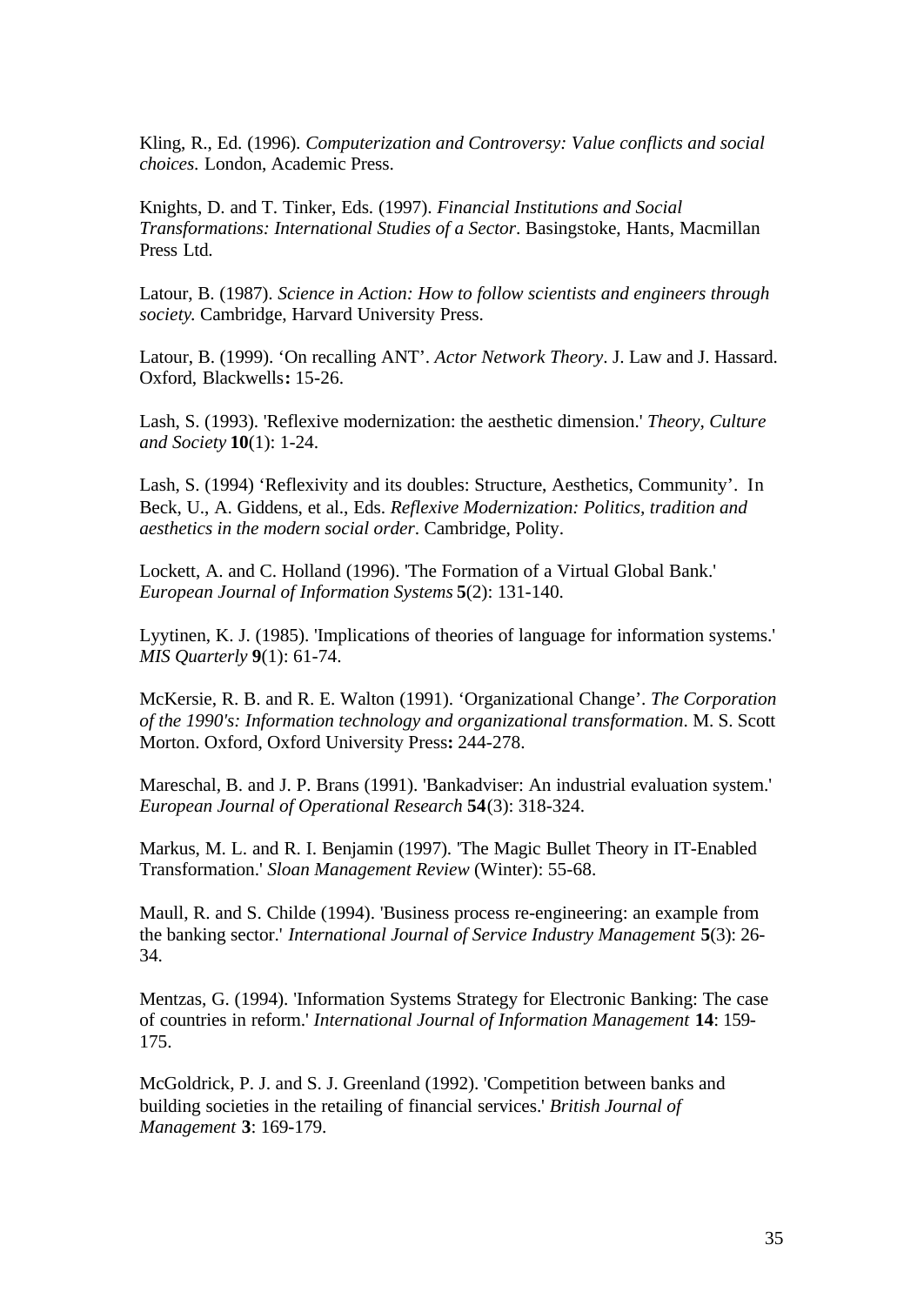McKenney, J., R. Mason, et al. (1997). 'Bank of America: The Crest and Trough of Technological Leadership.' *MIS Quarterly* **21**(3): 321-353.

Mintzberg, H. (1994). *The Rise and Fall of Strategic Planning*. New York, Prentice-Hall.

Mintzberg, H. and J. A. Waters (1985). 'Of strategies, deliberate and emergent.' *Strategic Management Journal* **6**(3): 257-272.

Monteiro, E. and O. Hanseth (1996). 'Social shaping of information infrastructure: On being specific about the technology'. In *Information Technology and Changes in Organizational Work*. W. Orlikowski, G. Walsham, M. Jones and J. DeGross. London, Chapman & Hall**:** 325-343.

Morgan, G. and D. Knights, Eds. (1997). *Deregulation and European Financial Services*. London, Macmillan.

Moules, J. (1997). 'Technology raises the stakes.' *The Banker*(September): 102-104.

Orlikowski, W. J. (1996). 'Improvising organizational transformation over time: A situated change perspective.' *Information Systems Research* **7**(1): 63-91.

Orlikowski, W. J. and J. J. Baroudi (1991). 'Studying information technology in organizations: Research approaches and assumptions.' *Information Systems Research* **2**(1): 1-28.

Orlikowski, W. J. and D. Robey (1991a). 'Information technology and the structuring of organizations.' *Information Systems Research* **2**(2): 143-169.

Orlikowski, W. J. and M. J. Tyre (1993). 'Exploiting opportunities for technological improvement in organizations.' *Sloan Management Review*(Fall): 13-25.

Orton, I. (1994). *Banks in All But Name: How non-banks are increasing their global market presence*. Dublin, Lafferty.

Pawley, M., D. Winstone, et al. (1991). *UK Financial Institutions and Markets*. London, Macmillan.

Perrow, C. (1984). *Normal Accidents: Living with high-risk technologies*. New York, Basic Books.

Pettigrew, A. M. (1985). *The Awakening Giant: Continuity and change in ICI*. Oxford, Basil Blackwell.

Pettigrew, A. M. (1990). 'Longitudinal field research on change: Theory and practice.' *Organization Science* **1**(3): 267-292.

Pouloudi, A. (1998). *NHS Net: Opportunities, problems and lessons for interorganisational systems implementation*. Proceedings of the 6th European Conference on Information Systems, Aix en Provence.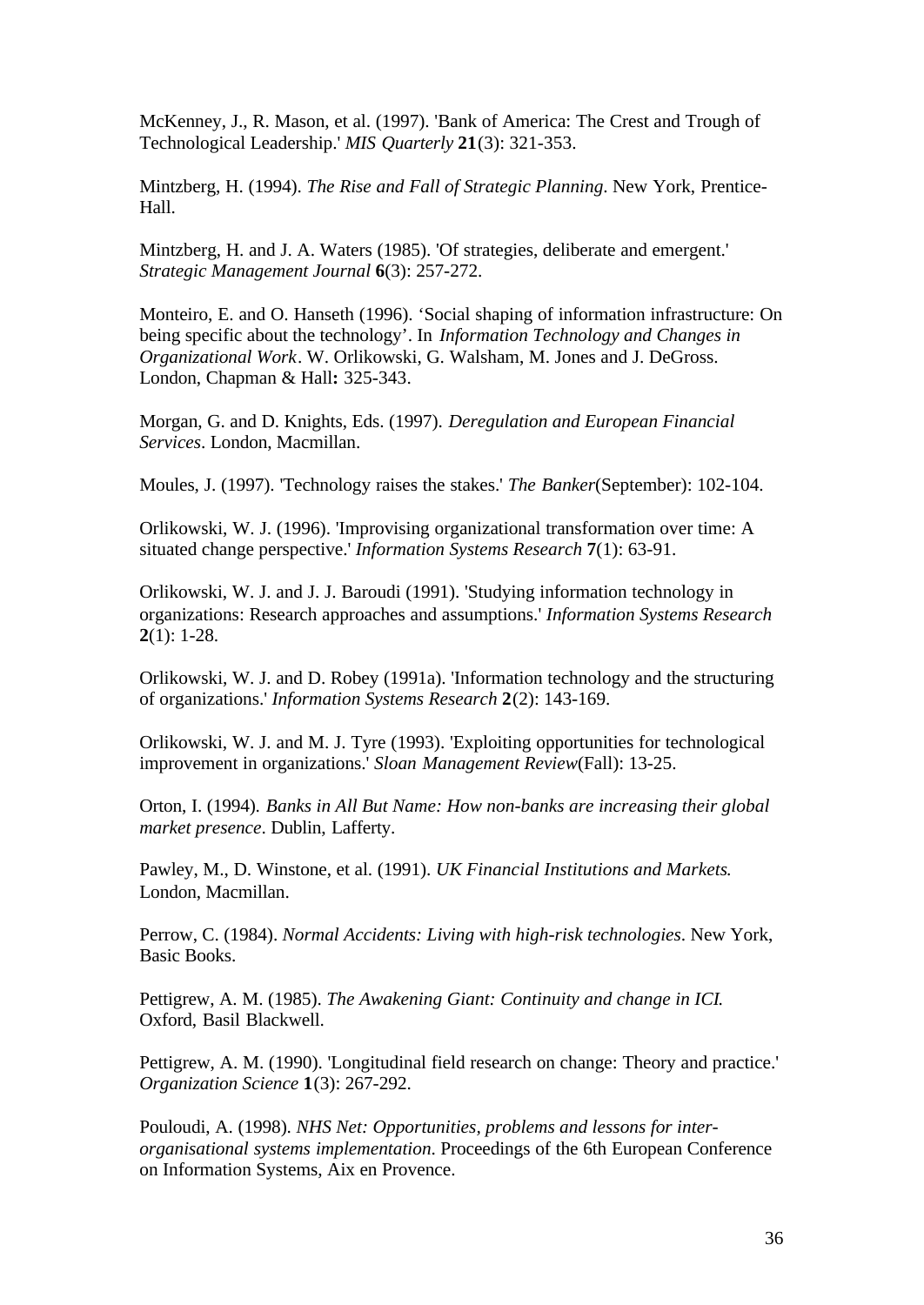Pouloudi, A. and E. A. Whitley (1997). 'Stakeholder Identification in Interorganisational Systems: Gaining insights for drug use management systems.' *European Journal of Information Systems* **6**(1): 1-14.

Poster, M. (1990). *The Mode of Information: Poststructuralism and social context*. Cambridge, Polity.

Robertson, R. (1990). *Globalization: Social theory and global culture*. London, Sage.

Scott Morton, M. S., Ed. (1991). *The Corporation of the 1990s: Information Technology and Organizational Transformation*. Oxford, Oxford University Press.

Shao, Y. (1997). 'The Infusion of expert systems in banking: An exploratory study.' *Expert Systems with Applications* **12**(4): 429-440.

Sisko, Y. and C. Zopounidis (1994). 'An integrated DSS for financing firms by an industrial development bank in Greece.' *Decision Support Systems* **12**(2): 151-168.

Smith, M. R. and L. Marx, Eds. (1994). *Does technology drive history? The dilemma of technological determinism*. Cambridge, MA, The MIT Press.

Star, S. L. (1991). 'Power, technologies and the phenomenology of conventions: On being allergic to onions'. *A Sociology of Monsters: Essays on Power, Technology and Domination*. J. Law. London, Routledge.

Steiner, T. D. and D. B. Teixeira (1990). *Technology in Banking: Creating value and destroying profits*. Homewood, IL, Dow Jones-Irwin.

Stout, D. E. and M. J. Leberatore (1991). 'Decision support software for capital budgeting.' *Management Accounting* **73**(1): 50-53.

Thompson, J. B. (1996). 'Tradition and Self in a Mediated World'. *Detraditionalization*. P. Heelas, S. Lash and P. Morris. Oxford, Blackwell**:** 89-108.

Trippi, R. R. (1990). 'Decision support and expert systems for real estate investment decisions: A review.' *Interfaces* **20**(5): 50-60.

Venkatraman, N. (1991). 'IT-induced Business Reconfiguration'. *The Corporation of the 1990s*. M. Scott Morton. New York, Oxford University Press.

Vogtle, M. and F. Schober (1996). 'Results of an empirical investigation on the strategic importance of intelligent information systems in banking.' *Wirtschaftsinformatik* **38**(5): 497.

Walsham, G. (1993). *Interpreting Information Systems in Organizations*. Chichester, John Wiley.

Walsham, G. (1995). 'The emergence of interpretivism in IS Research.' *Information Systems Research* **6**(4): 376-394.